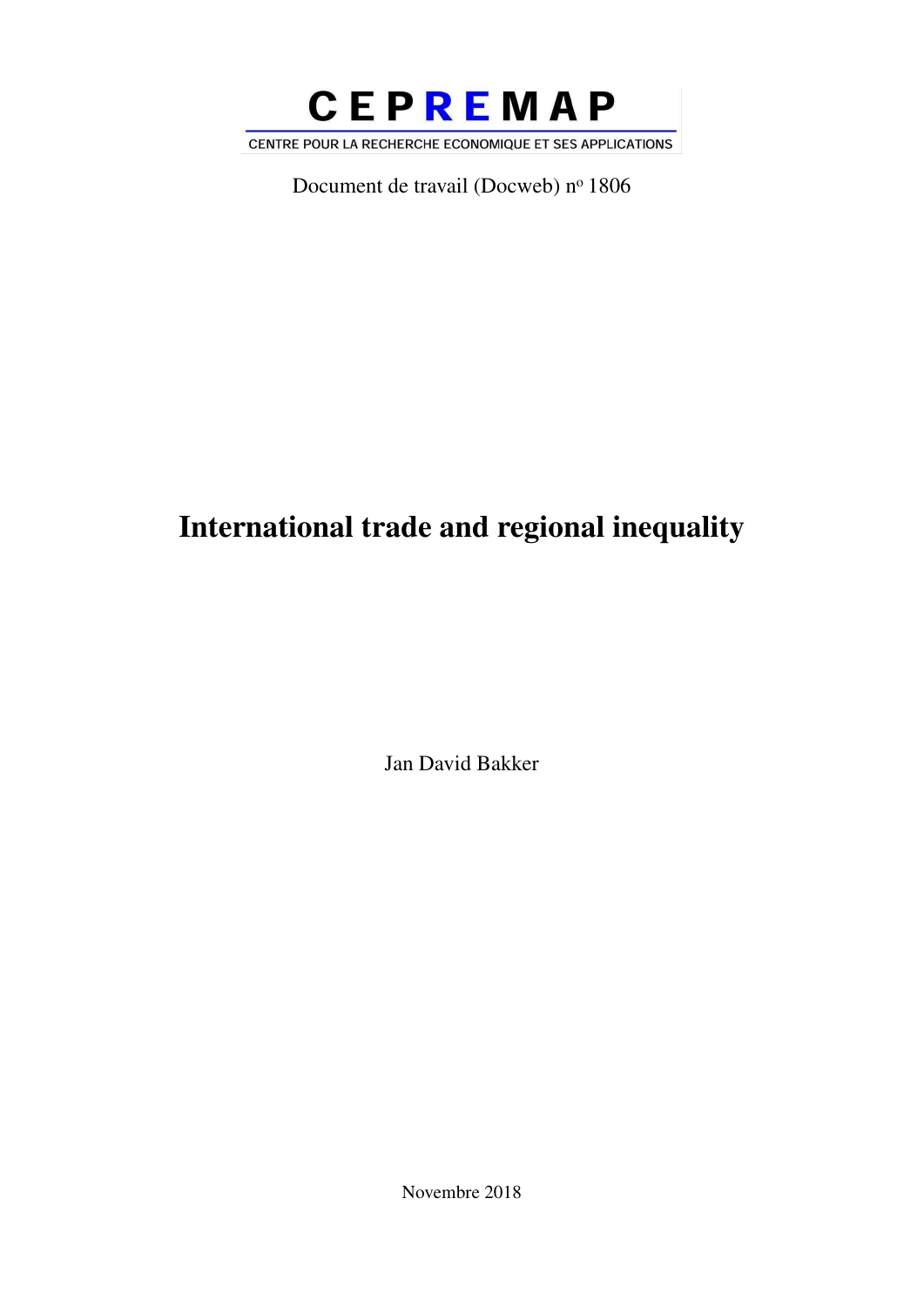### International trade and regional inequality<sup>1</sup>

Jan David Bakker<sup>2</sup>

Abstract: This paper studies how openness to trade can increase inequality across regions and the spatial concentration of economic activity due to the endogenous sorting of heterogeneous firms and industries across space. I embed selection into exporting and trade due to endowment-driven comparative advantage into a multi-sector economic geography model with heterogeneous firms. The model yields two novel mechanisms through which opening to trade increases the spatial concentration of economic activity, one at the firm level and another at the industry level. Firstly, firms in larger cities are more productive and will expand due to trade-induced within-industry re-allocation. Secondly, sectors located in larger cities are less labour intensive and will expand due to trade-induced acrossindustry reallocation according to comparative advantage in capital-rich andvanced economies. I test the model predictions using the rise in Chinese import competition vis-à-vis the United States. I find that on average a sector in a large commuting zone (at the 75th percentile of the city size distribution) loses 1.07 percentage points of employment due to the increase in Chinese import competition while the average sector in a small commuting zone (25th percentile) loses 2.09 percentage points, a loss almost twice as large. Decomposing the effect of trade on cities of different sizes I find that 53

Keywords: Globalisation, regional inequality, spatial sorting.

### Commerce international et inégalités inter-régionales

Abstract : Cet article étudie l'impact de l'ouverture au commerce international sur l'accroissement des régions résultant de la sélection endogène des firmes et des secteurs sur le territoire. J'étudie ceci en intégrant de la sélection à l'exportation lié aux avantages comparatifs dans un modèle d'économie géographique multisectoriel avec des firmes hétérogènes. Le modèle met en évidence deux nouveaux mécanismes à travers lesquels l'ouverture commerciale augmente la concentration spatiale de l'activité économique. Premièrement, les entreprises des grandes villes sont plus productives et se développeront grâce à la réallocation induite par le commerce au sein d'une industrie. Deuxièmement, les secteurs situés dans les grandes villes nécessitent moins de main-d'œuvre et vont se développer en suivant l'avantage comparatif des économies avancées riches en capital. Je teste les prédictions du modèle en utilisant l'augmentation aux États-Unis de la concurrence due aux importations chinoises. Je trouve qu'en moyenne un secteur d'une grande zone de d'emploi (au 75ème centile de la répartition par taille de ville) perd 1,07 point de pourcentage d'emploi en raison de la concurrence accrue des importations chinoises, tandis que le secteur moyen d'une petite zone d'emploi (25ème centile) perd 2,09 points de pourcentage, une perte presque deux fois plus importante.En décomposant l'effet du commerce sur les villes de différentes tailles, je trouve que 53

Mots-clefs : Mondialisation, Commerce international, inégalités régionales, sélection spatiale.

<sup>&</sup>lt;sup>1</sup>I am grateful to Ferdinand Rauch and Tony Venables for their continued guidance and support. I thank Maria Balgova, Andy Bernard, Jonathan Dingel, Pablo Fajgelbaum, Vernon Henderson, Clemence Lenoir, Elsa Leromain, Lu Liu, Kalina Manova, Peter Neary, Andrei Potlogea and Daniel Sturm, and participants at various conferences and seminars for helpful comments and discussions. All errors are mine. This paper is work in progress and the latest version can be found on the author's homepage. A supplementary online appendix is also available on the author's homepage. This paper has been awarded the RIEF Best Paper Prize 2018.

<sup>2</sup>University of Oxford and CEP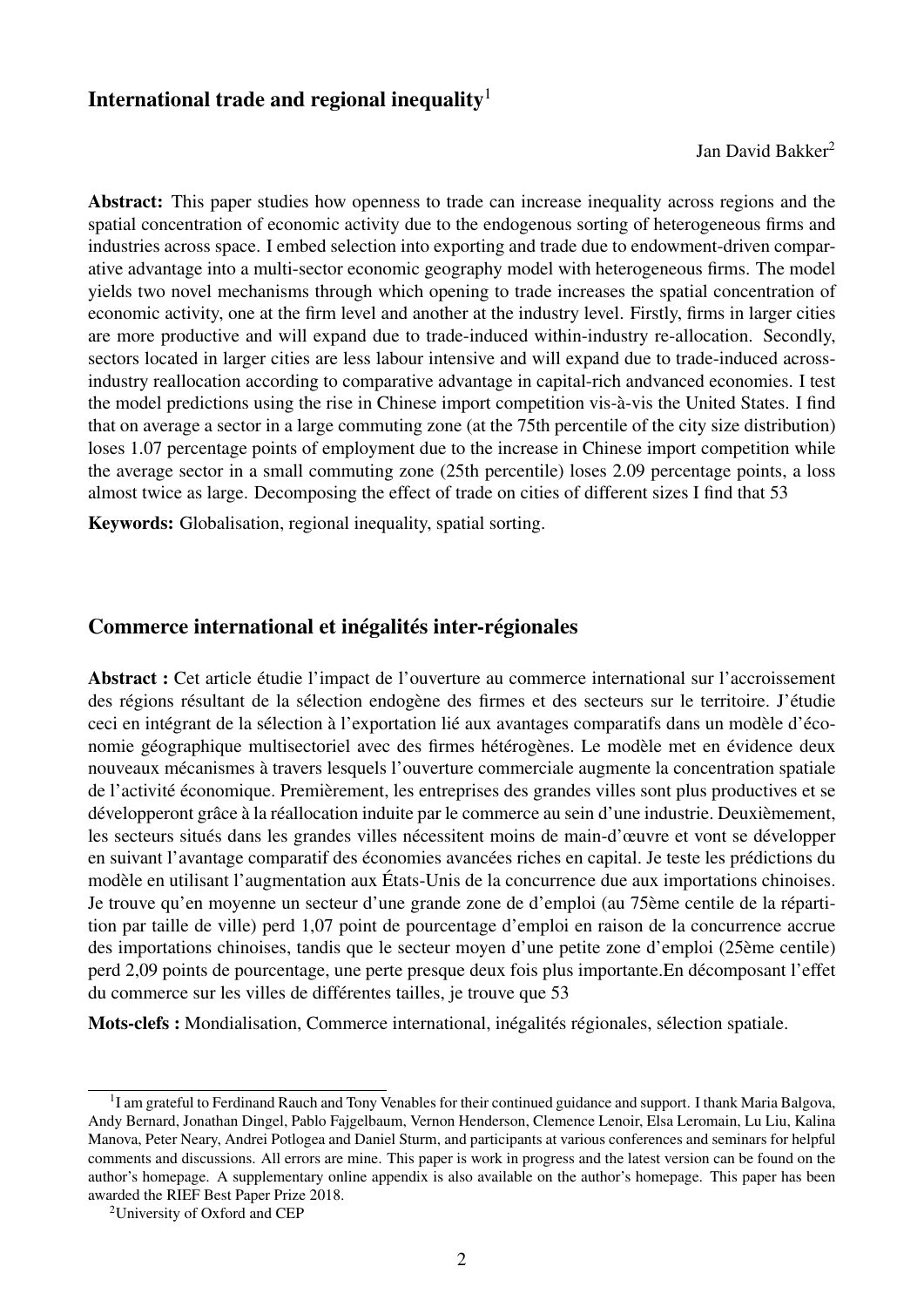# 1 Introduction

The distributional effects of globalisation have come into renewed public focus in recent years. While the effects of international trade on inequality across heterogeneous workers have been studied extensively (Helpman, 2016), relatively little is known about the effect on heterogeneous regions. Are metropolitan areas like New York City differently affected by trade than countryside towns like Grand Rapids, Michigan? The positive cross-country correlation between changes in openness to trade and regional inequality presented in Figure 1 suggests they might be. Across countries, an increase in openness to trade is associated with an increase in the concentration of economic activity in bigger cities.

This paper microfounds this cross-country correlation using a theoretical model and causal estimates from reduced-form regressions to provide evidence of a causal link from trade integration to increased regional inequality. I develop an open economy model that nests a multi-sector economic geography model with heterogeneous firms. The model proposes two mechanisms through which changes in trade openness affect regional inequality, based on the spatial sorting behaviour of heterogeneous sectors and heterogeneous firms. I validate the mechanisms of the model using the rise in import competition from China vis- $\alpha$ -vis the United States. The regression estimates allow me to quantify the relative importance of the firm- and the industry-level mechanism for the increase in regional inequality. The firm-based mechanism accounts for roughly half of the heterogeneous effect of trade on different regions, while the industry-based mechanism and the interaction of the two account for 27% and 20%, respectively.

The mechanism on the firm level and the mechanism on the industry level both embody stylized facts from research in the fields of international trade and urban economics.

First, the firm-level mechanism builds on recent research in urban economics by Combes et al. (2012) and Gaubert (2018) who provide evidence that, within narrowly defined industries, firms in larger cities are more productive. Research in international trade has shown that opening up to trade leads to a reallocation of market share from less to more productive firms within industries (Pavcnik, 2002, Melitz, 2003). Jointly, these two stylized facts suggest that a given aggregate trade shock translates into a heterogeneous local labour demand shock across different city sizes. Smaller cities host less productive firms that are affected more negatively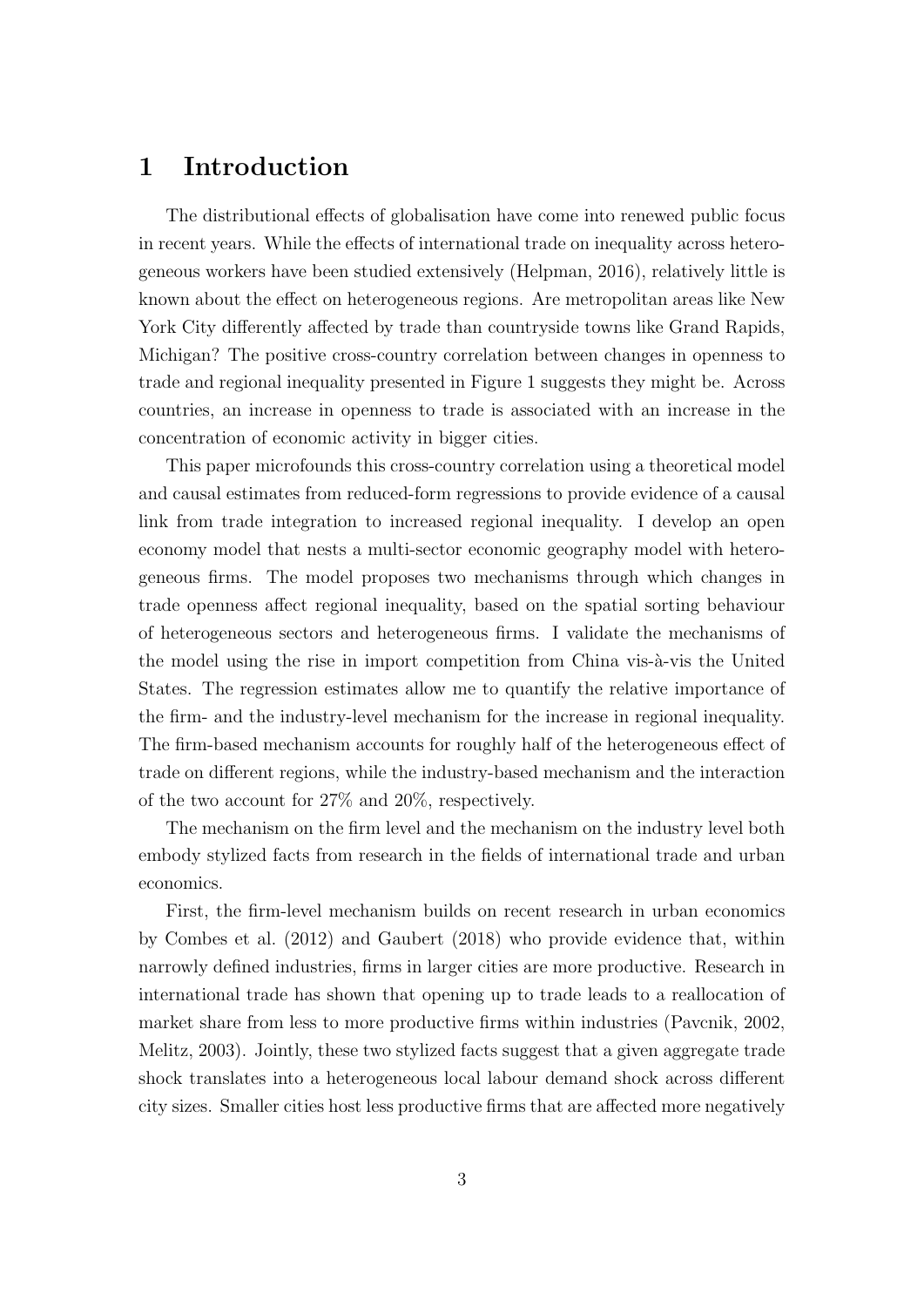by a given sectoral trade shock and therefore the city faces a more negative labour demand shock in this sector. This will reallocate employment from smaller to larger cities and thereby increase regional inequality.

Second, the industry-level mechanism builds on recent work by Davis and Dingel (2015) and Gaubert (2018), who provide evidence of systematic spatial sorting of heterogeneous sectors. They find that more skill and more capital-intensive sectors are over-proportionally located in larger cities. Theories of endowment-driven comparative advantage in international trade emphasize trade-induced acrossindustry reallocation to capital and skill-intensive industries in countries that are abundant in these factors, e.g. advanced economies. Combining these stylized facts suggests that increasing the openness to trade has a differential effect on the sectors that are located in smaller cities relative to those in larger cities. Smaller cities host sectors that are more exposed to import competition while larger cities host those that are more exposed to an export opportunity shock from trade opening. Therefore employment will reallocate from those sectors located in smaller cities to those located in larger cities and thereby increase spatial concentration.

I integrate the multi-sector spatial general equilibrium model from Gaubert (2018) with the international trade model by Bernard et al. (2007) to open a rich economic geography to international trade. The spatial equilibrium of the model features spatial sorting of more productive firms and more capital-intensive sectors into larger cities. In the open economy equilibrium with asymmetric countries, trade occurs both across industries driven by comparative advantage, and within industries driven by firm heterogeneity and love-for-variety utility functions. I study different versions of the model to highlight the effect of the firm-based and the industry-based mechanism separately. Both mechanism can rationalize the cross-country correlation. In a version of the model with symmetric countries and therefore only within-industry trade, the city size distribution in the open economy is more concentrated than in the closed economy in line with the firmbased mechanism outlined above. In a version of the model that only features two sectors that vary in their factor intensity, the city size distribution of the country that is more capital abundant is more concentrated in the open than in the closed economy as suggested by the industry-level mechanism.

I validate the model predictions empirically using the rise in Chinese import competition from 1990 to 2007 as an exogenous trade shock for the United States following Autor et al. (2013) and Acemoglu et al. (2016). In order to bring the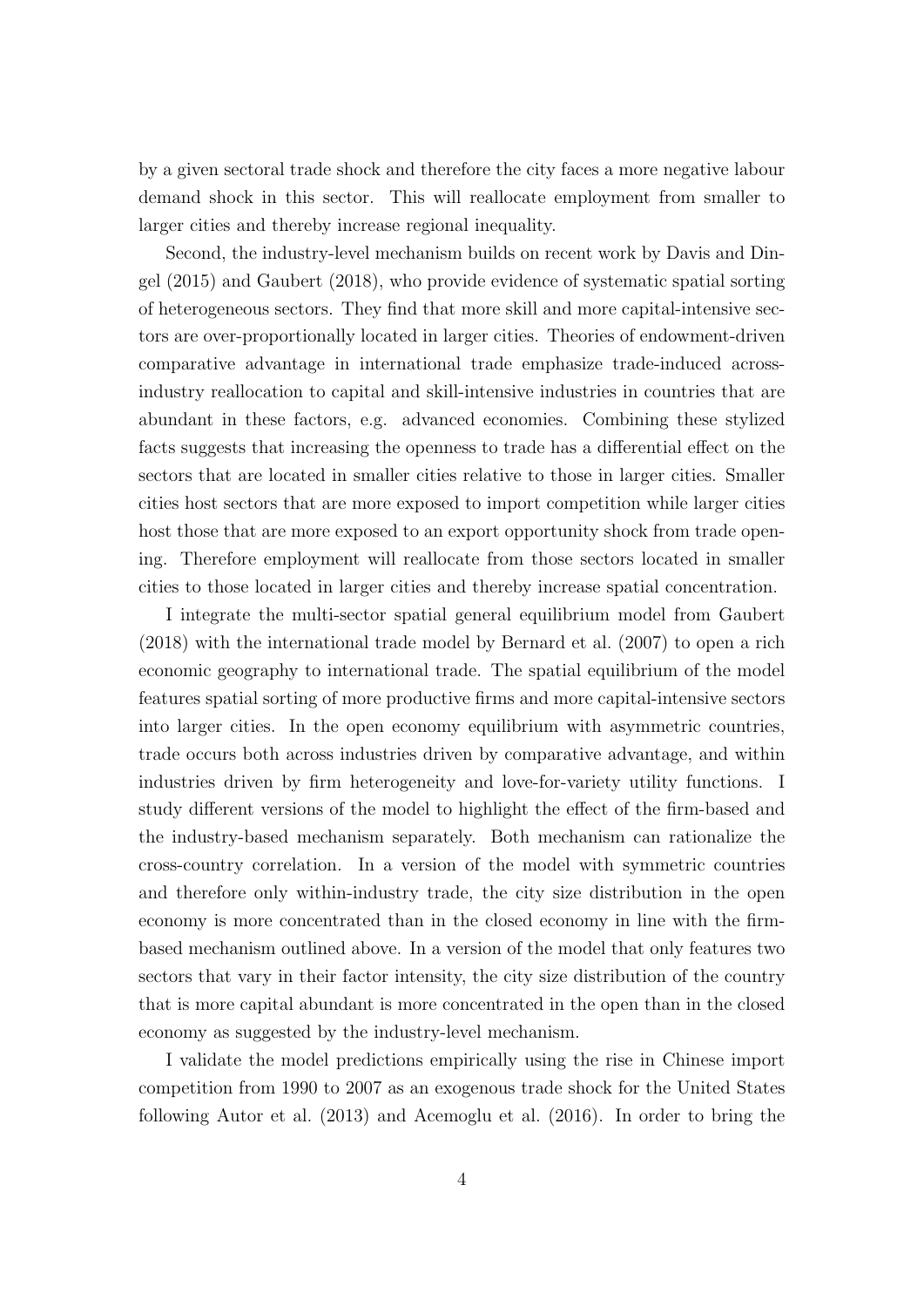model to the data, I exploit the log-linear structure of the equilibrium which makes it amenable to regression analysis. To validate the firm-level mechanism, I derive an equilibrium expression for changes in employment at the city-sector level as a function of changes in import competition. The overall effect can be decomposed into an aggregate and a city-specific effect that depends on the firms located in the city. To validate the industry level mechanism, I show that in the model the city-level trade shock only depends on the sectoral composition of the city and the covariance between sectoral employment and change in import competition. In the empirical analysis I rely heavily on the model structure that implies that city size is a sufficient statistic for both the distribution of firms across different cities within a sector as well as the sectoral composition. I find strong support for the model predictions using the regressions implied by the model structure. Consistent with the firm-level mechanism, I show that conditional on the size of the aggregate trade shock the negative employment effect within a sector is significantly larger in small cities. The previous literature emphasizes variation in the labour supply elasticity across city sizes which could generate an identical pattern for changes in employment. I rule out a supply-based mechanism using regressions on the change in wages as well as the change in employment. The negative effect of import competition on both wages and employment is decreasing in city size, which is inconsistent with the labour supply channel that predicts that the effect on wages increases with city size. Instead it provides strong evidence in favour of the model mechanism, that emphasizes variation in the size of labour demand changes across different city sizes. Consistent with the industry-level mechanism, I find that smaller cities experience a significantly larger trade shock than more populated cities.

According to the empirical estimates on average a tradable sector in a commuting zone at the 75th percentile of the city size distribution lost 1.07% of its employment due to the rise in Chinese import competition while one at the 25th percentile lost 2.09%. Decomposing the effect of trade on commuting zones of different sizes I find that 53% of this difference is driven by firm heterogeneity while 27% are driven by across industry heterogeneity and the remaining 20% by their positive interaction. This decomposition allows me to differentiate between the effect of endowment-driven across-industry and within-industry trade on regional inequality. Since the largest share of the effect stems from within-industry trade it is not only trade openness to countries such as China, that differ in their com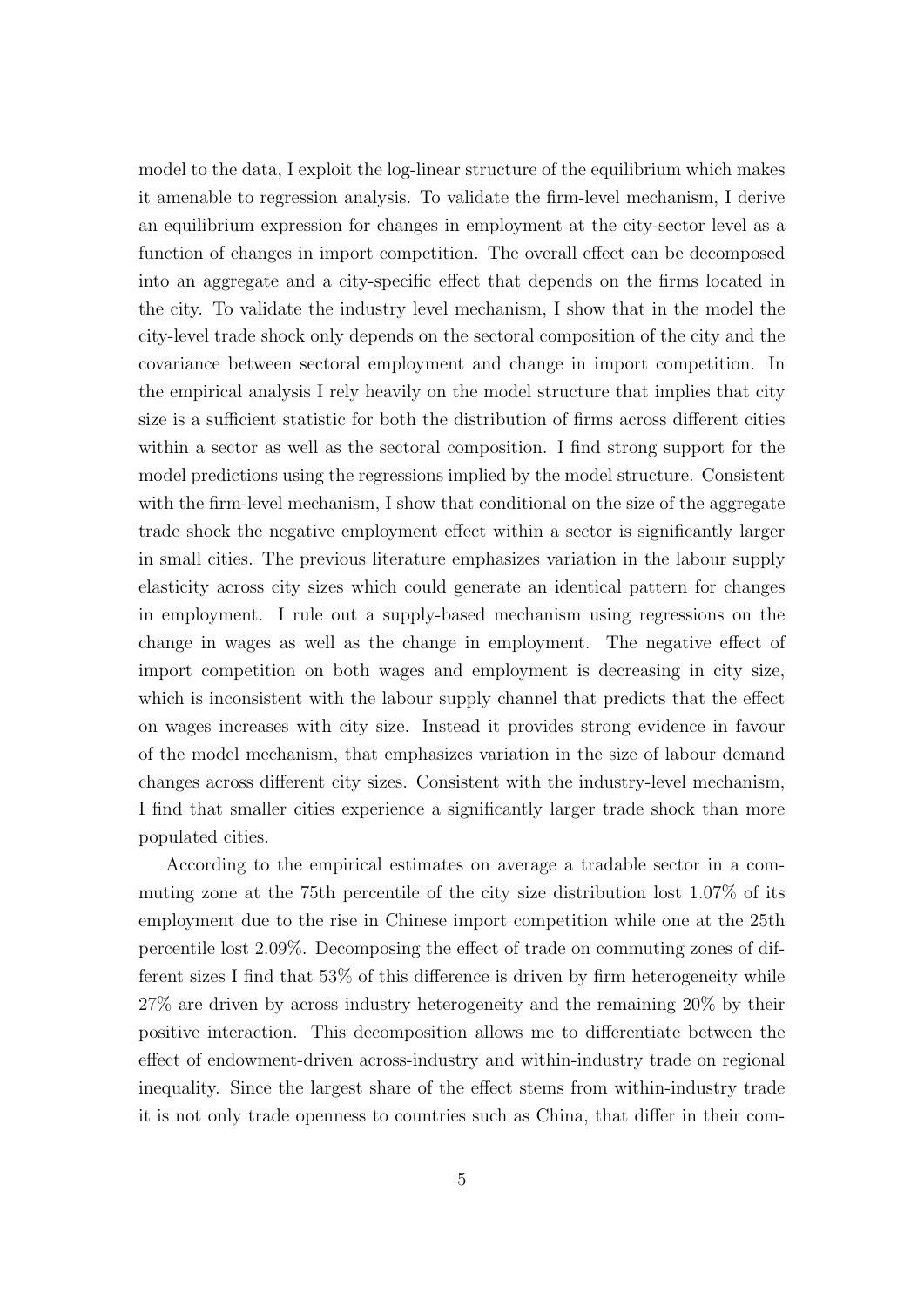parative advantage, but also trade among advanced economies that potentially increases regional inequality.

The remainder of this paper is organized as follows. Section 2 discusses the related literature and the contribution of this paper. In section 3, I describe the model that underlies the empirical analysis presented in section 4. Section 5 concludes.

# 2 Related literature

This paper proposes spatial sorting as a causal mechanism through which increases in international trade affect regional inequality. This relates to a number of literatures in both international trade and economic geography.

There is a small literature that looks at how international trade affects the economic geography within a country going back to Krugman and Elizondo (1996). Recent papers include Fajgelbaum and Redding (2014), who study how an increase in openness leads to higher population densities in areas with higher access to world markets and Cosar and Fajgelbaum (2016) who document that Chinese coastal cities specialize in traded goods relative to more remote locations. This literature focuses on the importance of intra-national trade costs and looks at settings such as Argentina in the late 19th century and China where intra-national trade costs are an important transmission mechanism for the effects of external integration. This paper complements the previous literature and adds to it in three ways. Firstly, it suggests a different mechanism through which international trade effects the economic geography based on the spatial sorting behaviour of heterogeneous firms and industries. Secondly, in my empirical application I look at the economic geography of an advanced economy whose spatial distribution is governed by different forces and arguably more stable than the one of an industrialising country. Thirdly, in contrast to the previous literature that focuses more on long-term macroeconomic development issues I study the effect on regional inequality and thereby link trade to the emerging literature on regional divergence (Giannone, 2017).

Most closely related to this paper is recent work by Brülhart et al.  $(2015)$  that studies the heterogeneous effects of trade on different town sizes in Austria after the fall of the Iron Curtain. They find that larger towns tend to have larger wage and smaller employment responses than smaller towns and argue that this is driven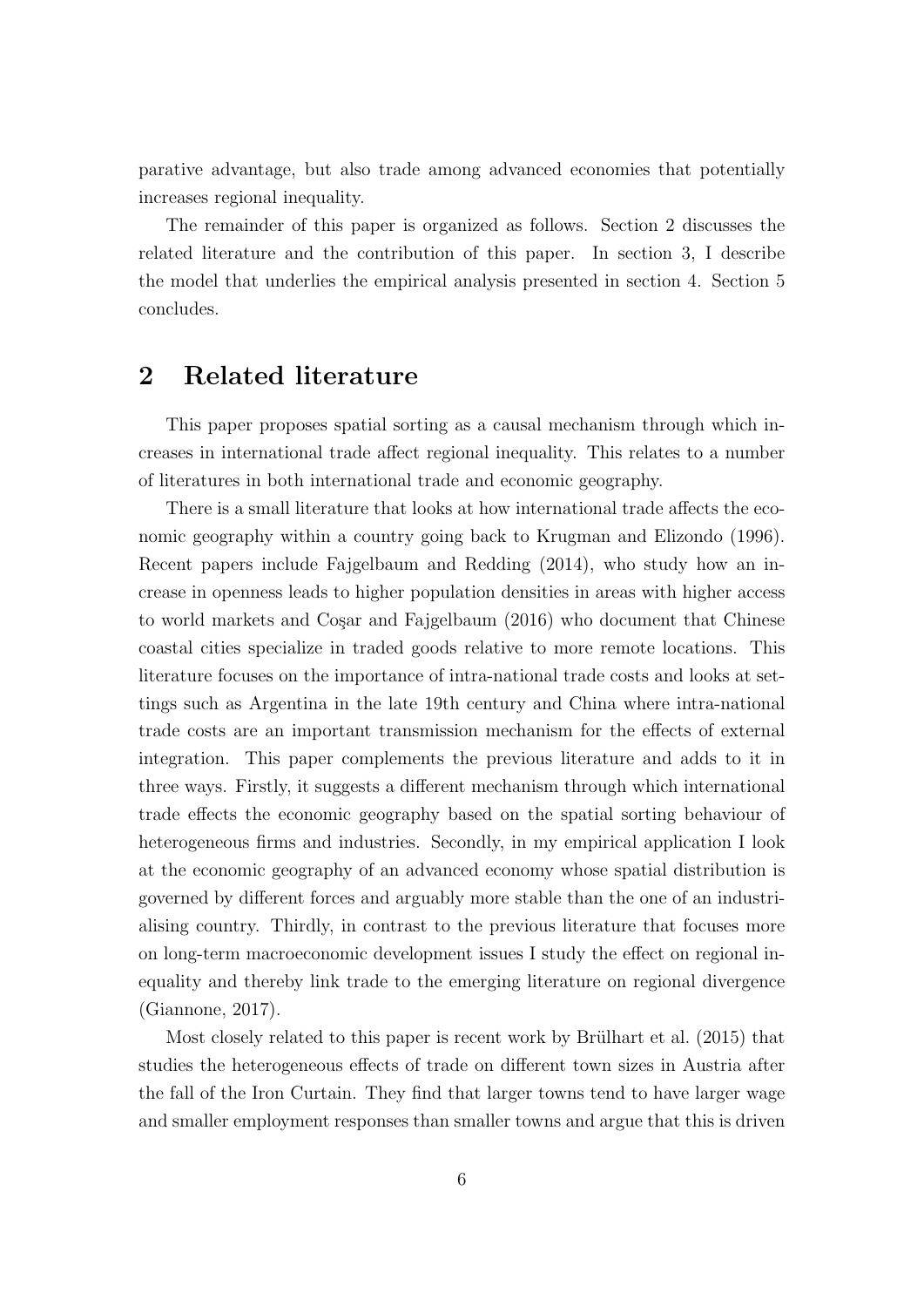by heterogeneity in the labour supply elasticity across different city sizes. While the focus on the heterogeneity across different city sizes is somewhat similar, we differ in the choice of model and focus of the analysis, which makes the two papers complementary. They explicitly do not consider the endogenous sorting of sectors across city sizes and do not allow for variation in the intensity of the trade shock, such that they do not eplore the two mechanisms highlighted in this paper. While the empirical analysis in this paper allows for more heterogeneity in the effect of trade they instead use a more structural approach in order to address the welfare implications. Additionally, they do not address the effects on the overall spatial concentration which is the focus of this paper.

In my empirical analysis, I build on the large literature that studies the effects of trade shocks, especially the rise in Chinese import competition, on employment and other variables in local labour markets (Kovak (2013), Autor et al. (2013)) and on the industry level (Acemoglu et al., 2016). I add to this literature in a number of dimensions. Firstly, in my model I do not treat each commuting zone as an independent small open economy but rather model the economic geography of the country explicitly. This allows me to formalize and empirically highlight the heterogeneity of the effect of import competition across different commuting zones. I also dispense with the assumption of quasi-random industry location and instead let the model guide the endogenous spatial distribution of the import competition shock. Secondly, instead of only focusing on outcomes on the commuting zone level I emphasize the effect on the aggregate spatial distribution of economic activity.

Methodologically, I build on recent empirical and theoretical advances that analyze spatial sorting of heterogeneous firms and sectors in economic geography and urban economics such as Combes et al. (2012), Davis and Dingel (2015) and Gaubert (2018). I contribute to this literature by studying the importance of spatial sorting in the open economy and how it matters for the effects of changes in trade openness. The only paper that jointly models spatial sorting and international trade is contemporaneous work by Garcia et al. (2018). Similar to this paper they also incorporate trade with heterogeneous firms into the spatial equilibrium model developed by Gaubert (2018). They study how omitting the firm decision to export might lead us to underestimate the welfare losses from sub-optimal city sizes due to zoning restrictions, as the lost agglomeration gains could have pushed firms above the Melitz (2003) threshold.

The findings of this paper are also relevant for a number of other literatures.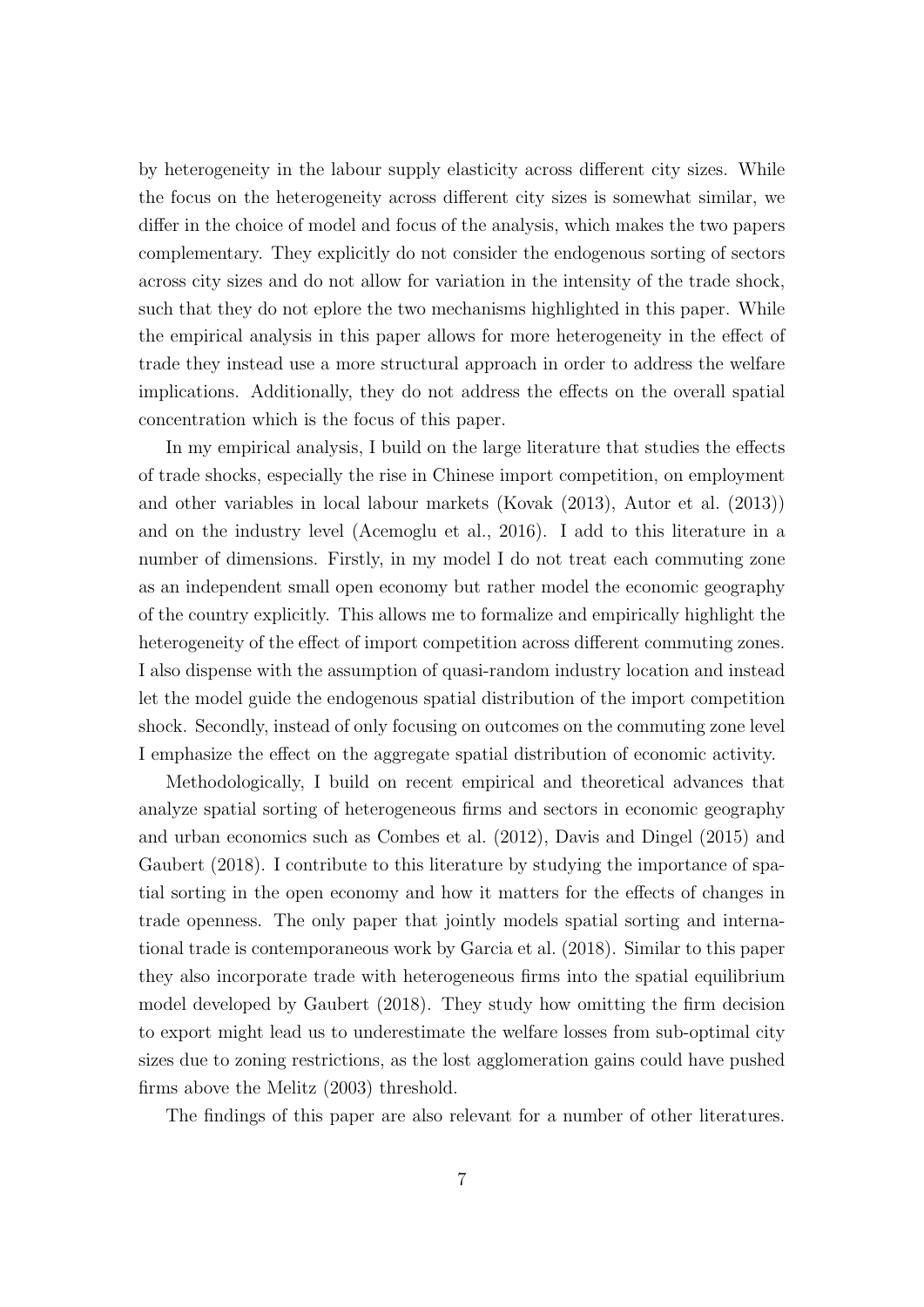It adds to the large literature on the distributional effects of trade (see Helpman (2016) for a recent survey), but rather than focusing on heterogeneous effects by skill or gender it focuses on heterogeneity across less and more populated regions. The results could also be relevant for the literature in political economy that tries to understand the regional distribution of the support for populist and especially protectionist policies.

# 3 Theory

In this section I develop a multi-sector economic geography model with heterogeneous firms following Gaubert (2018) and integrate it with an international trade model featuring firm heterogeneity and comparative advantage (Bernard et al., 2007). Combining a rich economic geography with an international trade model allows me to capture how firm and sector heterogeneity translate an increase in openness into an increase in regional inequality. There are two countries, Home and Foreign  $(k = H, F)$ , where Foreign can either be thought of the rest of the world or a specific country. In the empirical application I will think of Home as the United States and Foreign as China. I do not introduce any heterogeneity in terms of the economic geography of the two countries and therefore can suppress the country superscripts to ease readability when describing the spatial equilibrium.

### 3.1 Model setup

#### 3.1.1 Preferences

There is a mass of N identical workers that supply one unit of labour inelastically, consume  $h(L_c)$  units of housing and  $c(L_c)$  units of the tradable consumption index, where  $L_c$  denotes the size of the city a given worker decides to locate in.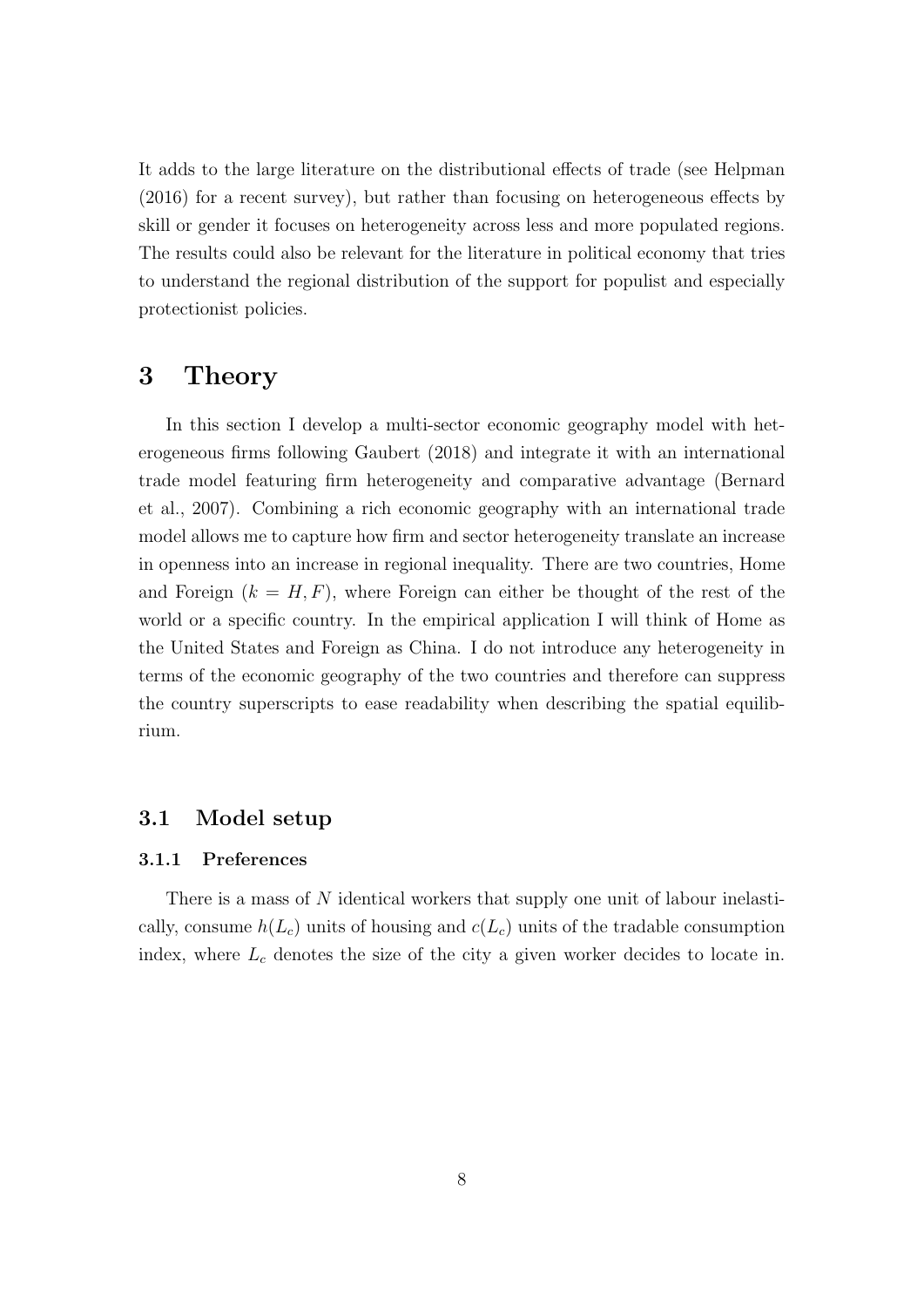Workers' preferences are given by:

$$
U = \left(\frac{c}{\eta}\right)^{\eta} \left(\frac{h}{1-\eta}\right)^{1-\eta}
$$

$$
c = \prod_{j=1}^{S} c_j^{\xi_j}
$$

$$
c_j = \left[\int c_j(i)^{\frac{\sigma_j - 1}{\sigma_j}} di\right]^{\frac{\sigma_j}{\sigma_j - 1}}
$$

where  $\sum_{j=1}^{S} \xi_j = 1$ . Workers maximize their utility subject to the budget constraint  $P_c(L_c) + p_H h(L_c) = w(L_c)$ , where P is the CES price index of the tradable consumption bundle  $(c)$ ,  $p<sub>H</sub>$  is the price of housing and the income is given by the wage  $w(L_c)$  given inelastic unit labour supply.

#### 3.1.2 Housing and cities

There is a large number of ex-ante identical potential city sites in each country with an immobile amount of land normalized to one ( $\gamma = 1$ ), that is owned by absentee landowners. There are no trade costs between cities within a country.<sup>1</sup> Housing is immobile and produced according to the following production function:

$$
h^S = \gamma^b \left(\frac{\ell}{1-b}\right)^{1-b} \tag{1}
$$

Given the structure on housing demand and supply the equilibrium in the housing market implies that the amount of housing consumed in equilibrium is given by:

$$
h(L_c) = (1 - \eta)(1 - b)L_c^{-b}
$$
\n(2)

The amount of housing consumed is smaller in larger cities since the increase in housing production is constrained by the fixed amount of land. If we impose spatial equilibrium, i.e. that utility is equalized across space  $(V(p_H, P, w) = \overline{U})$  we can derive the equilibrium wage as a function of city size:

$$
w(L_c) = \bar{w}((1 - \eta)L_c)^{b \frac{1 - \eta}{\eta}}
$$
\n(3)

<sup>1.</sup> This assumption is not crucial for any of the results but eases tractability.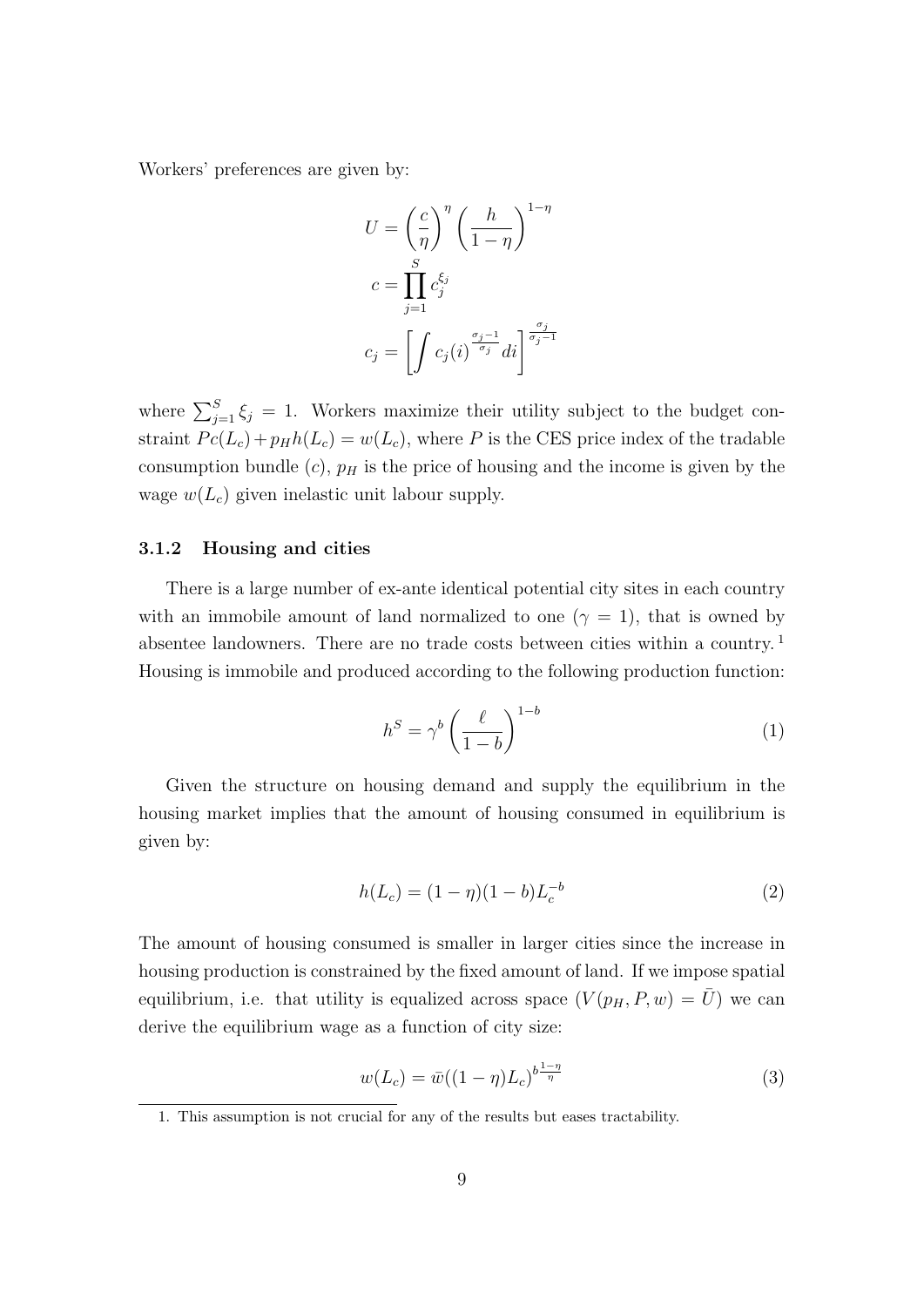where  $\bar{w} = \bar{U}^{\frac{1}{\eta}} P$  is taken as numeraire. The wage increases with city size. This acts as a congestion cost that counterbalances the gains in productivity from agglomeration.

#### 3.1.3 Production

The economy consists of a number of tradable sectors indexed by  $j = 1, ..., S$ . Each sector is populated by a mass of firms that differ in their exogenously given raw efficiency  $(z)$ . Firms compete according to monopolistic competition and each firm produces a unique variety  $(i)$  using the following production technology:

$$
y_j(z, L_c) = \psi(z, L_c) k^{\alpha_j} \ell^{1 - \alpha_j} \tag{4}
$$

where the Hicks-neutral productivity shifter  $\psi$  depends on the raw efficiency draw of the firm  $(z)$  and the city size the firm locates in  $(L<sub>c</sub>)$ . Sectors are also heterogeneous with respect to the factor share  $(\alpha_i)$  of inputs capital  $(k)$  and labour $(\ell)$ .

**Firm entry and location choice** Firm entry closely follows the setup in Melitz (2003). Firms initially pay a sunk market entry cost  $(f_{E_j})$  and draw their raw efficiency z from cumulative distribution function  $F_j(z)$ . After the realization they decide whether to start producing or to exit immediately. If they decide to produce they choose which city size  $(L_c)$  to locate in and whether to only produce for the domestic market, paying per period fixed cost  $f_{P_j}$ , or to also export paying per period fixed cost  $f_{X_j}$ . Firms die with an exogenous probability  $\delta$ . In order to match the stylized fact that more productive firms are located in larger cities Gaubert (2018) assumes there is a complementarity between raw efficiency  $(z)$  and city size  $(L_c)$  such that ex-ante more productive firms increase their productivity by more by location in a larger city. I maintain her assumption that  $\psi(z, L_c)$  is strictly log-supermodular in city size  $(L<sub>c</sub>)$  and firm raw efficiency  $(z)$ , and is twice differentiable:

$$
\frac{\partial^2 log \psi(z, L_c)}{\partial L_c \partial z} > 0
$$

In order to ensure a unique solution for the location problem of the firm the additional regularity condition that the elasticity of productivity with respect to city size is decreasing has to be imposed.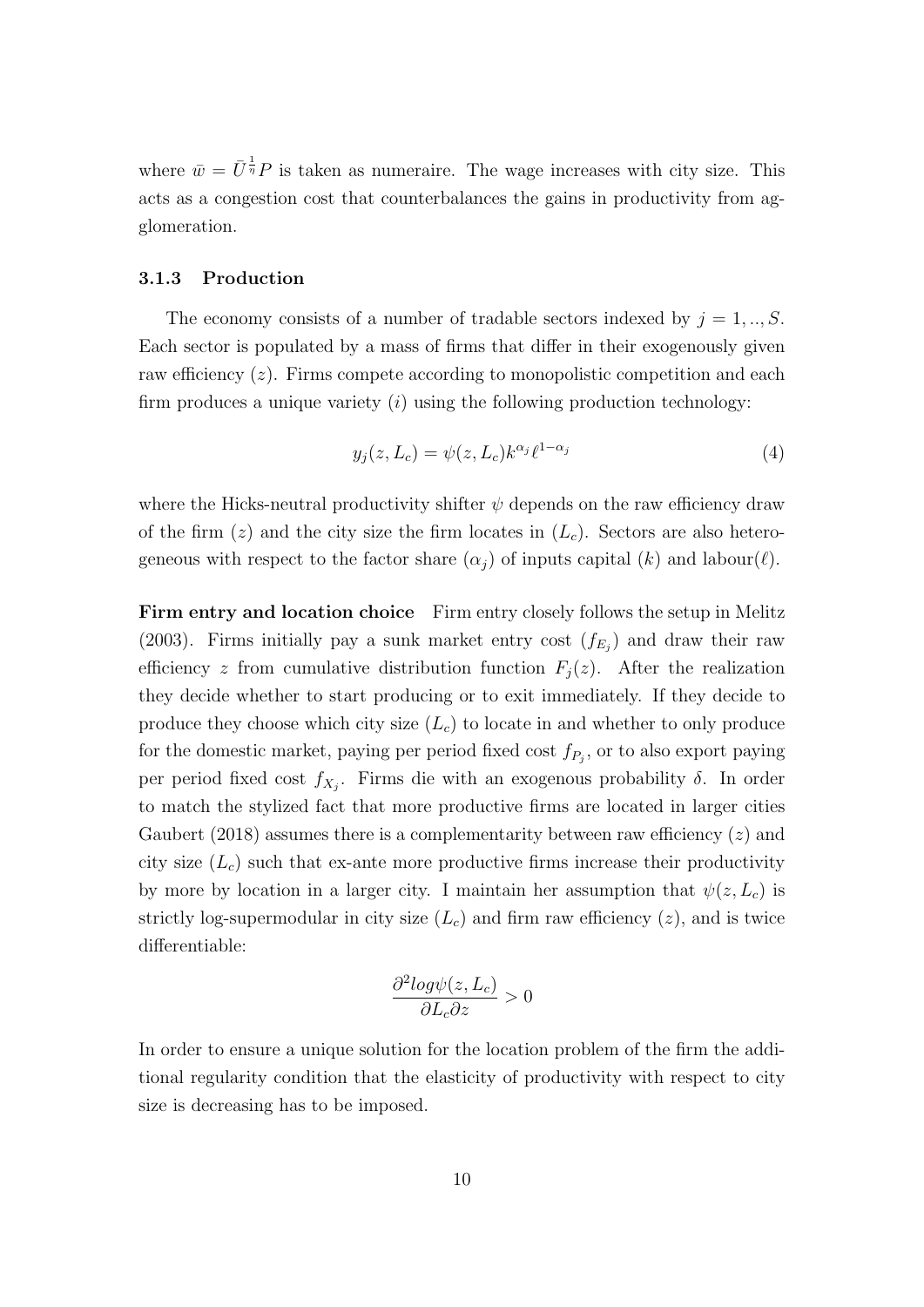Firm problem Firm profits can be decomposed into profits from domestic and exporting activity  $\pi = \pi^d + \pi^x$ . Conditional on entry the firm maximises both domestic and exporting profits such that the firm problem is given by:

$$
\max_{k,\ell,p_j^d,p_j^x,L_c,n} \pi_j = (1+T(L_c))(p_j^d \psi_j(z_i,L_c)k^{\alpha_j}\ell^{1-\alpha_j} - w_H(L_c)\ell - \rho_H k - P^H f_{P_j}) + n(1+T(L_c))(p_j^x \tau_j^{-1} \psi_j(z_i,L_c)k^{\alpha_j}\ell^{1-\alpha_j} - w_H(L_c)\ell - \rho_H k - P^H f_{X_j})
$$

where firms choose optimal factor inputs capital  $(k)$  and labour  $(\ell)$ , whether to export or not  $(n)$ , optimal prices for the home market  $(p_j^d)$  and the foreign market  $(p_j^x)$  (if applicable), and in which city size  $(L_c)$  to locate in.  $T(L_c)$  is a subsidy proportional to profits paid by city developers to attract firms. Given CES demands and monopolistic competition firms set prices at a constant mark-up over marginal cost. The profit function of a firm that locates in city size  $L_c$  is given by:

$$
\max_{L_c} \pi_j = \tilde{\kappa}_{1j} \rho_H^{-\tilde{\alpha}_j} (1 + T_j(L_c)) \left( \frac{\psi(z, L_c)}{w_H(L_c)^{1 - \alpha_j}} \right)^{\sigma_j - 1} R_j^H P_j^{H^{\sigma_j - 1}} - (1 + T_j(L_c)) P f_{P_j} \tag{5}
$$
\n
$$
+ n(1 + T_j(L_c)) \left[ \tilde{\kappa}_{1j} \rho_H^{-\alpha(\sigma_j - 1)} \left( \frac{\psi(z, L_c)}{w_H(L_c)^{1 - \alpha_j}} \right)^{\sigma_j - 1} \tau_j^{1 - \sigma_j} R_j^F P_j^{F^{\sigma_j - 1}} - P f_{X_j} \right]
$$
\nwhere  $\tilde{\kappa}_{1j} = \frac{((1 - \alpha_j)^{1 - \alpha_j} \alpha_j^{\alpha_j} (\sigma_j - 1))^{\sigma_j - 1}}{\sigma_j^{\sigma_j}}$  and  $\tilde{\alpha}_j = \alpha_j(\sigma_j - 1)$ .

#### 3.1.4 City developers

In order to avoid a coordination failure an agent at the city-level is needed that coordinates firms, workers and land-owners. There is one city-developer per potential site that maximizes profits and opens a city of given size if there is a demand for this city size. City-developers earn income through fully taxing the income of land-owners. They pay a subsidy proportional to profits  $(T(L_c))$  in order to attract firms and compete according to perfect competition. They solve the following problem:

$$
\max_{\{T_j(L_c)\}_{j\in 1,\dots,S}} \Pi_{L_c} = b(1-\eta)w(L_c)L_c - \sum_{j=1}^S \int_z T_j(L_c) \frac{\pi_j(z, L_c)}{1 + T_j^i(L_c)} \mathbb{1}_j(z, L_c) f_j(z) dz
$$
\n(6)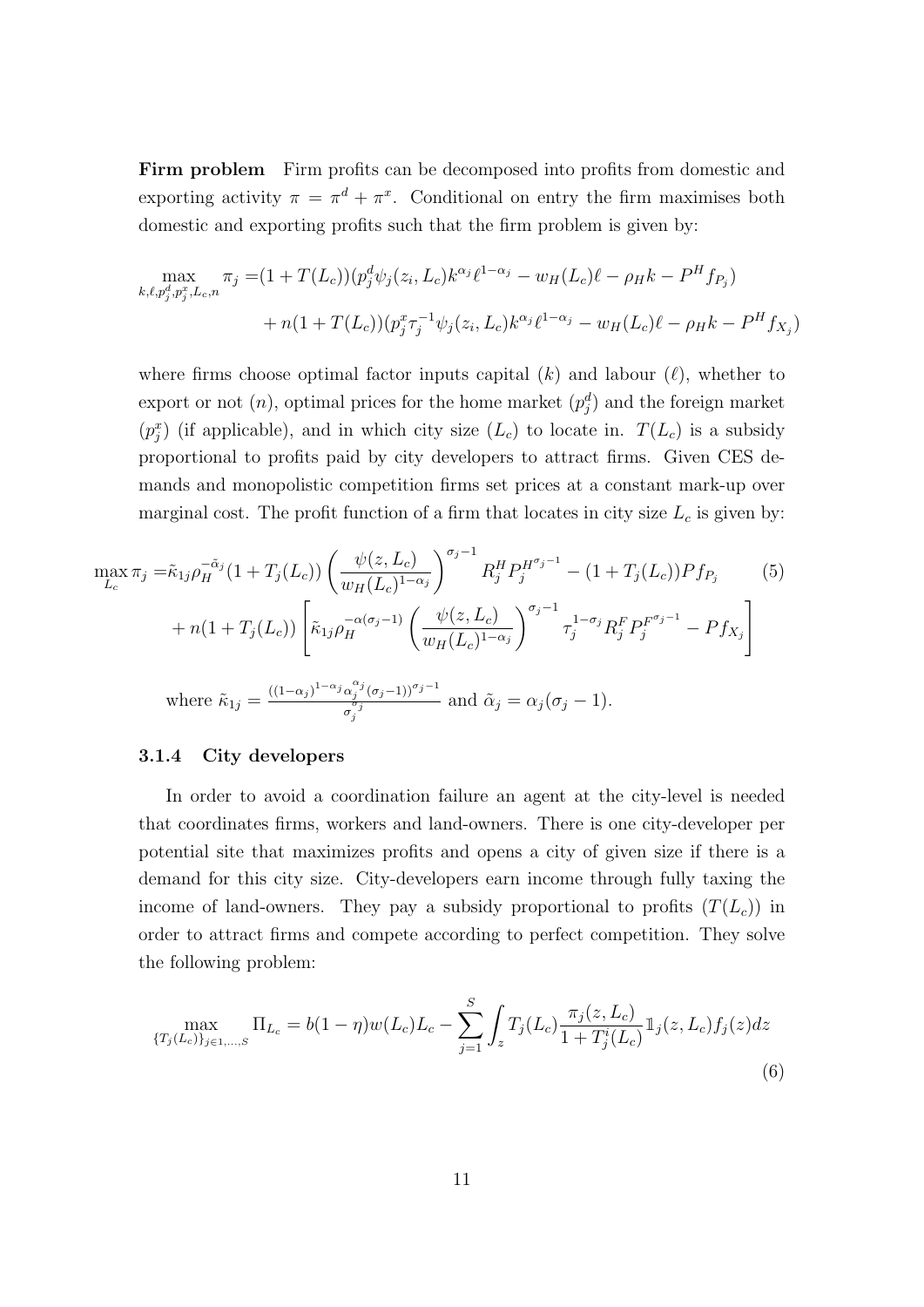where  $\pi_H(L_c) = b(1-\eta)L_cw(L_c)$  is the profit earned by the fully taxed landowners and  $\mathbb{1}_i(z, L_c)$  is equal to 1 if firm z chooses to locate in this city and 0 otherwise.

### 3.2 Definition of the spatial equilibrium

The construction of the spatial equilibrium is qualitatively equivalent to the equilibrium in Gaubert (2018). The spatial equilibrium is given by:

- (i) workers maximize utility given prices
- (ii) utility is equalised across all inhabited cities
- (iii) firms maximize profits given factor prices and the aggregate price index
- (iv) landowners maximize profits given prices
- (v) city developers maximize profits given the wage schedule and the firm problem
- (vi) National capital and international goods market clear, and the housing and the labour market in each city clear
- (vii) capital is optimally allocated, and
- (viii) firms and city developers earn zero profits.

Since the introduction of international trade does not alter the structure of the equilibrium the existence and uniqueness proof in Gaubert (2018) still applies.

### 3.3 Constructing the spatial equilibrium

#### 3.3.1 Subsidy

As the city developer problems is not affected by international trade it solves the same problem as in Gaubert (2018) such that the same lemma applies:

Lemma 1 ((Lemma 2 in Gaubert (2018))) In equilibrium, city developers of fer and firms take-up a constant subsidy to firms' profit  $T_j^* = \frac{b(1-\eta)(1-\alpha_j)(\sigma_j-1)}{1-(1-\eta)(1-b)}$  $\frac{-\eta(1-\alpha_j)(\sigma_j-1)}{1-(1-\eta)(1-b)}$  for firms in sector j, irrespective of city size  $L_c$  or firm type z.

Proof. The proof can be found in appendix C in Gaubert (2018).

#### 3.3.2 Matching function

Whenever there is demand for a given city size, it is profitable for a city developer to open a city of that size. Workers are by the definition of the spatial equilibrium indifferent across locating in different city sizes. Firms are not indifferent across different city sizes as their profits vary with city size. The demand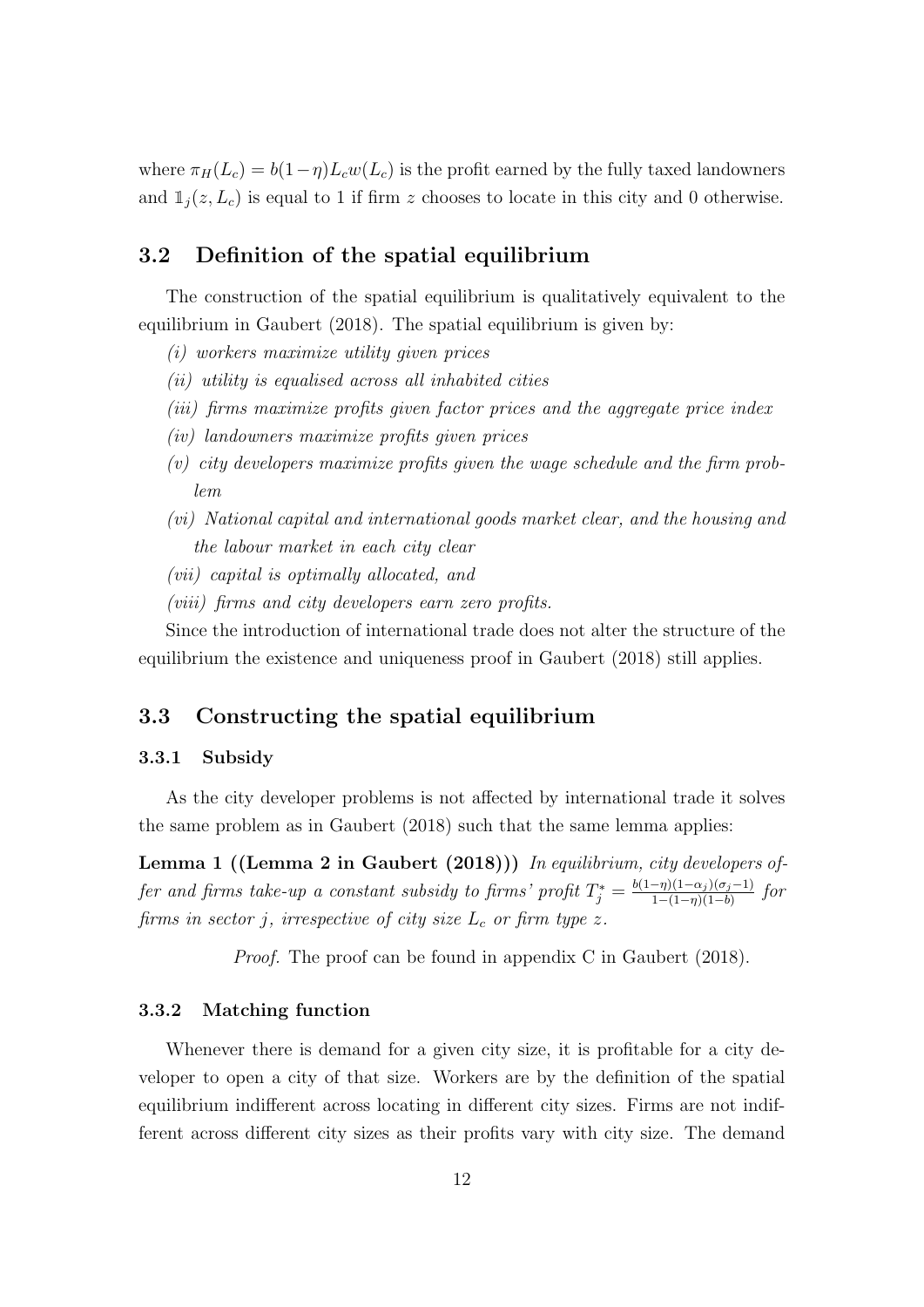for cities is therefore determined by firms' location decisions. Given the subsidy derived above the variable profit of firms that only serve the domestic market and those that serve both the domestic and the foreign market are given by:

$$
\max_{L_c} \pi_j^d = \tilde{\kappa}_{1j} \rho_H^{-\alpha(\sigma_j - 1)} (1 + T_j^*) \left( \frac{\psi(z, L_c)}{w_H(L)^{1 - \alpha_j}} \right)^{\sigma_j - 1} R_j^H(P_j^H)^{\sigma_j - 1}
$$
(7)

$$
\max_{L_c} \pi_j^{d,x} = \tilde{\kappa}_{1j} \rho_H^{-\alpha(\sigma_j - 1)} (1 + T_j^*) \left( \frac{\psi(z, L_c)}{w_H(L)^{1 - \alpha_j}} \right)^{\sigma_j - 1} \left[ R_j^H (P_j^H)^{\sigma_j - 1} + \tau_j^{1 - \sigma_j} R_j^F P_j^{F^{\sigma_j - 1}} \right]
$$

Note that the resulting first-order conditions only depend on the trade-off between gains from agglomeration  $(\psi(z, L_c))$  and congestion costs  $(w_H(L_c))$  and is independent of all other general equilibrium quantities. A crucial implication of this separability is that the optimal location decision is the same for exporters and non-exporters. The resulting first order condition that determines the optimal city size to locate in is given by:

$$
\frac{\psi_{L_c}(z, L_c)L_c}{\psi(z, L_c)} = (1 - \alpha_j)b\frac{1 - \eta}{\eta}
$$

where  $\psi_{L_c}(z, L_c) = \partial \psi(z, L_c)/\partial L_c$ . This "matching function"  $(L_{cj}^*(z))$  implicitly defines  $L_c$  as a function of z and therefore matches firms of different productivities to different city sizes for each sector. It accounts for firm and sector heterogeneity and generates spatial sorting across both dimensions. More capital-intensive sectors experience a lower congestion cost which enters scaled by the labour-intensity of production  $(1 - \alpha_j)$  and the productivity of more efficient firms grows faster with city size due to the assumed complementarity. As the matching function is unaffected by trade it is the same as in the model by Gaubert (2018) and therefore has the following properties that were derived in that model:

$$
L_{cj}^*(z) = \operatorname*{argmax}_{L_c \in \mathcal{L}_c} \pi_j^*(z, L_c)
$$

The matching function  $L_c^*(z)$  is increasing in z such that there is positive assortative matching between firm raw efficiency  $z$  and city size  $L<sub>c</sub>$  and the set of city sizes in equilibrium  $(\mathcal{L})$  is efficient (see Gaubert (2018) for a more detailed discussion).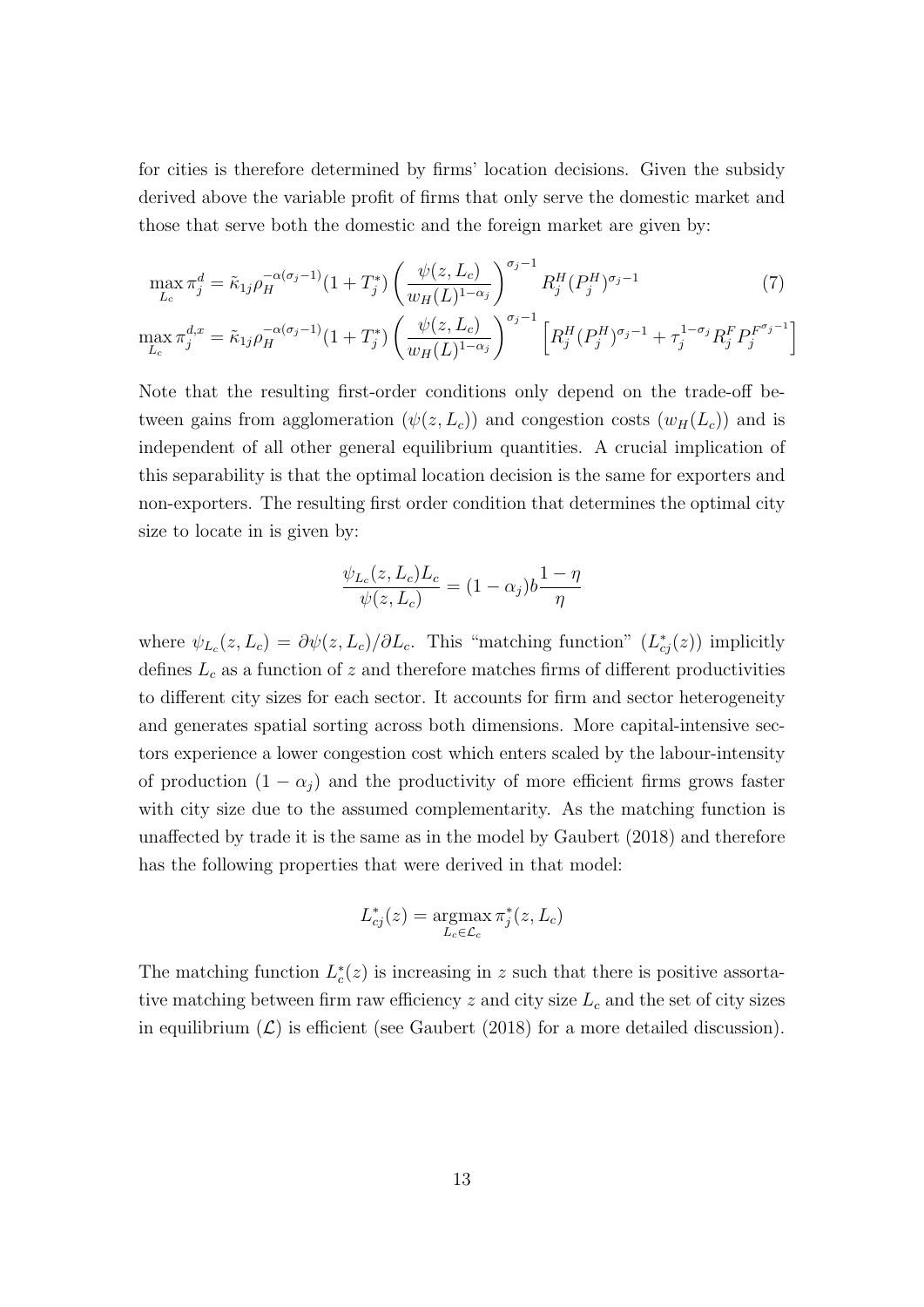#### 3.3.3 General equilibrium

The general equilibrium has been determined up to the following set of variables: The producitivity cut-offs of entry to the home market  $(z_j^{kd})$  and the export market  $(z_j^{kd})$ , where  $k \in \{H, F\}$ ,  $m \in \{H, F\}$  and  $k \neq m$  denote Home and Foreign and  $j = 1, ..., S$  indexes industries, and the sector specific price level  $(P_j^k)$ ; overall expenditure on tradable goods  $(R^k)$ ; the rental rate of capital  $(\rho_k)$ ; and the wage  $(w_k)$ , where the wage in Home is already pinned down by choosing  $\bar{w}$  as the numeraire.

The free entry condition (equation 8) for each sector  $j = 1, ..., S$  and country  $k \in \{H, F\}$  is given by:

$$
(f_{E_j} + (1 - F(z_j^{kd}))f_{P_j} + (1 - F(z_j^{kx}))f_{X_j})P^k
$$
  
=  $\tilde{\kappa_{1j}}\rho_k^{-\tilde{\alpha}_j} \left[ R_j^k (P_j^k)^{\sigma_j - 1} S(z_j^{kd}) + \tau_j^{1 - \sigma_j} R_j^m (P_j^m)^{\sigma_j - 1} S_j(z_j^{kx}) \right]$  (8)

where  $f_{E_j}$  is the units of the final good paid as sunk cost of entry, and  $z_j^{kd}$  and  $z_j^{kx}$ are the raw efficiency cut-offs for entering the domestic and the export market, respectively.

The zero profit cut-off condition for entering the domestic market (equation 9) and the export market (equation 10) in each sector j and country  $k \in \{H, F\}$  are given by:

$$
P^k f_{P_j} = \tilde{\kappa_{1j}} \rho_k^{-\tilde{\alpha}_j} R_j^k (P_j^H)^{\sigma_j - 1} C_j (z_j^{kd})
$$
\n
$$
\tag{9}
$$

$$
P^{k} f_{X_{j}} = \tilde{\kappa_{1j}} \rho_{k}^{-\tilde{\alpha}_{j}} R_{j}^{m} (P_{j}^{m})^{\sigma_{j}-1} \tau_{j}^{1-\sigma_{j}} C_{j}(z_{j}^{kx}) \tag{10}
$$

where  $\tilde{\alpha}_j = \alpha_j (\sigma - 1)$ .

The goods market clearing condition (equation 11) and the equilibrium price index (equation 12) for each sector j and country  $k \in \{H, F\}$  are given by:

$$
R_j^k = \tilde{\kappa_{1j}} \rho_k^{-\tilde{\alpha}_j} M_j^k \left[ R_j^k (P_j^k)^{\sigma_j - 1} S_j (z_j^{kd}) + R_j^m (P_j^m)^{\sigma_j - 1} \tau_j^{1 - \sigma_j} S_j (z_j^{kx}) \right]
$$
(11)

$$
1 = \tilde{\kappa_{1j}} \sigma_j \left[ M_j^k S(z_j^{kd}) + \tau_j^{1-\sigma_j} M_j^m S(z_j^{mx}) \right] (P_j^k)^{\sigma_j - 1} \tag{12}
$$

The factor market clearing conditions for capital (equation 13) and labour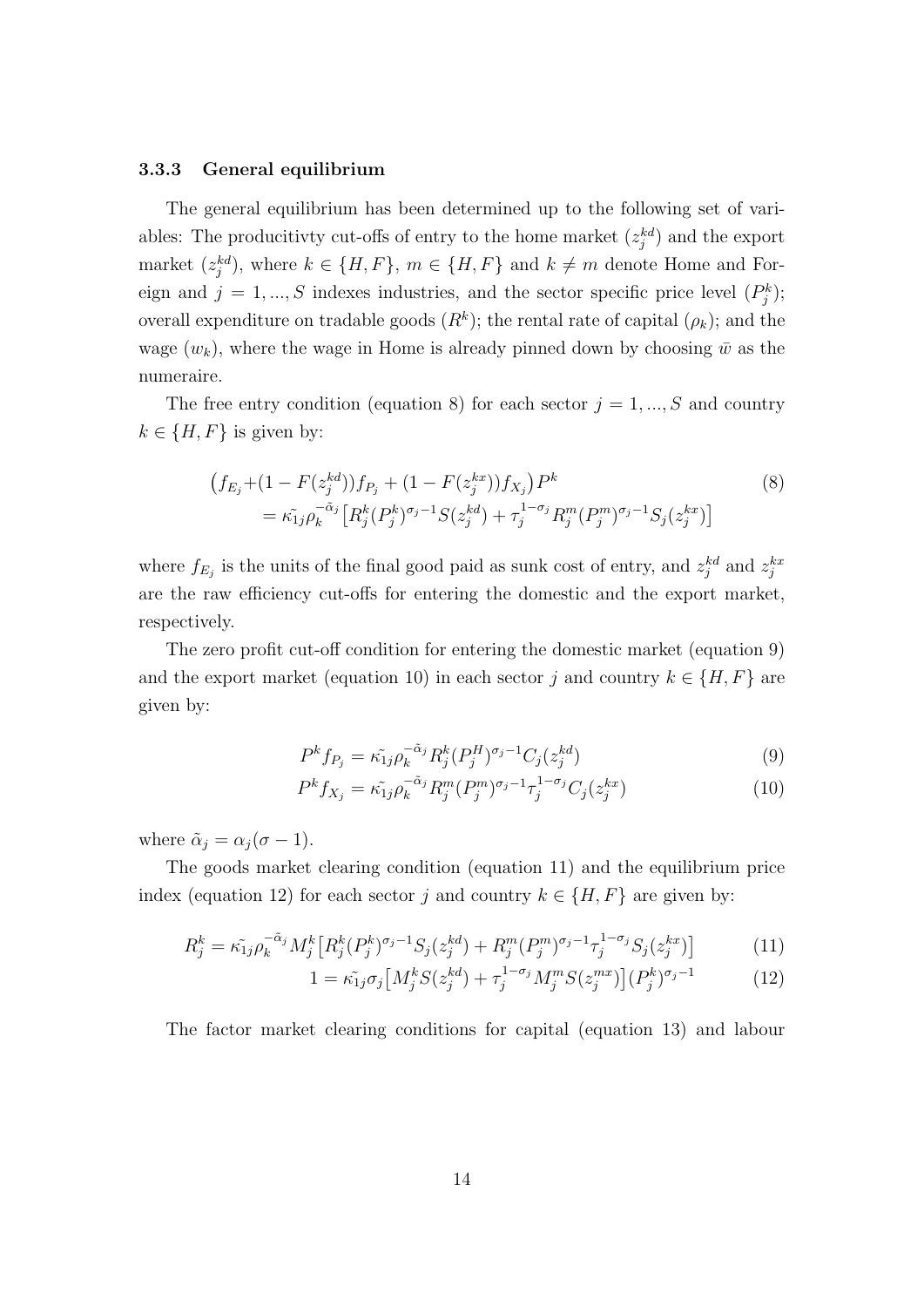(equation 14) for each country  $k \in \{H, F\}$  is given by:

$$
\bar{K}_k = \sum_{j=1}^S \tilde{\kappa}_{1j} \rho_k^{-\tilde{\alpha}_j} \frac{(\sigma_j - 1)(\alpha_j)}{\rho_k} M_j^k
$$
\n
$$
\times (R_j^k (P_j^k)^{\sigma_j - 1} S_j (z_j^{kd}) + \tau_j^{1 - \sigma_j} R_j^m (P_j^m)^{\sigma_j - 1} S_j (z_j^{kx}))
$$
\n
$$
\bar{N}_k = (1 - b)(1 - \eta) \bar{N}_k + \sum_{j=1}^S \tilde{\kappa}_{1j} \rho_k^{-\tilde{\alpha}_j} (\sigma_j - 1)(1 - \alpha_j) M_j^k
$$
\n
$$
\times (R_j^k (P_j^k)^{\sigma_j - 1} E_j (z_j^{kd}) + \tau_j^{1 - \sigma_j} R_j^m (P_j^m)^{\sigma_j - 1} E_j (z_j^{kx}))
$$
\n(14)

where  $S(z_j^A)$ ,  $C(z_j^A)$  and  $E(z_j^A)$  are normalized values of sectoral sales and employment that are fully determined by the matching function  $L_{cj}^{*}(z)$  for each sector:

$$
E_j(z_j^A) = \int_{z_j^A} \mathbb{1}_A(z) \frac{\psi(z, L_{cj}^*(z))^{(\sigma_j - 1)}}{\left[ (1 - \eta)L_{cj}^*(z) \right]^{\frac{b(1 - \eta)(1 + (1 - \alpha_j)(\sigma_j - 1))}{\eta}} f_j(z) dz}
$$

$$
S_j(z_j^A) = \int_{z_j^A} \mathbb{1}_A(z) \left( \frac{\psi(z, L_{cj}^*(z))}{\left[ (1 - \eta)L_{cj}^*(z) \right]^{\frac{b(1 - \eta)(1 - \alpha_j)}{\eta}}} \right)^{\sigma_j - 1} f_j(z) dz
$$

$$
C_j(z_j^A) = \left( \frac{\psi(z_j^A, L_{cj}^*(z_j^A))}{\left( (1 - \eta)L_{cj}^*(z_j^A) \right)^{\frac{b(1 - \eta)(1 - \alpha l p h a_j)}{\eta}}}} \right)^{\sigma_j - 1}
$$

where  $A = d, x$  distinguishes between the domestic market and the export market and  $1_A(z)$  is equal to one if a firm with raw efficiency level z serves market A. Note that the sector-specific expenditure  $R_j^k = \xi_j^k R^k$  is fully determined by  $R^k$ .

#### 3.3.4 City size distribution

The equilibrium city size distribution is jointly determined by the matching function as determined by the firm problem and the city developers problem. Given the labour market clearing condition, the population living in a city of size  $L_c$  or smaller must equal the labour demand of all firms located in these city sizes and employment in construction:

$$
\int_{L_{min}}^{L_c} u f_{L_c}(u) du = \sum_{j=1}^{S} M_j \int_{z_j^*(L_{min})}^{z_j^*(L_c)} \ell_j(z, L_{cj}^*(z)) f(z_j) dz_j + (1 - \eta)(1 - b) \int_{L_{min}}^{L_c} u f_{L_c}(u) du
$$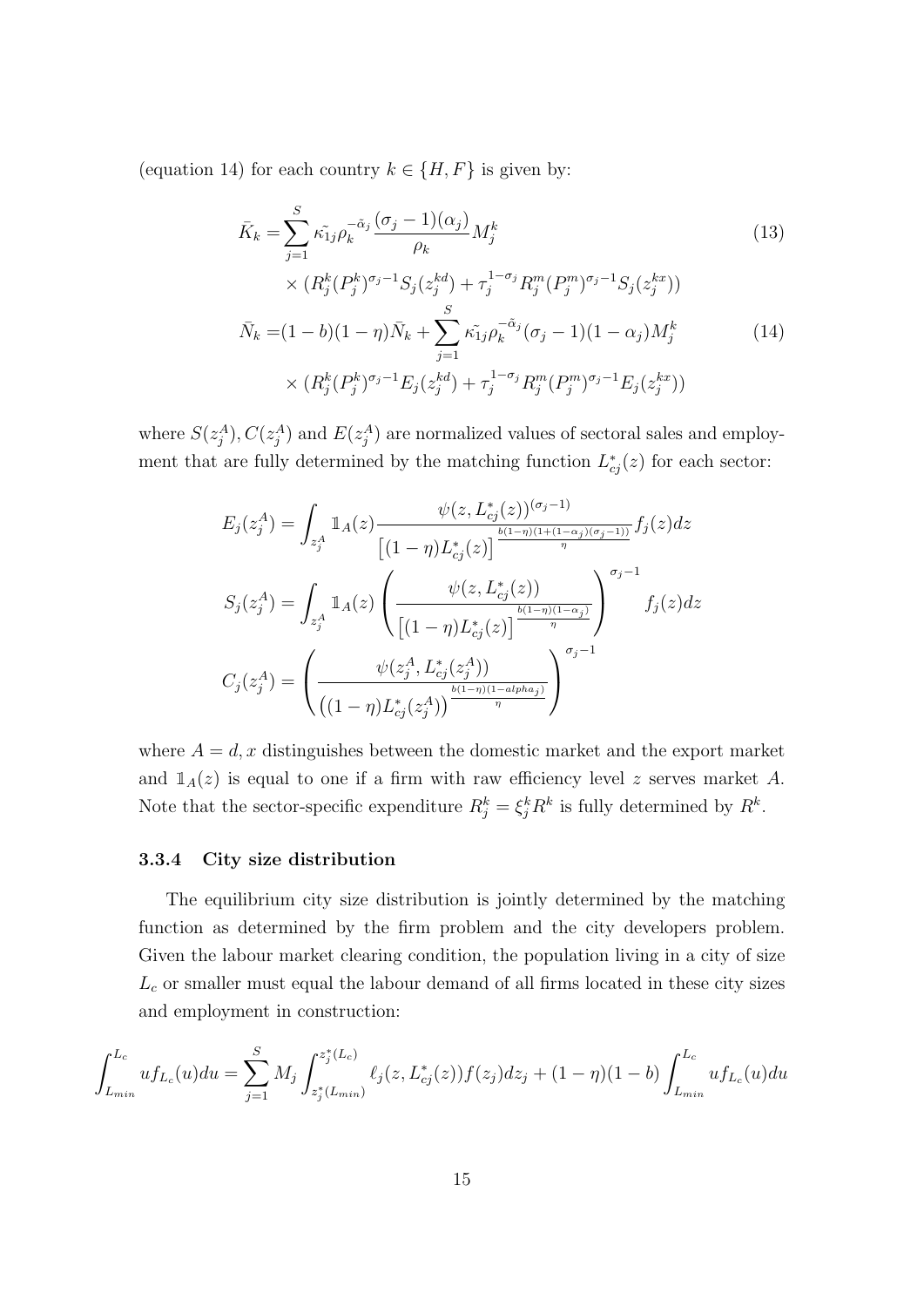where  $L_{min} = inf(\mathcal{L})$  is the smallest city size in equilibrium. Differentiating this yields the city size density function:

$$
f_{L_c}(L_c) = \kappa_4 \frac{\sum_{j=1}^S M_j \mathbb{1}_j(L)\ell_j(z_j^*(L_c)) f_j(z_j^*(L_c)) \frac{dz_j^*(L_c)}{dL_c}}{L_c}
$$

where  $\kappa_4 = \frac{1}{1-(1-n)}$  $\frac{1}{1-(1-\eta)(1-b)}$  and  $\mathbb{1}_j(L_c)$  indicates whether firms of sector j are located in city size  $L_c$  or not.

### 3.4 Equilibrium properties

I use this model to study the effects of trade on the spatial concentration of economic activity. To simplify the analysis and to closely identify the mechanisms linking trade openness to regional inequality, I study the effects of within- and across-industry trade separately in different versions of the model.

#### 3.4.1 Within-industry trade

To isolate the effect of within-industry trade on the city size distribution and therefore the spatial concentration of the economy I focus on the symmetric country case which does not feature any across-sector reallocations.

Proposition 1 If both countries are symmetric, the city size distribution in the open economy first-order stochastically dominates the city size distribution in the closed economy.

In the symmetric country case trade only happens within industries such that it does not induce any across-industry reallocations. Across firms within an industry trade induces a reallocation of market share and employment from less to more productive firms as in the standard Melitz model. Note that given the log-supermodularity of productivity and optimal firm behaviour the real productivity (productivity net of congestion cost) increases with city size. Hence, the reallocation from less to more productive firms implies a reallocation from small to larger cities for each sector  $j$ . The less productive firms that exit and shrink are located in smaller cities and the more productive firms that expand employment are located in larger cities. This spatial reallocation leads to a higher spatial concentration of sectoral employment in larger cities, in fact the spatial distribution of employment in sector  $j$  in the open economy first-order stochastically dominates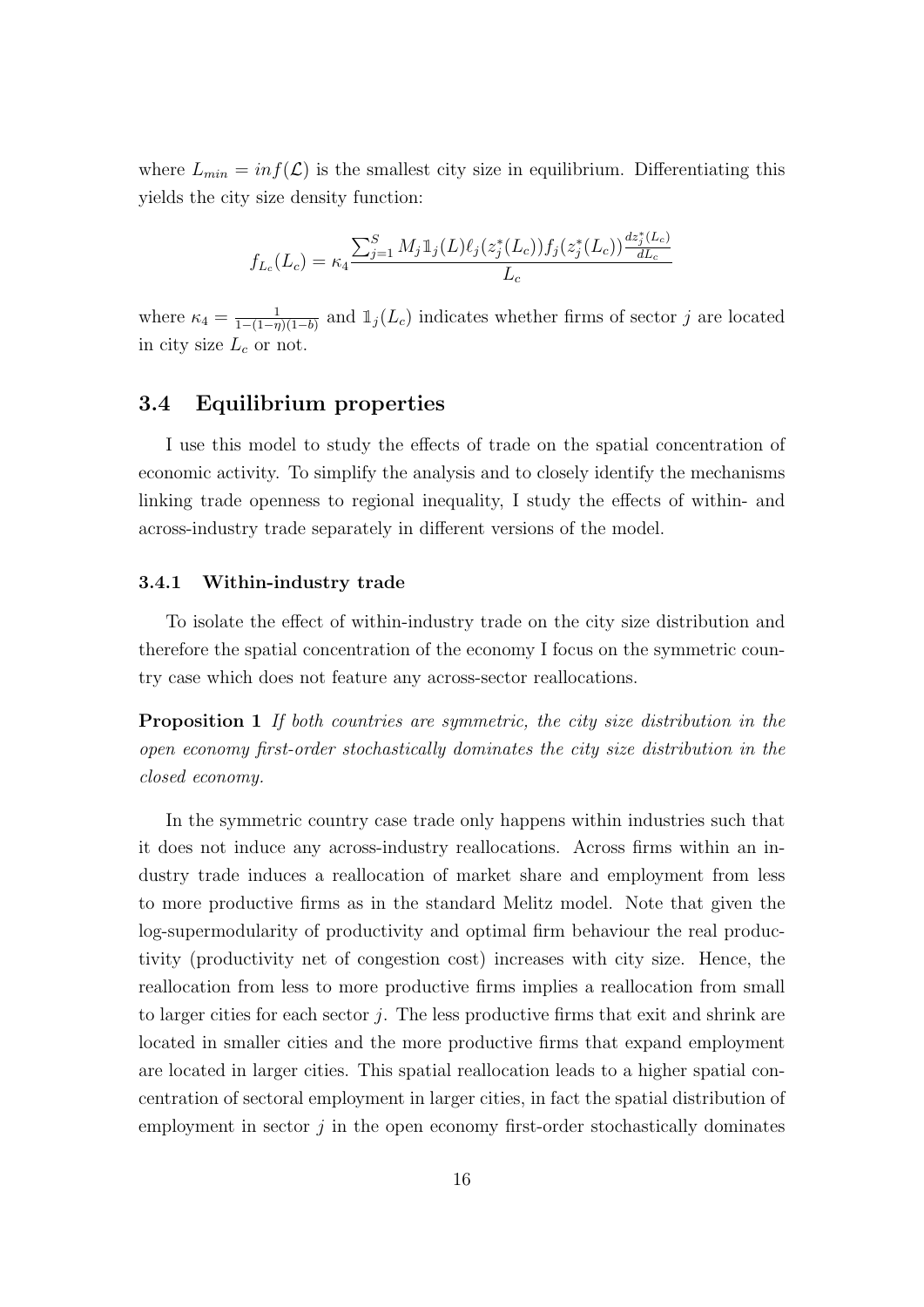the distribution of employment in the closed economy. Since this holds for all sectors the overall city size distribution shifts to the right.<sup>2</sup>

#### 3.4.2 Across-industry trade

To isolate the effects of across industry trade it is useful to put some bounds on the heterogeneity in the model. In particular, I analyse a version of the model withouth firm heterogeneity, which shuts down any interactions between firm and sector heterogeneity but does not affect the basic intuition.

**Proposition 2** In a two sector version of the model with no heterogeneity in rawefficiencies, if the other country is relatively labour-abundant, then the city size distribution in the open economy first-order stochastically dominates the city size distribution in the closed economy.

Opening up to trade implies a fall in the relative price of capital from cost minimization and factor market clearing. This leads to a rise in the share of both factors employed in the capital intensive industry. Since factor endowments remain unchanged employment in the capital-intensive sector increases while employment in the labour-intensive sector decreases. In spatial equilibrium more capital-intensive sectors are located in larger cities, as they are less affected by the congestion cost which is scaled by the labour intensity of production. In this version of the model the distribution of employment across city size in the capital-intensive sector first-order stochastically dominates the distribution in the labour-intensive sector. Hence, the reallocation of employment to the capital-intensive sector implies a reallocation of employment to the larger cities such that the distribution of population in the open economy first-order stochastically dominates the distribution in the closed economy. Therefore endowment-driven across-industry trade leads to spatial concentration in countries that have a comparative advantage in capital-intensive industries. <sup>3</sup>

A similar logic applies if we think about a world that uses unskilled and skilled labour in production rather than capital and labour. In this world it is sensible to assume that advanced economies have a comparative advantage in industries that use skilled labour intensively. Empirically, these are located in larger cities (Davis and Dingel, 2015) and in the model they would locate in larger cities if

<sup>2.</sup> A more detailed discussion can be found in the online appendix.

<sup>3.</sup> A more detailed discussion can be found in the online apendix.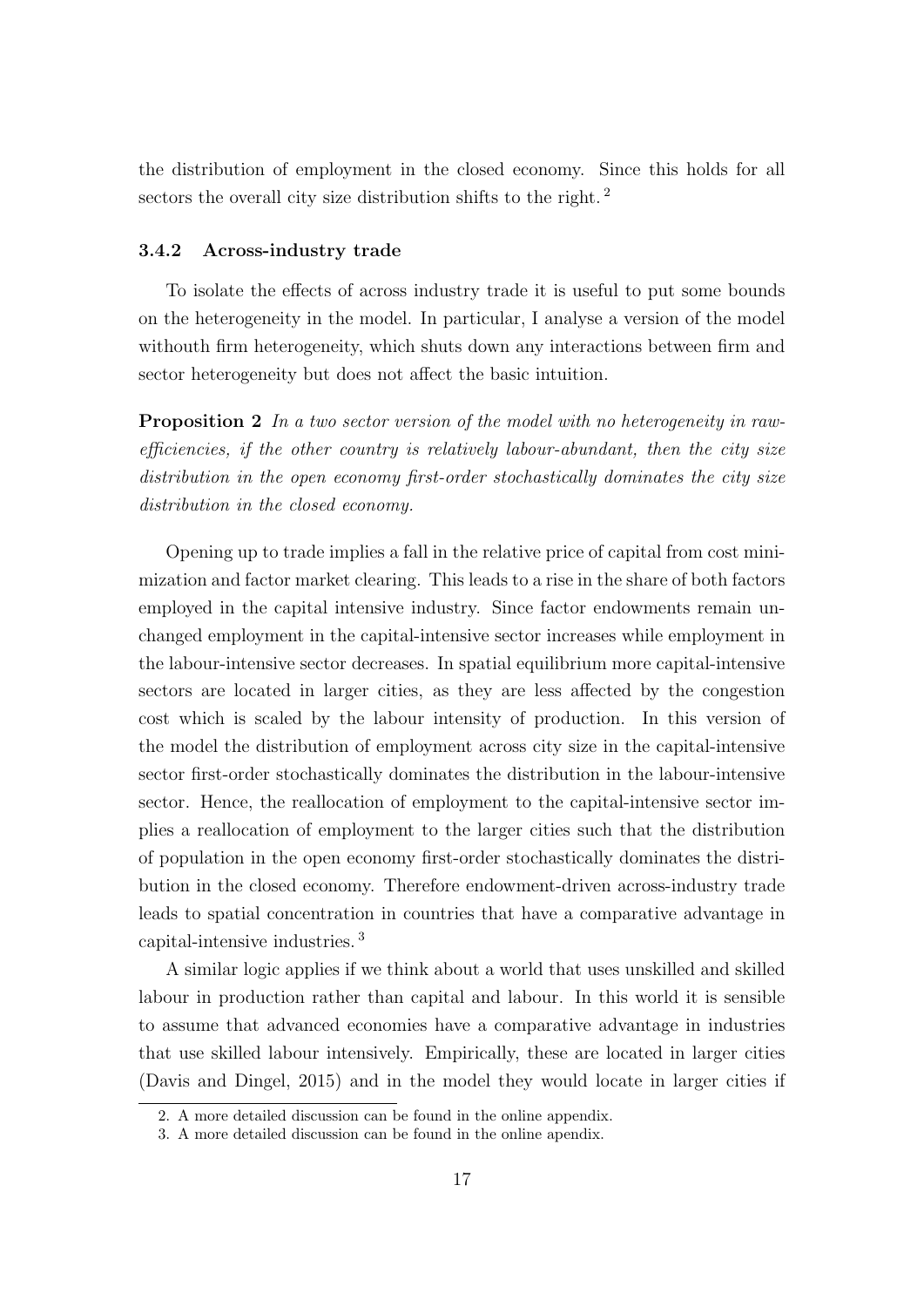the relative price of skilled labour decreases with city size which is in line with empirical evidence (Bernard et al., 2008). Alternatively, this location pattern could be modelled based on differences in the gains from agglomeration between highand low-skilled labour as done by Davis and Dingel (2015) rather than differences in relative wages. However, the model based on relative factor prices is isomorphic to the one based on differences in the strength of agglomeration with respect to trade-induced across-industry reallocations.

#### 3.4.3 Linking the model to increases in Chinese import competition

So far we have highlighted how an increase in either within or across industry trade increases the spatial concentration of economic activity in simplified versions of the model. Hence, the model can replicate the cross-country evidence from figure 1 and provides two different potential mechanisms to microfound the aggregate correlation. In order to test these two model mechanisms and evaluate them quantitatively I map the model equations into a regression framework. I estimate the derived equations using the exogenous increase in import competition in China vis-à-vis the United States.

Within-industry trade The sorting of heterogeneous firms in the same industry across space determines how an aggregate trade shock translates into a labour demand shock at the local level. In the model employment in sector  $j$  in city size  $c$  is given by:

$$
L_{cj} = \tilde{\kappa}_{2j} \rho^{-\tilde{\alpha}_j} M_j^k \left( E_j^{kd}(\underline{z}_{cj}^k, \overline{z}_{cj}^k) (P_j^k)^{\sigma_j - 1} R_j^k + \tau_j^{1 - \sigma_j} E_j^{kx}(\underline{z}_{cj}^k, \overline{z}_{cj}^k) (P_j^m)^{\sigma_j - 1} R_j^m \right)
$$
\n(15)

where  $\underline{z}_{cj}^k$  and  $\overline{z}_{cj}^k$  denote the smallest and the largest level of raw efficiency draws that make a firm in sector j locate in city size  $L_c$ . Log-linearising the equation above implicitly yields:

$$
\hat{L}_{cj} = h_{cj}(\hat{\rho}, \hat{M}_j^H, \hat{B}_j^H \hat{\underline{z}}_{cj}^{Hd}(L_c), \hat{\overline{z}}_{cj}^{Hd}(L_c), \hat{B}_j^F \hat{\underline{z}}_{cj}^{Hx}(L_c), \hat{\overline{z}}_{cj}^{Hx}(L_c)
$$
(16)

where I am able to write  $\hat{z}$  as a function of  $L_c$  rather than z due to the one-toone mapping implied be the matching function which implies that city size is a sufficient statistic for the productivity level of firms within a city: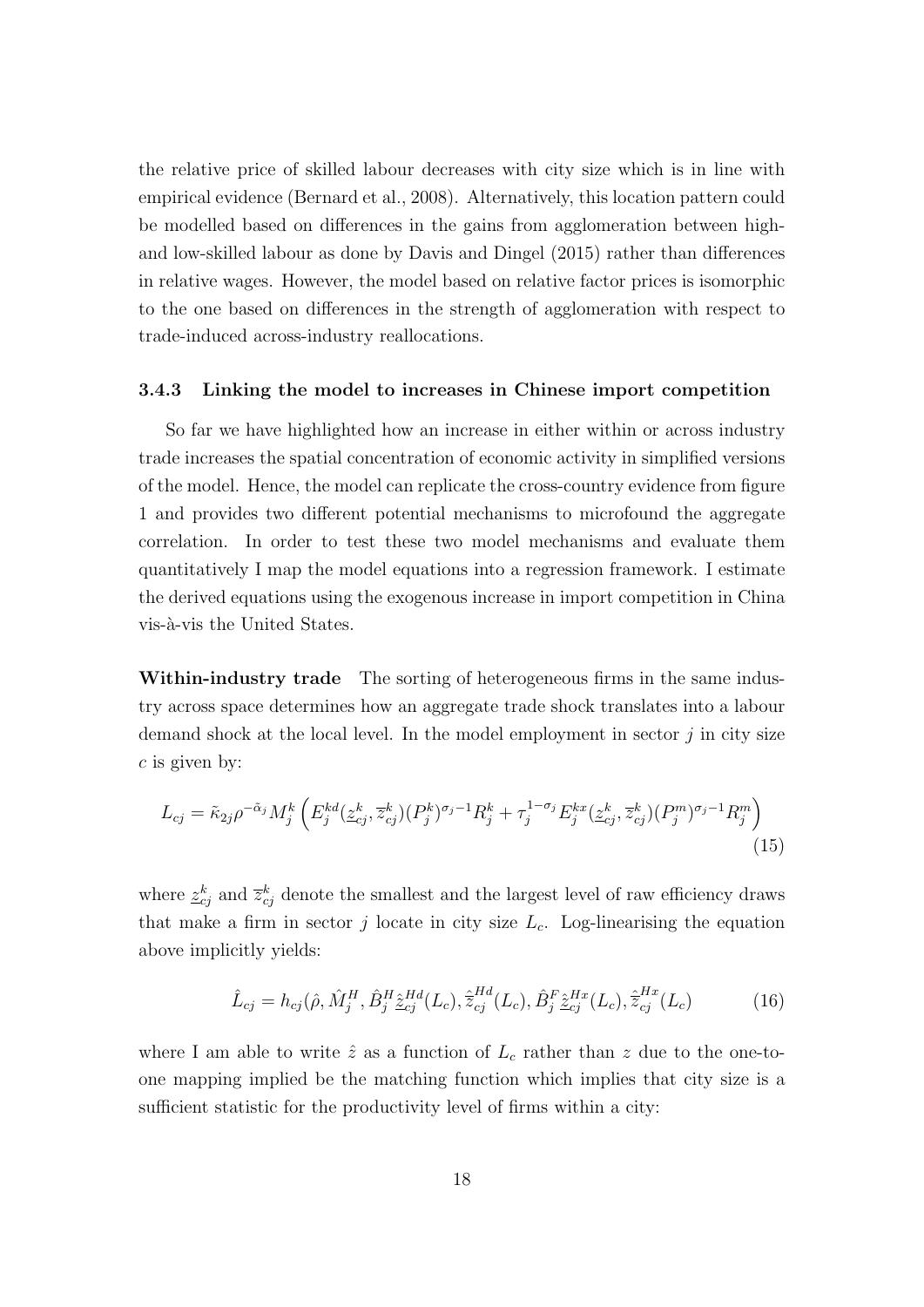Equation (16) implies that the employment effects of an aggregate trade shock are heterogeneous across city sizes. In order to map this equation to the change in import competition I will have to assume that any change in sector aggregates are only related to changes in import competition. This is a fundamental assumption but implied by the idea that the import competition shock is exogenous. Since the city-size-specific term captures entry and exit of firms due to trade-induced shifts in the cut-off this amplifies the negative aggregate effect of an import competition shock for smaller cities where the firms that are close to the productivity cut-off are located. Therefore the model predicts that the employment effect of a given trade shock is smaller in larger cities.

Note that in this paper I use a broad definition of the firm. In particular I do not take a stance on whether the heterogeneity in productivity across firms within a sector captures heterogeneity across firms or across different plants within a firm, or across different tasks within or across firms.

Across-industry trade The extent to which a region is affected by an increase in Chinese import competition depends on the sectoral composition of its employment which is determined by the spatial sorting of heterogeneous sectors. The average exposure of a tradable sector located in city size c to Chinese import competition is given by:

$$
\Delta Imp_c = \sum_j \frac{L_{cj}}{\bar{L}_c} \Delta Imp_j
$$

where  $\Delta Imp_j$  is the change in imports relative to initial domestic absorption.  $L_{cj}$ is the employment in sector j in city size c and  $\bar{L}_c$  is the overall employment or population in city size c. The model expressions for  $L_{cj}$  and  $\overline{L}_c$  can be used to generate a model prediction for the variation in the average exposure to the import competition shock across different locations:

$$
\Delta Imp_c = \sum_j \frac{L_{cj}(L_c, \alpha_j)}{\bar{L}_c(L_c)} \Delta Imp_j(\alpha_j)
$$
\n(17)

where we have assumed that the intensity of the import competition shock systematically decreases with the capital-intensity of an industry, which follows quite naturally from the fact that China is a labour-abundant country. Since  $L_{ci}$  is a function of both  $L_c$  and  $\alpha_j$  the variation of  $\Delta Imp_c$  is driven by the sorting of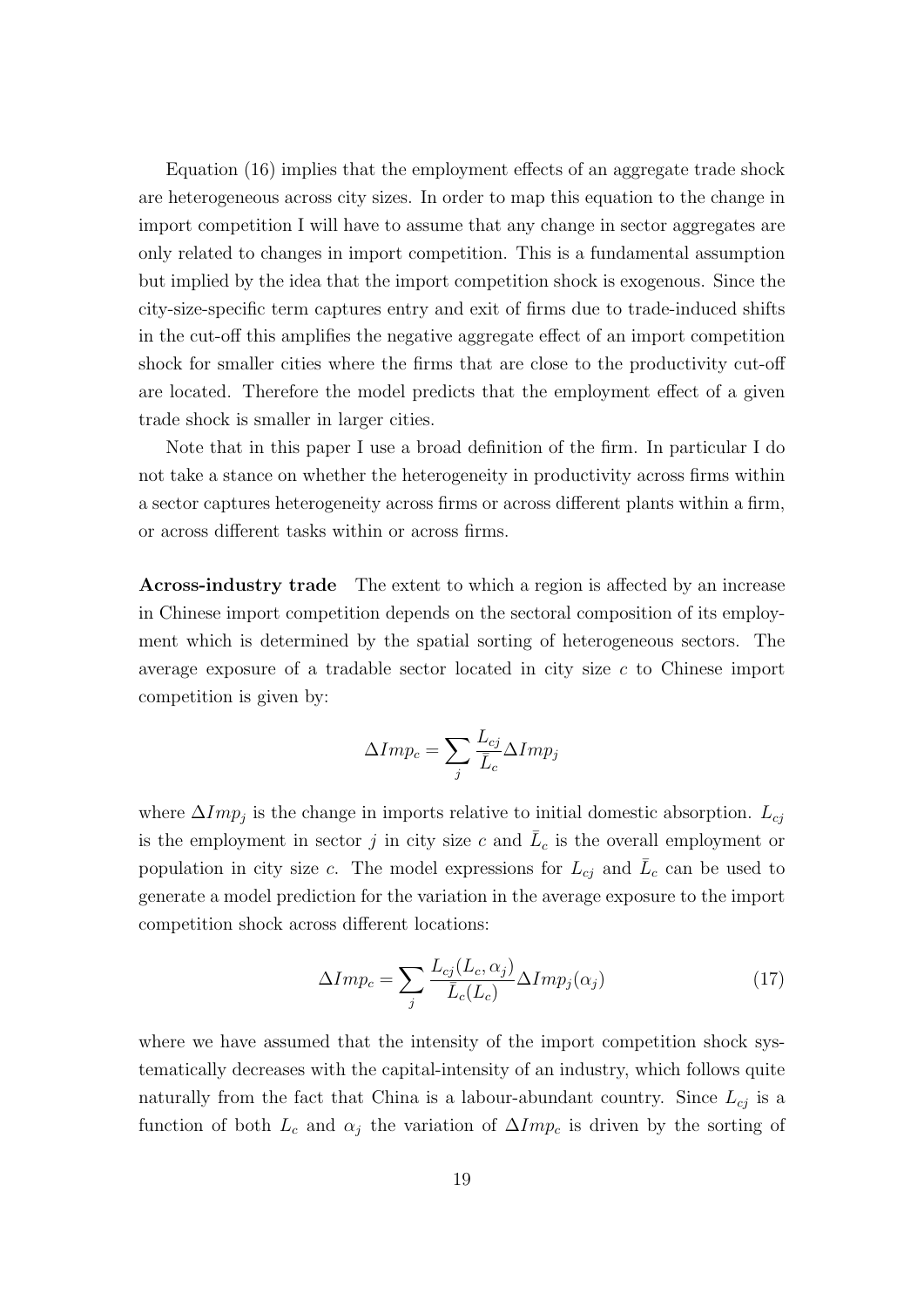industries across different city sizes in the model.

# 4 Empirics

### 4.1 Data

I test the prediction of the model on data from the United States using the increase in import competition from China between 1991 and 2007 as an exogenous shock. In my empirical strategy, as well as the data and definitions used, I closely follow the previous literature (Autor et al., 2013, Acemoglu et al., 2016). Throughout the paper I present results estimated on the stacked sub-periods 1991 to 1999 and 1999 to 2007.

Trade data I use the data on sectoral trade flows that were used and provided by Acemoglu et al. (2016) and Feenstra et al. (2017). They provide trade flows for 392 manufacturing and industries at the 4-digit SIC code level. The data of trade flows was originally downloaded form comtrade and subsequently transformed into real 2007 dollars. <sup>4</sup>

**Employment data** To get data on the employment of industry  $i$  in commuting zone c I follow the approach by Autor et al.  $(2013)$ . I obtain data on local industry composition in 1991, 1999 and 2007 from the County Business Patterns (CBP). The CBP provides information on employment, payroll and firm-size distribution by county and industry. In order to avoid disclosure some establishments are not identified at the most disaggregated level and sometimes employment is only reported as an interval rather than a number. I use the algorithm developed by Autor et al. (2013) to impute employment by county and 4-digit SIC code. I then aggregate this data to the commuting zone level using cross-walks provided by David Dorn.<sup>5</sup> The detailed procedure of the algorithm is outlined in the online appendix in Autor et al. (2013). This gives a panel of observations at the industrycommuting zone level for 722 commuting zones and 392 industries for two periods.

While the main regressions are run on the industry-commuting zone level, for some robustness checks that require wage data not available on the industry-

<sup>4.</sup> A more detailed discussion on the preparation of the trade data can be found in Acemoglu et al. (2016).

<sup>5.</sup> These cross-walks can be found at www.ddorn.net/data.htm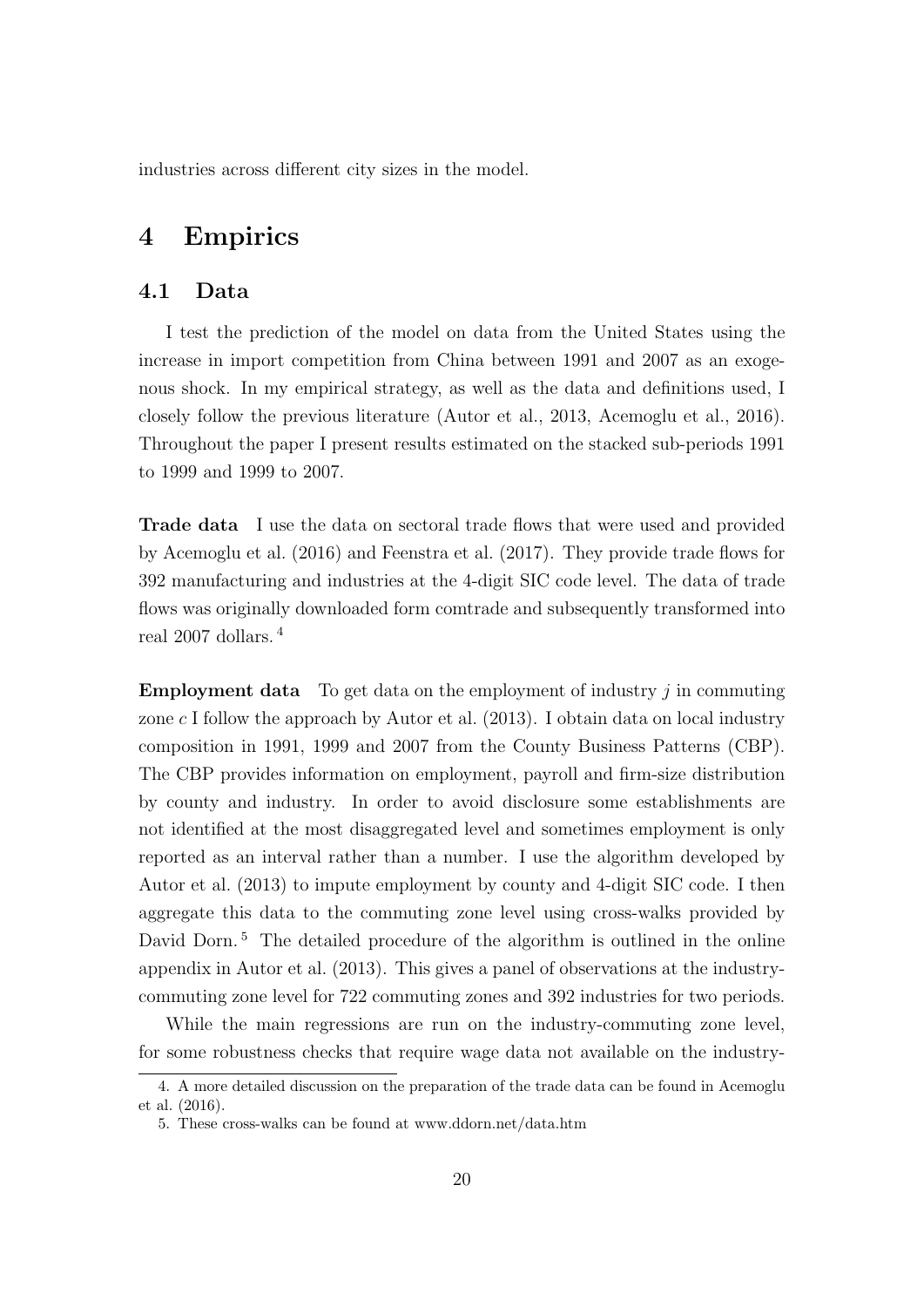commuting zone level I use data at the commuting zone level provided by Autor et al. (2013). This dataset consists of commuting zone specific import competition shocks, and changes in wages and employment for the periods 1990 to 2000 and 2000 to 2007.

### 4.2 Estimation

#### 4.2.1 Within-industry trade and firm heterogeneity

To test the model predictions I estimate an empirical counterpart to equation (16) for which I assume that the city-size specific part of the effect is linear in population size  $(g(\Delta Imp_j, L_c) = \Delta Imp_{jt} \times L_{ct})$  which yields the following estimation equation:

$$
\Delta L_{cjt} = \beta_0 + \beta_1 \Delta Imp_{jt} + \beta_2 L_{ct} + \beta_3 [\Delta Imp_{jt} \times L_{ct}] + \epsilon_{cjt}
$$
(18)

where  $\Delta L_{cjt}$  is the log change in employment in commuting zone c in sector j in period t multiplied by 100.  $\Delta Imp_{jt}$  denotes the change in imports from China in sector  $j$  and  $L_{ct}$  denotes the population in commuting zone  $c$  at the beginning of period  $t$ . The regressions are weighted by initial employment in each industrycommuting zone cell and standard errors are clustered at the three digit SIC level. The intuition outlined above predicts that  $\beta_1 < 0$  and  $\beta_3 > 0$ . I estimate these equations using a 2SLS approach instrumenting endogenous trade flows from China to the US  $(\Delta Imp_{jt}^{US,Ch})$  with trade flows from China to other advanced economies  $(\Delta Imp_{jt}^{Ot, Ch})$  as in Acemoglu et al. (2016). The variables are defined as follows:

$$
\Delta Imp_{jt}^{US,Ch} = \frac{\Delta M_{jt}^{US,Ch}}{Y_{j91} + M_{j91} - E_{j91}}
$$

$$
\Delta Imp_{jt}^{OL,Ch} = \frac{\Delta M_{jt}^{OL,Ch}}{Y_{j88} + M_{j88} - E_{j88}}
$$

Import flows  $(\Delta M_{jt})$  are normalized by apparent consumption (production  $(Y)$ ) plus imports  $(M)$  minus exports  $(E)$  at the beginning of the period, and before the period for the instrument, to avoid introducing any endogeneity through anticipation effects.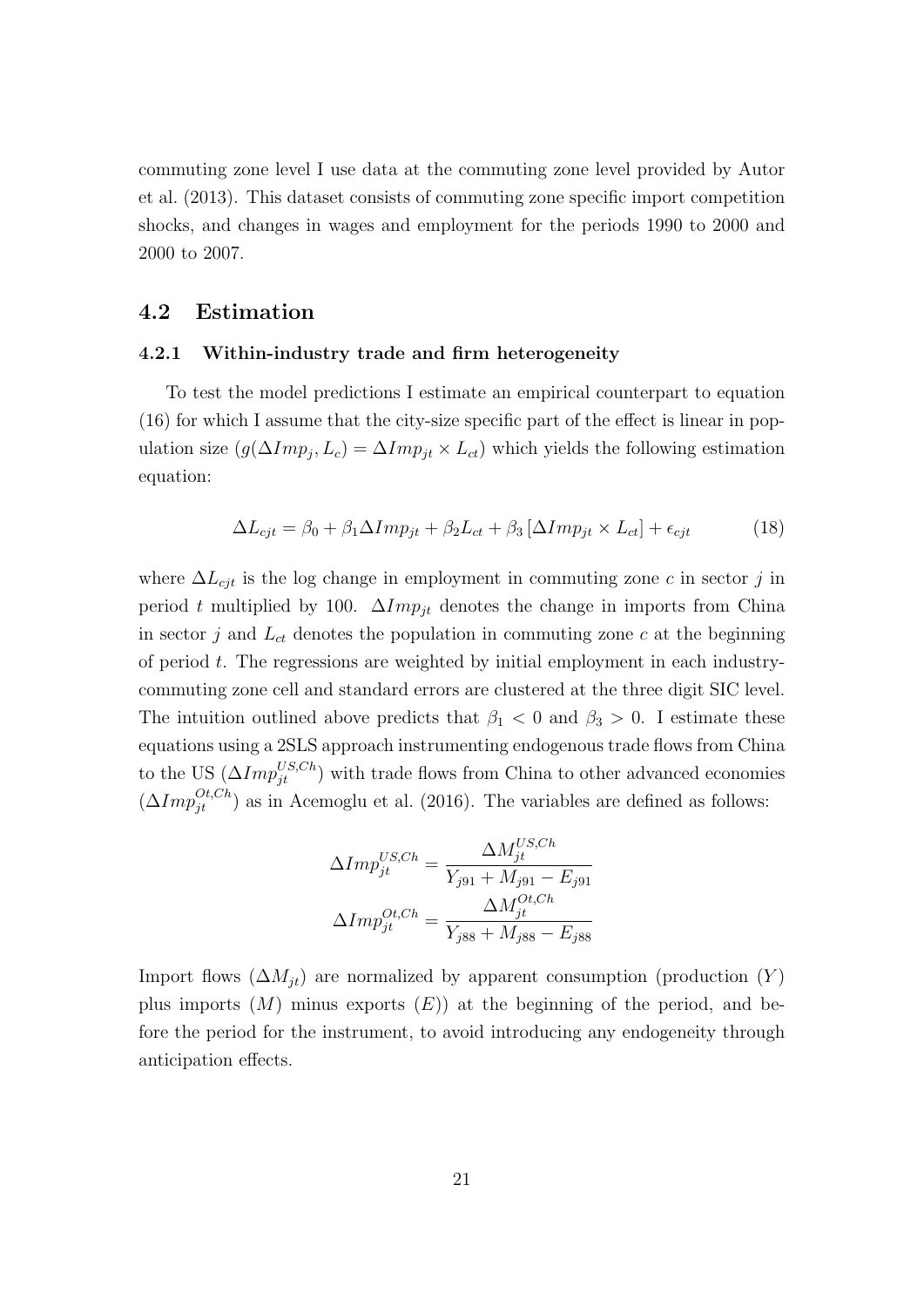**Results** The main results are presented in Table 1.<sup>6</sup>. The first column corroborates that the aggregate effect of an import competition shock is still negative when splitting industries into industry-commuting zone cells. Including the interaction term in column 2 yields an estimate of 1.23 which is statistically significant at the 1% level. The theory linked to this regression emphasises a within-industry mechanism such that I try to remove as much across-industry variation from the regression as possible and my favourite specification includes four digit sector fixed effects (columns 3 and 4). The resulting coefficients are highly statistically significant and the point estimate is 0.94 when including regional fixed effects. So a one percentage point rise in industry import penetration reduces industry level employment by around three percentage points in a commuting zone with a population of a log point above the mean, while it reduces it by four percentage points in a mean-sized commuting zone. To study the robustness of this effect I introduce more granular fixed effects in table 2. The magnitude of the coefficients varies according to the identifying variation but they remain significant when including different set of fixed effects up to (four digit industry  $\times$  region  $\times$  time) fixed effects.

While this evidence is in line with the predictions of the model that an import competition shock translates into a more negative labour demand shock in less populated commuting zones because of the spatial sorting of heterogeneous firms, it is also consistent with other mechanisms. The most apparent alternative explanation is based on variation in the labour supply elasticity across different city sizes as identified by Brülhart et al.  $(2015)$  for border towns in Austria. The empirical pattern of relative changes in employment could be generated from a uniform labour demand shock across city sizes if the labour supply elasticity was decreasing with city size. While the demand and the supply-driven explanations have identical implications for changes in employment, they have different implications for wages. A supply-driven model suggests that the effect of an import competition shock on wages would be less negative in smaller cities and more negative in larger cities. The demand driven mechanism in my model on the other hand predicts that the effect on wages should also be smaller in bigger cities or equal across city sizes depending on the elasticity of labour supply, which is constant across city sizes.

I use these differentiating predictions on changes in the wage in order to empirically rule out the labour supply driven explanation. Unfortunately, I cannot

<sup>6.</sup> The corresponding first stage regressions can be found in Table 6 and 7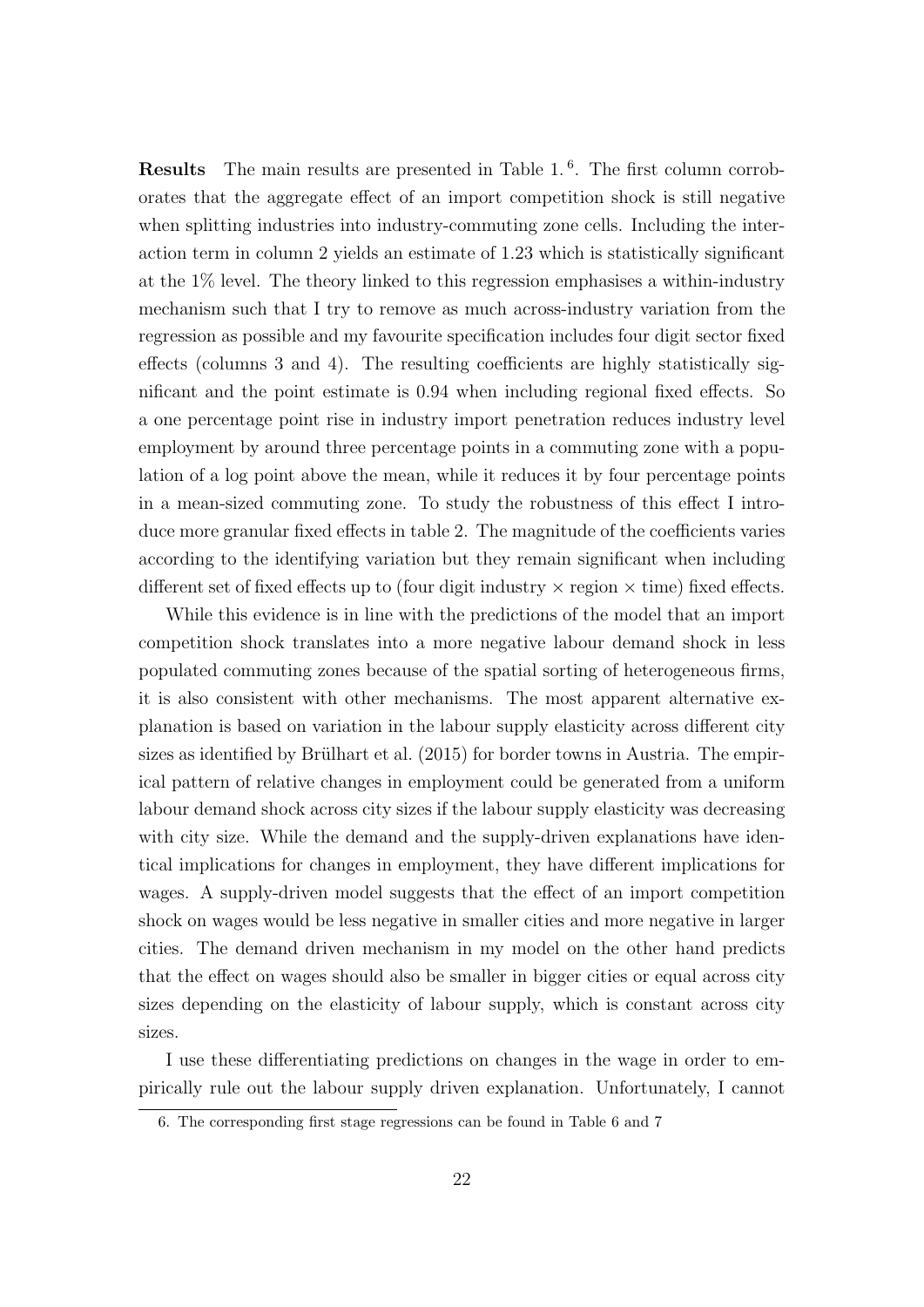use the CBP data to do this as, due to the omissions in the data, I cannot obtain a credible average wage on the sector-commuting zone level. Instead, I rely on the wage data from the Census Integrated Public Use Micro Samples (Ruggles et al., 2017) to generate an average wage on the commuting zone level. Since census data is not available for every year before 2000 I adjust the periods to 1990 - 2000 and 2000 - 2007. In particular, I use the dataset developed by Autor et al. (2013) that provide changes in employment and wages at the commuting zone level as well changes in Chinese import competition shocks at the commuting zone level, which are defined as follows:

$$
\Delta Imp_{ct}^{US} = \sum_{j} \frac{L_{cjt}}{L_{ct}} \frac{\Delta M_{jt}^{USCh}}{L_{jt}}
$$

$$
\Delta Imp_{ct}^{Ot} = \sum_{j} \frac{L_{cjt}}{L_{ct}} \frac{\Delta M_{jt}^{Ot,Ch}}{L_{jt-1}}
$$

I run their baseline regression augmented with an interaction term between the import competition shock and the initial population in the commuting zone:

$$
\Delta y_{ct} = \beta_0 + \beta_1 \Delta Imp_{ct}^{US} + \beta_2 L_{ct} + \beta_3 [\Delta Imp_{ct} \times L_{ct}] + \beta_4 \mathbf{X} + \varepsilon_{1cjt} \tag{19}
$$

Since there is not sufficient variation in the logged population variable to identify both first stages separately, I estimate equation (19) using a control function approach as well as using 2SLS. The results are qualitatively the same for both estimation procedures.

The main results based on the control function approach are presented in Table 3.<sup>7</sup> The regressions on employment corroborate the earlier findings that the employment effect of an import competition shock are larger in smaller cities even when reducing the amount of identifying variation by aggregating across industries. The regressions on changes in the average wage suggest that the effect on wages only varies marginally with city size and if anything the effect is less negative in larger cities. This is in line with the labour demand driven mechanism suggested by the model and evidence against a supply-based explanation.

<sup>7.</sup> The results using a 2SLS approach using either log population or absolute population as interaction can be found in table 8 and 9. The results are in line with those from the control function approach.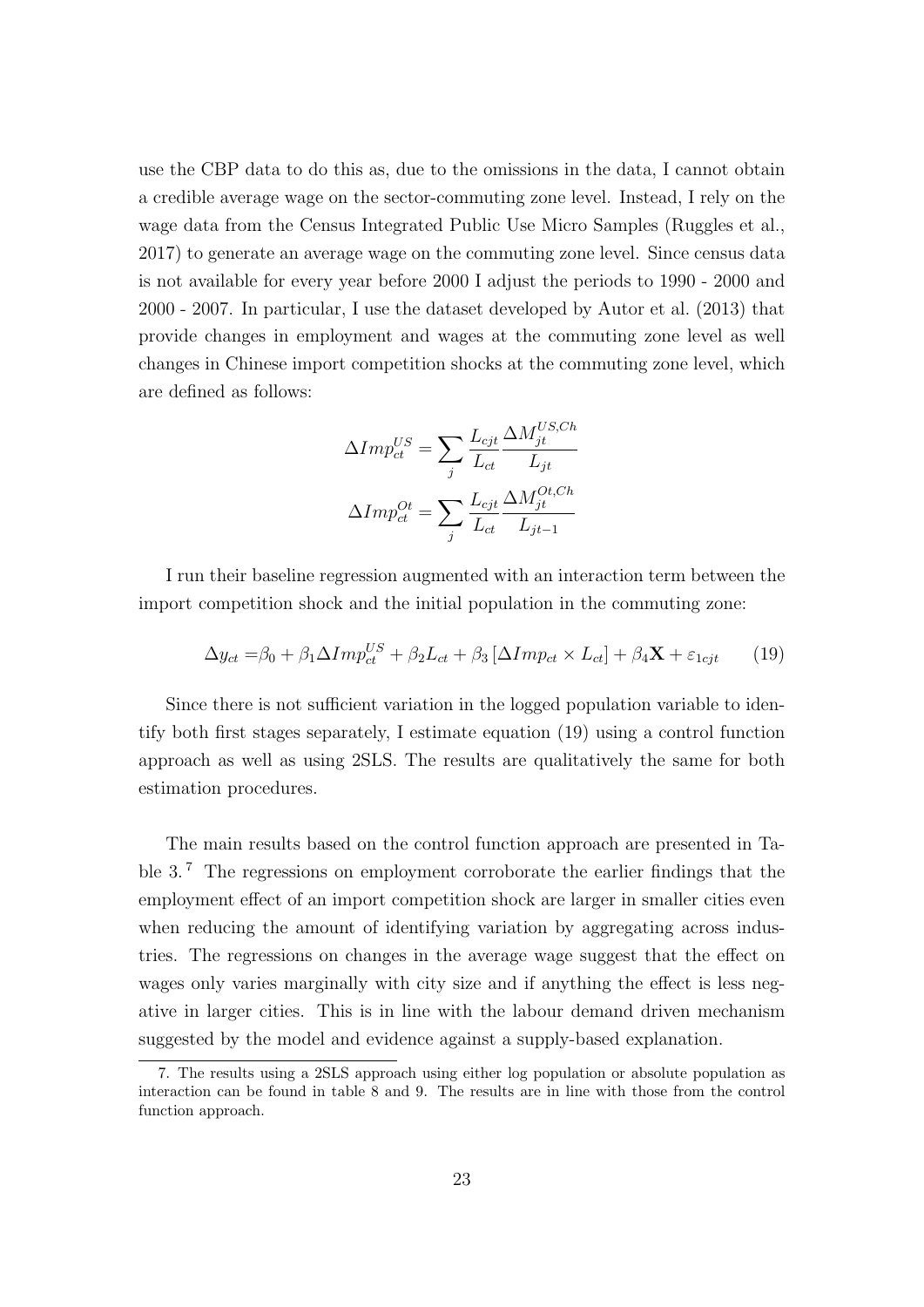#### 4.2.2 Across-industry trade and comparative advantage

The spatial sorting of sectors across regions, driven by the factor intensity of their input use, affects the spatial distribution of the import competition shock. The theoretical model suggests that initial population size is a sufficient statistic for the factor intensity of the sectoral composition. This motivates the following regression:

$$
\Delta I \hat{m}^{US,Ch}_{\text{et}} = \beta_0 + \beta_1 L_{ct} + \gamma \mathbf{X}_{ct} + \epsilon_{ct} \tag{20}
$$

where  $\Delta \hat{Im} p_{ct}$  is a measure of changes in import competition,  $L_{ct}$  is the log population size of commuting zone c at the beginning of the period and  $\mathbf{X}_{ct}$  is a vector of control variables. Following Acemoglu et al. (2016) I define the commutingzone-level trade exposure and its instrument as follows:

$$
\Delta Imp_{ct}^{US,Ch} = \sum_{j} \frac{L_{cjt}}{L_{ct}} \Delta Imp_{jt}^{US,Ch}
$$

$$
\Delta Imp_{ct}^{OL,Ch} = \sum_{j} \frac{L_{cjt}}{L_{ct}} \Delta Imp_{jt}^{OL,Ch}
$$

The main results are reported in Table 4. Columns 1 and 2 present results using the instrument for commuting-zone-specific trade shocks as dependent variable while columns 3 and 4 present results for predicted import exposure from the following regression:

$$
\Delta Imp_{ct}^{US,Ch} = \alpha_t + \Delta Imp_{ct}^{OL,Ch} + \epsilon_{ct}
$$

The results are highly statistically significant across all specifications and indicate that regions with larger initial population experience a smaller exposure to Chinese import competition. My preferred specification, which uses predicted imports and a full set of region fixed effects (column 4), indicates that with each additional population log point the experienced import competition shock decreases by 0.06 which is roughly ten percent of the mean for the period 1991 to 1999 and roughly five percent for the period 1999 to 2007. A commuting zone at the 25th percentile of the initial population distribution experiences a shock that is 0.06 units larger than the mean shock and a commuting zone that is at the 75th percentile experiences a shock that is 0.07 units smaller, such that the difference between the two is 0.13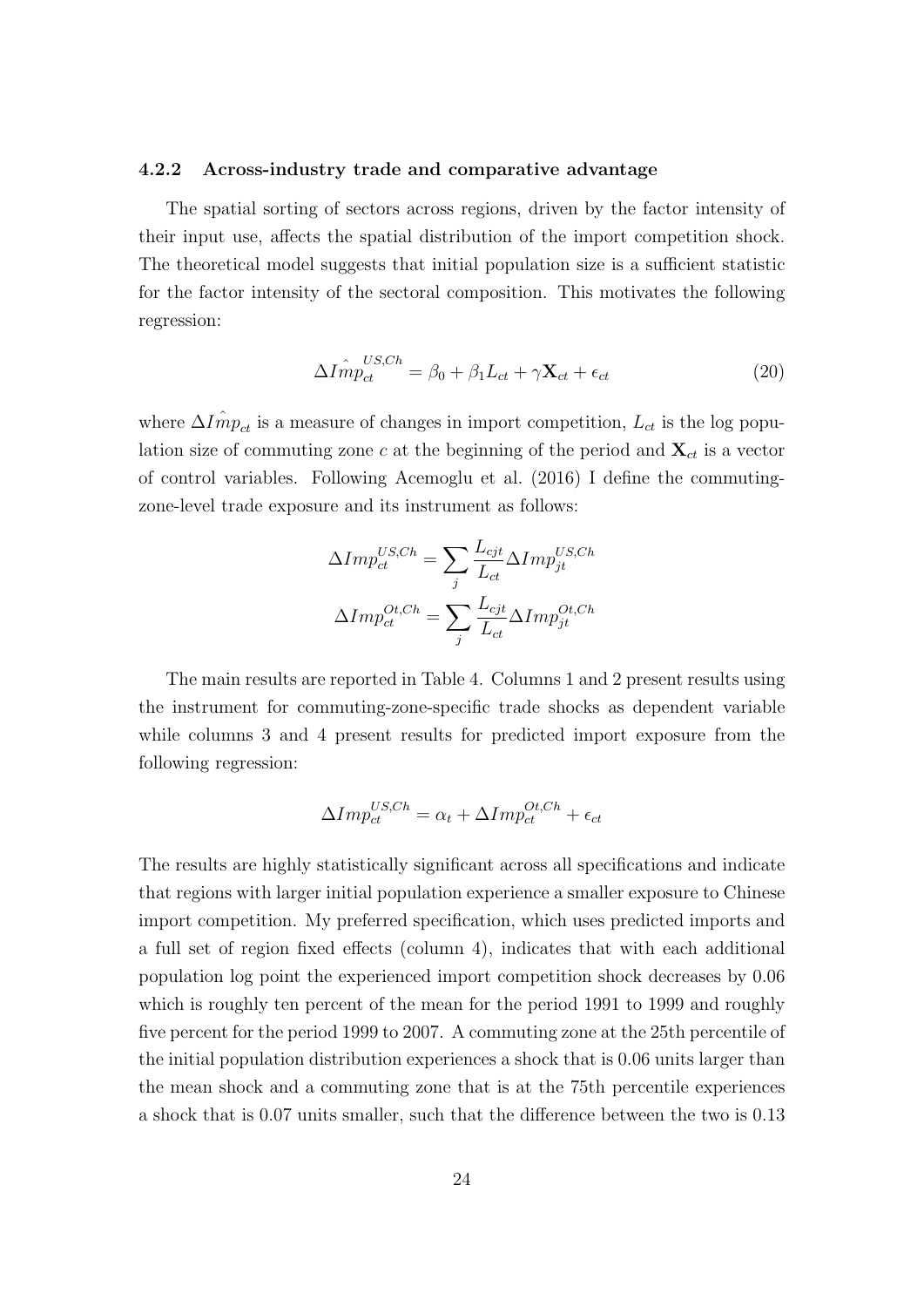units, roughly 20% of the mean change in Chinese import competition.

#### 4.2.3 Quantifying the results

We have shown that both mechanisms suggested by the model are supported by the data. First, within a manufacturing industry the trade shock reduces employment (and wages) more in smaller commuting zones as suggested by the firm-level mechanism. Second, the trade shock is larger in less populated commuting zones, as suggested by the industry-level mechanism. To understand whether the two proposed mechanisms are not only statistically significant but also economically meaningful and therefore contributed to the increase in regional inequality I estimate both the overall effect and the relative importance of the two mechanisms. In order to quantify the extent of regional heterogeneity in the effect of the import competition shock I compare the changes in employment due to the shock in a small commuting zone (defined as at the 25th percentile of the population distribution; with a log population of  $-0.99$ ) and a large commuting zone (75th percentile; 1.04). I isolate the exogenous part of the increase in imports by multiplying the increase in import competition with the partial  $R^2$  from the first stage that is driven by the instrument, which is equal to 0.52 (following Acemoglu et al., 2016). Under the assumptions that the instrument is valid and that there is no measurement error this provides a consistent estimate of the contribution of increases in Chinese productivity to import penetration.

Firm-level mechanism To obtain a quantitative estimate for the effect of firm sorting I assume that both commuting zones are hit by an average increase in Chinese import competitions but the effect of this increase differs according to the estimates from table 1. I use the estimates from my preferred specification that include fixed effects at the four digit industry level as well as for census regions (column 7). The change in industry employment using these estimates for big and small commuting zones are given by:

$$
\Delta L_{75th,j} = -3.99 \times \Delta \overline{Imp}_j \times R_{FS}^2 + 0.94 \times \Delta \overline{Imp}_j \times R_{FS}^2 \times L_{75th} = -0.85
$$
  

$$
\Delta L_{25th,j} = -3.99 \times \Delta \overline{Imp}_j \times R_{FS}^2 + 0.94 \times \Delta \overline{Imp}_j \times R_{FS}^2 \times L_{25th} = -1.39
$$

When accounting for firm sorting, employment in a tradable sector decreases by 0.85 log points on average in a large commuting zone and by 1.39 log points in a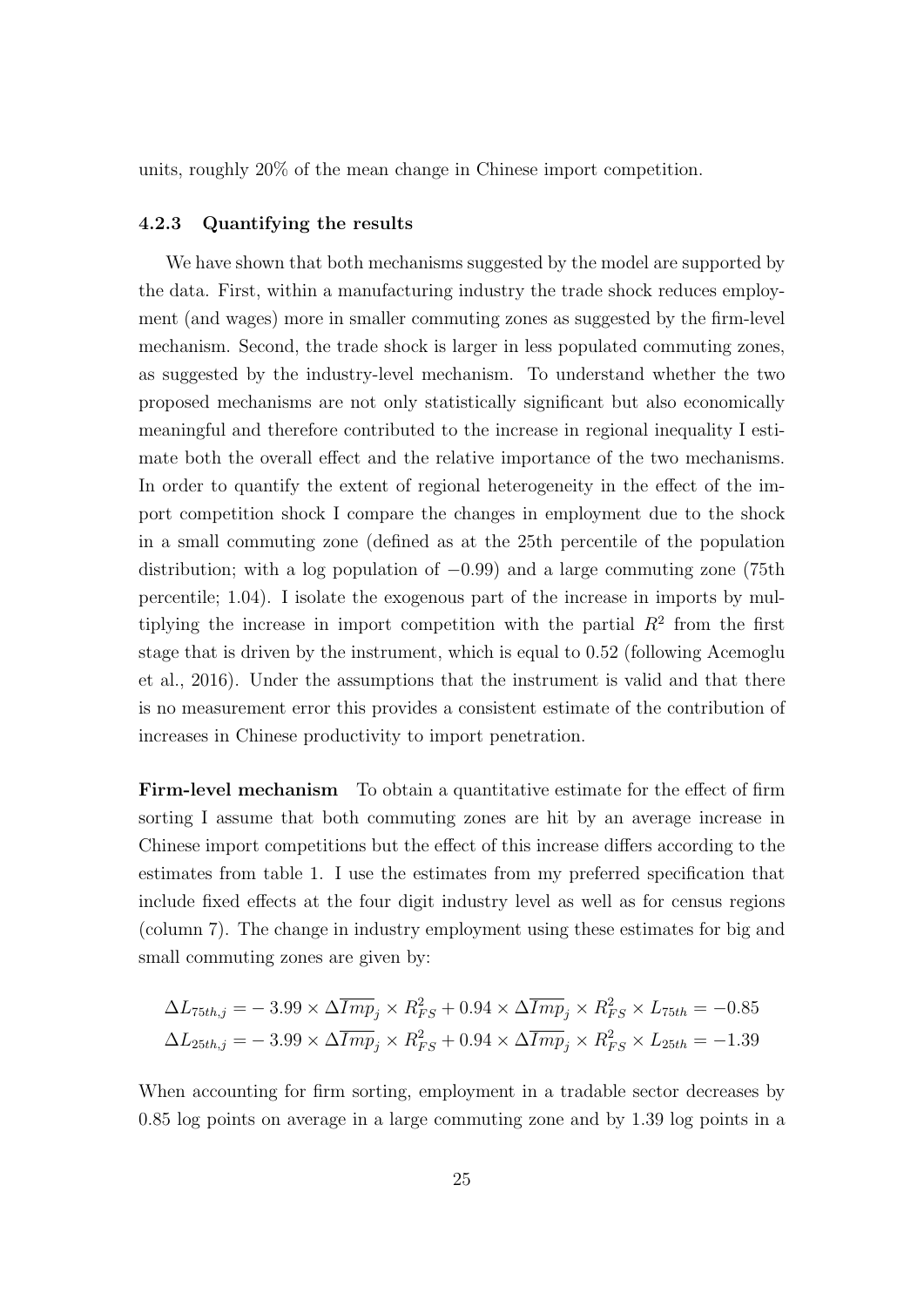small commuting zone, a difference of 0.54 log points.

Industry-level mechanism To isolate the effect of sector sorting I ignore the heterogeneity in the employment effect of a given trade shock highlighted by the firm-level mechanism.

Instead I take the estimated coefficient for the mean-sized commuting zone and allow for differences in exposure to the import competition shock across large and small commuting zones. The import competition shock in the mean-sized commuting zone is 0.53. According to the results from Table 4 the magnitude of the import competition shock decreases by 0.06 for each log population point, which yields the following shocks for large and small commuting zones:

$$
\Delta L_{75th,j} = -3.99 \times (\Delta Imp_{75th,j} \times R_{FS}^2) = -3.99 \times (0.73 - (0.06 \times 1.04)) \times 0.52 = -1.42
$$
  

$$
\Delta L_{25th,j} = -3.99 \times (\Delta Imp_{25th,j} \times R_{FS}^2) = -3.99 \times (0.73 - (0.06 \times (-0.99))) \times 0.52 = -1.70
$$

When accounting for the differences in the exposure to the import competition shock across city sizes, on average employment in a tradable sector decreases by 1.42 log points in a large commuting and 1.70 in a small commuting zone.

The combined effect To get an overall estimate for the heterogeneous employment effects across big and and small commuting zones I combine the effects of heterogeneous firm and sector sorting in space. The overall effect combines the predicted import competition shock that an average sector experiences conditional on its location, as well as the effect of this shock on employment conditional on location. This leads to the following equation:

$$
\Delta L_{75th,j} = -3.99 \times (\Delta Imp_{75th,j} \times R_{FS}^2) + 0.94 \times (\Delta Imp_{75th,j} \times R_{FS}^2) \times L_{75th}
$$
  
= (-3.99 \times 0.67 + 0.94 \times 0.67 \times 1.04) \times 0.52 = -1.07  

$$
\Delta L_{25th,j} = -3.99 \times \Delta Imp_{25th,j} \times R_{FS}^2 + 0.94 \times \Delta Imp_{25th,j} \times R_{FS}^2 \times L_{25th}
$$
  
= (-3.99) \times 0.79 + 0.94 \times 0.79 \times (-0.99) = -2.09

Overall the change in employment in an average tradable industry due to Chinese import competition is equal to 1.07 percentage points in a large commuting zone and 2.09 percentage points in a small commuting zone. So on average a small commuting zone loses almost twice as much of its tradable employment from the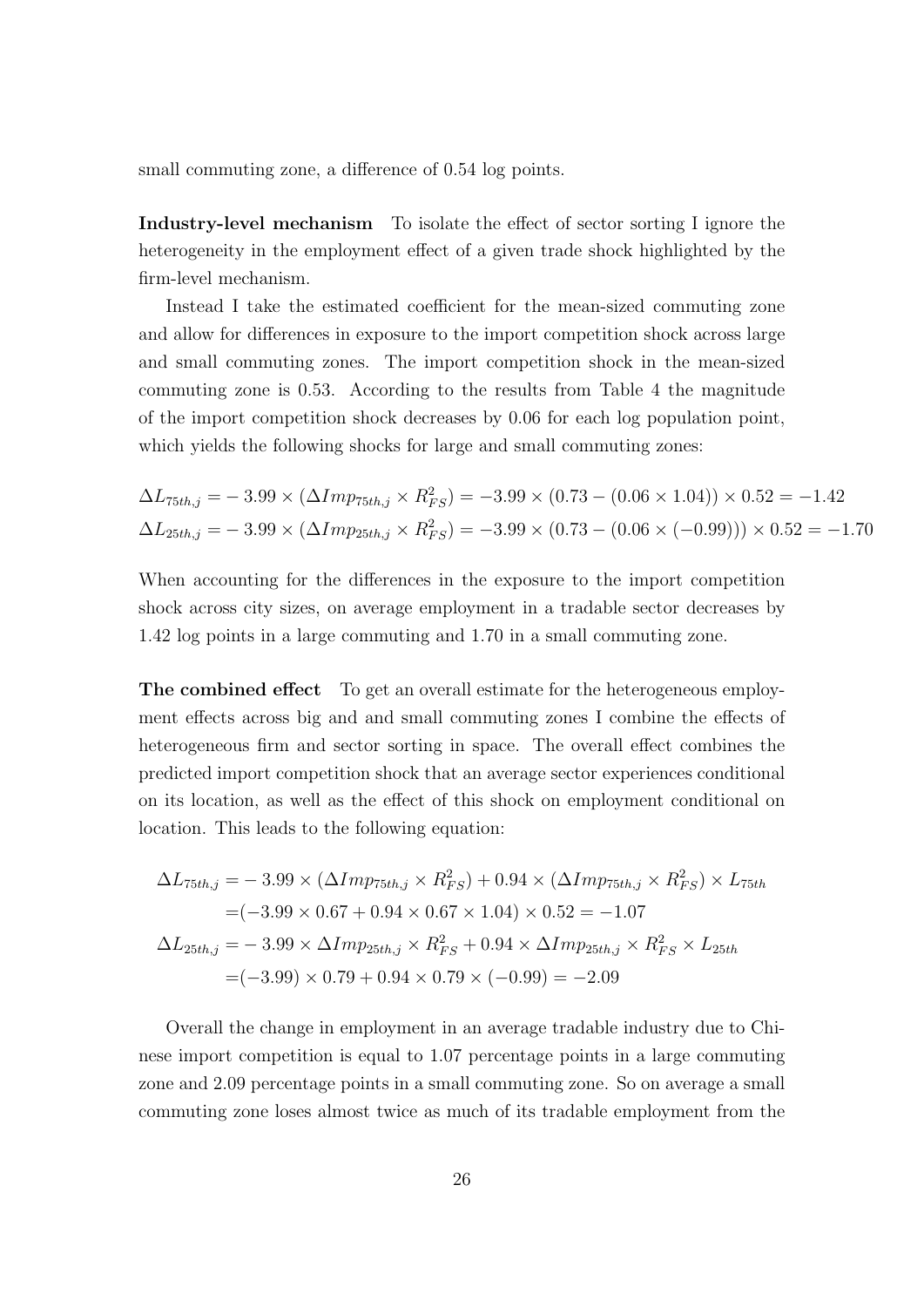rise in Chinese import competition. Decomposing this difference into the different mechanisms 53% of this difference is due to firm sorting, 27% due to sector sorting and the remaining 20% due to the interaction of both effects.

## 5 Conclusion

This paper documented a positive correlation between international economic integration and regional inequality within advanced economies. To microfound this aggregate correlation I propose an economic geography model of spatial sorting of heterogeneous firms and heterogeneous sectors across different city sizes that features an open economy equilibrium with trade due to firm heterogeneity and endowment-driven comparative advantage. The model provides two mechanisms that microfound the aggregate correlation, one on the firm level and one on the industry level. Firstly, within-industry trade reallocates market share and employment from less to more productive firms, since these more productive firms benefit more from agglomeration externalities, they are relatively located in larger cities. Hence, in the model this reallocation increases spatial concentration. Secondly, specialization due to endowment-driven comparative advantage increases employment in capital and skill-intensive sectors for advanced economies. Capitalintensive sectors are relatively located more in larger cities as the relative price of capital to labour decreases with city size. Hence, in the model this reallocation increases spatial concentration.

I test the model predictions from these mechanisms empirically using the rise in Chinese import competition for the United States. I find strong support for both mechanisms. Firstly, a given industry-level import competition shock has a more negative employment effect in smaller relative to larger commuting zones, consistent with the firm-level mechanism proposed by the model. I rule out alternative explanations such as varying labour supply elasticities across different city sizes. Secondly, commuting-zone-specific trade shocks are smaller in more populated commuting zones, consistent with the industry-level mechanism proposed by the model. Overall, on average an industry in a large commuting zone (at the 75th percentile of the city size distribution) loses 1.07 percentage points of employment due to the increased Chinese import competition while the average industry in a small commuting zone (25th percentile) loses 2.09 percentage points.

I use the reduced-form estimates to compare the quantitative importance of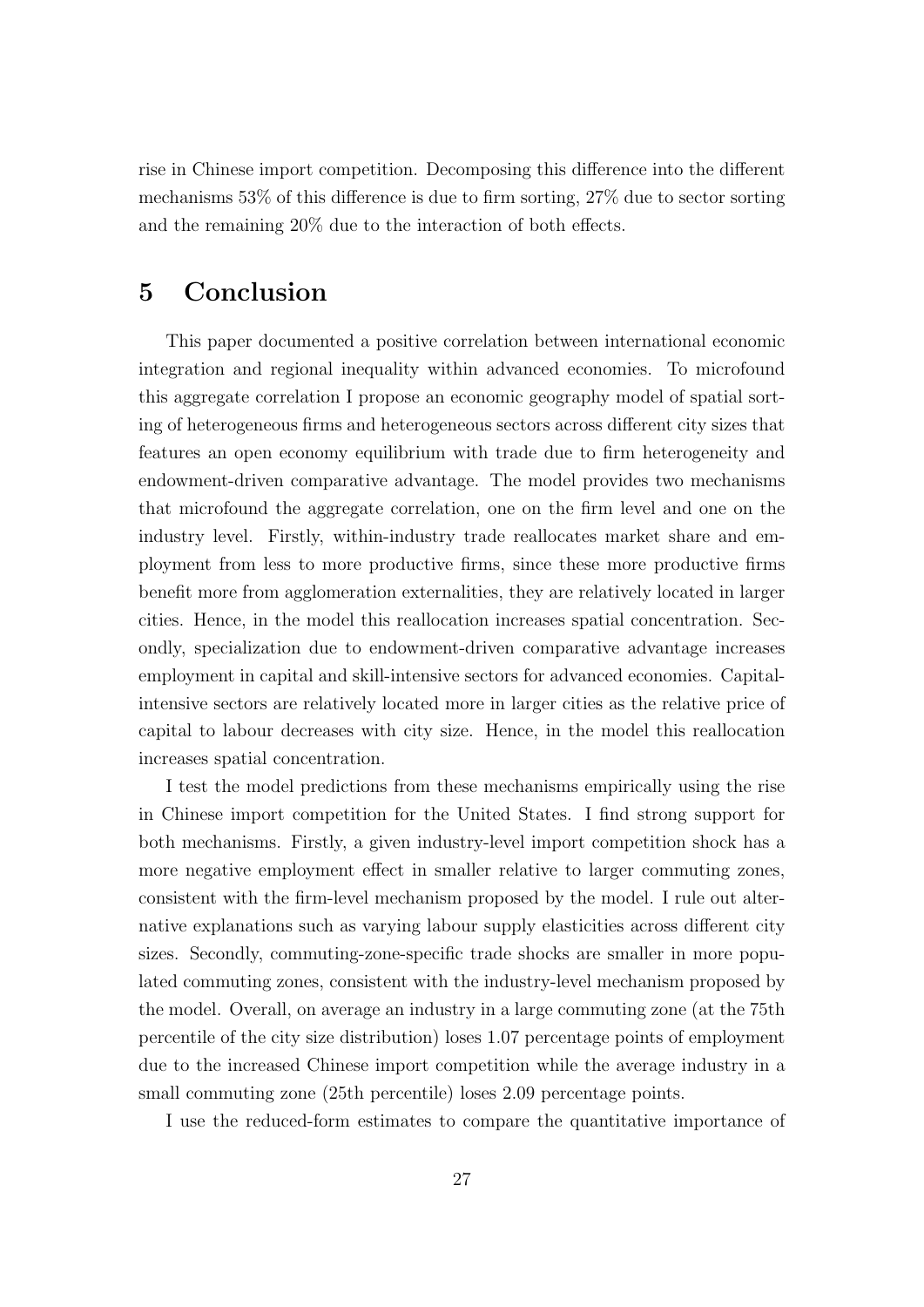these two mechanisms for the 2.39 log points difference in the employment effect between an average manufacturing sector in a large and a small commuting zone. The majority of this difference  $(53\%)$  is driven by firm heterogeneity while  $27\%$ is due to sector sorting and the remaining 20% is due to the positive interaction of both effects. Since the largest share of the regional heterogeneity stems from within-industry trade, this suggests that the effect of trade on regional inequality does not only come from trading with countries, such as China, that differ in their comparative advantage, but also European countries with whom most US trade happens within industries.

An additional implication of the model that could be explored in future more structural work is that we overestimate the welfare effects of trade as long as we ignore its spatial implications. Estimating the gains from trade based on changes in tradables production and productivity alone does not account for the welfare losses due to the increase in congestion costs caused by increased spatial concentration.

This paper has provided causal evidence for two different theoretical mechanisms that international integration increases regional inequality and spatial concentration in advanced economies. While the previous literature has provided ample evidence for important distributional effects of trade across different skill groups, regional heterogeneity has been much less studied. These findings have important policy implications as they provide an additional margin for redistribution if the government aims to redistribute the aggregate gains from trade.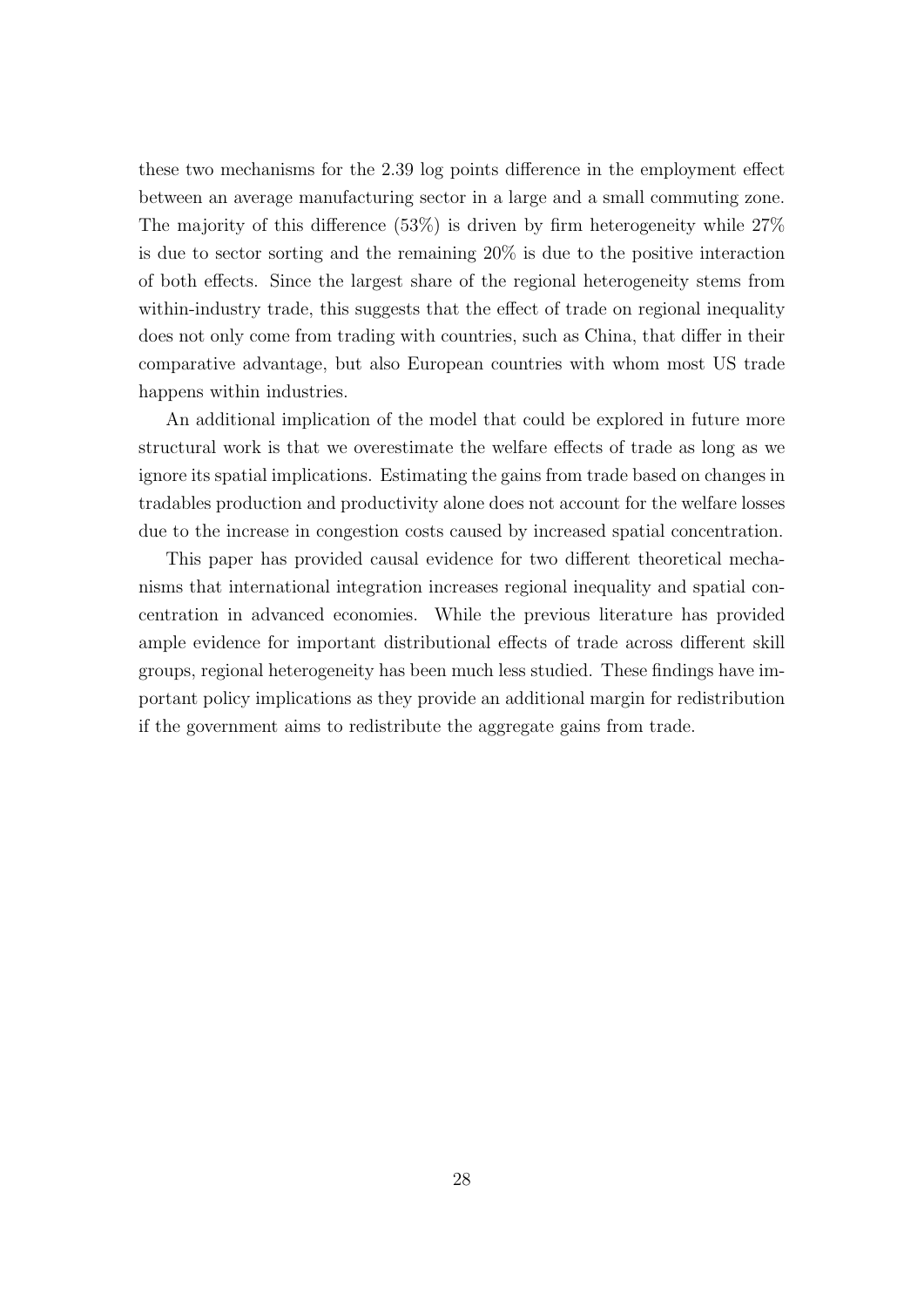# References

- Acemoglu, D., D. Autor, D. Dorn, G. H. Hanson, and B. Price (2016): "Import competition and the great US employment sag of the 2000s," Journal of Labor Economics, 34(S1), S141–S198.
- Autor, D., D. Dorn, and G. H. Hanson (2013): "The China syndrome: Local labor market effects of import competition in the United States," The American Economic Review, 103(6), 2121–2168.
- BERNARD, A. B., S. J. REDDING, AND P. K. SCHOTT (2007): "Comparative advantage and heterogeneous firms," The Review of Economic Studies, 74(1), 31–66.
- BERNARD, A. B., S. J. REDDING, P. K. SCHOTT, AND H. SIMPSON (2008): "Relative wage variation and industry location in the United Kingdom,"  $Oxford$ Bulletin of Economics and Statistics, 70(4), 431–459.
- BRÜLHART, M., C. CARRÈRE, AND F. ROBERT-NICOUD (2015): "Trade and Towns: Heterogeneous Adjustment to a Border Shock," .
- Combes, P.-P., G. Duranton, L. Gobillon, D. Puga, and S. Roux (2012): "The productivity advantages of large cities: Distinguishing agglomeration from firm selection," Econometrica, 80(6), 2543–2594.
- COSAR, A. K., AND P. D. FAJGELBAUM (2016): "Internal geography, international trade, and regional specialization," American Economic Journal: Microeconomics, 8(1), 24–56.
- DAVIS, D. R., AND J. I. DINGEL (2015): "The comparative advantage of cities," Discussion paper, National Bureau of Economic Research.
- FAJGELBAUM, P., AND S. J. REDDING (2014): "External integration, structural transformation and economic development: Evidence from argentina 1870- 1914," Discussion paper, National Bureau of Economic Research.
- Feenstra, R. C., H. Ma, and Y. Xu (2017): "US Exports and Employment," Working Paper 24056, National Bureau of Economic Research.
- Garcia, l., A. Potlogea, N. Voigtlaender, and Y. Yang (2018): "Cities, Trade and Productivity," mimeo.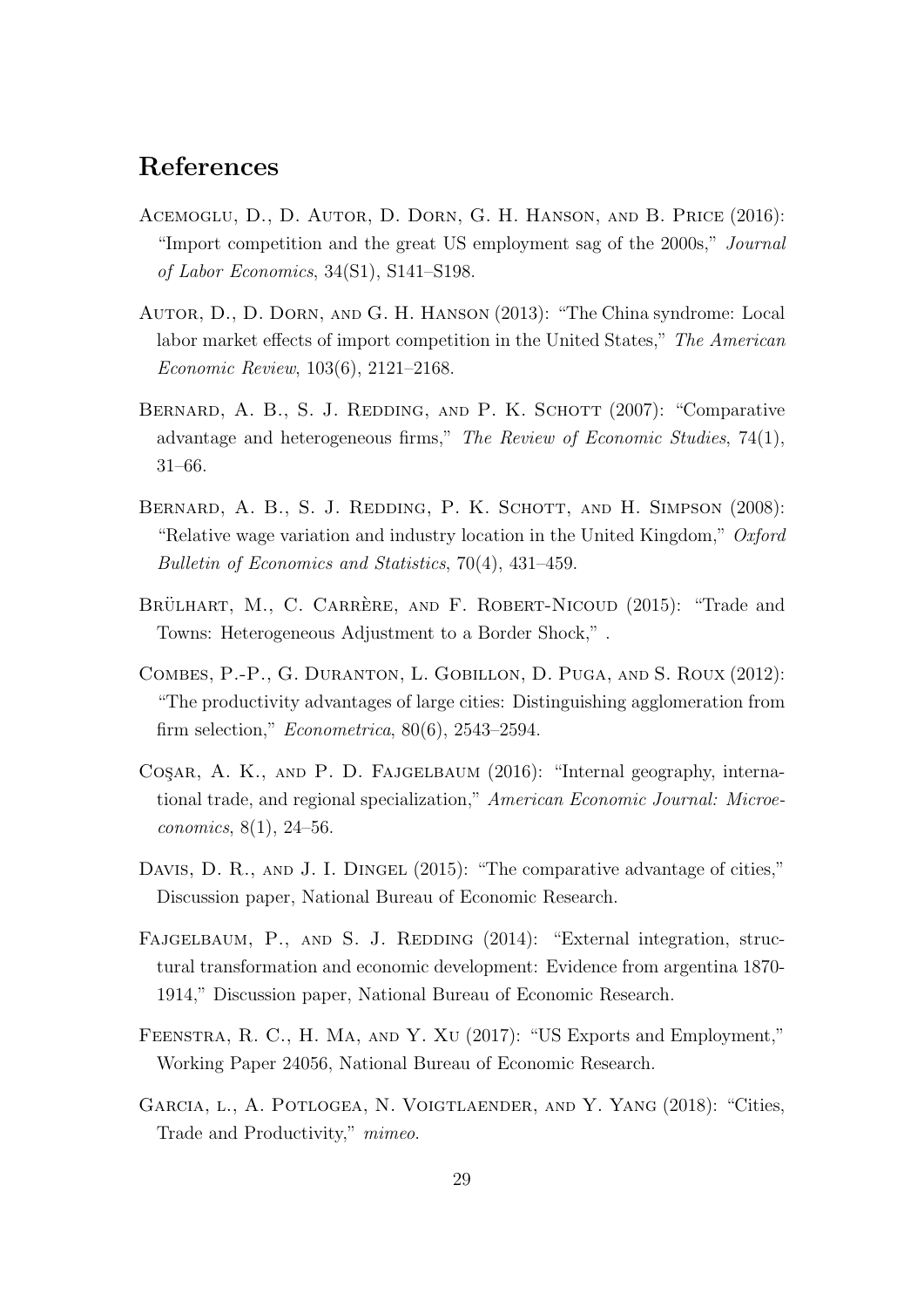- GAUBERT, C. (2018): "Firm Sorting and Agglomeration," American Economic Review, 108(11), 3117–53.
- GIANNONE, E. (2017): "Skill-biased technical change and regional convergence," mimeo, Princeton University.
- Helpman, E. (2016): "Globalization and wage inequality," Discussion paper, National Bureau of Economic Research.
- Kovak, B. K. (2013): "Regional effects of trade reform: What is the correct measure of liberalization?," The American Economic Review, 103(5), 1960–1976.
- KRUGMAN, P., AND R. L. ELIZONDO (1996): "Trade policy and the Third World metropolis," Journal of Development Economics,  $49(1)$ ,  $137 - 150$ .
- Melitz, M. J. (2003): "The impact of trade on intra-industry reallocations and aggregate industry productivity," Econometrica, 71(6), 1695–1725.
- PAVCNIK, N.  $(2002)$ : "Trade liberalization, exit, and productivity improvements: Evidence from Chilean plants," The Review of Economic Studies, 69(1), 245– 276.
- Ruggles, S., K. Genadek, R. Goeken, J. Grover, and M. Sobek (2017): "Integrated Public Use Microdata Series: Version 7.0," Minneapolis: University of Minnesota.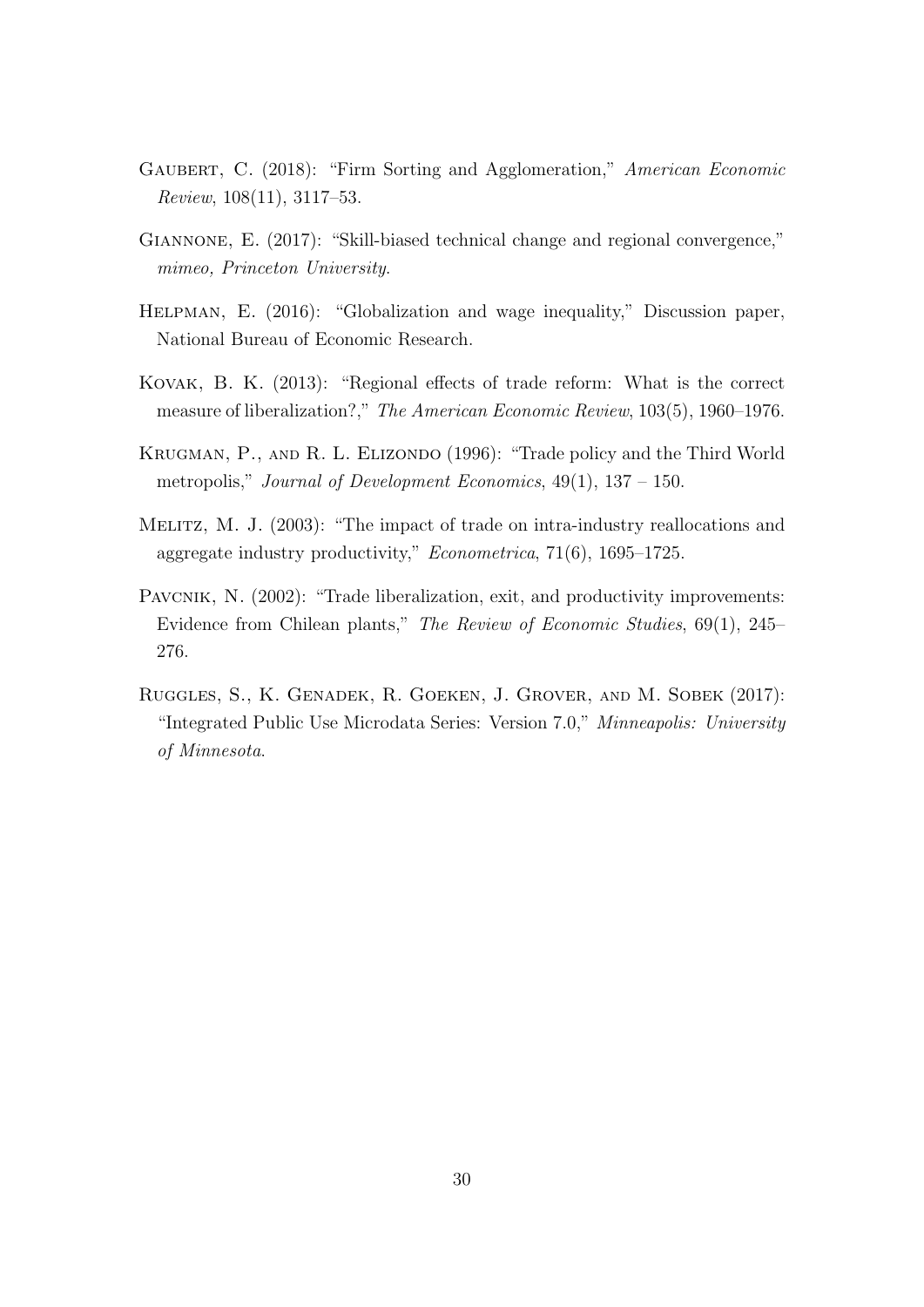# A Tables and figures

Figure 1 – Cross country correlation between openness and regional **INEQUALITY** 



Plots the correlation between change in trade openness and change in regional inequalities between 2000 and 2014 for 26 advanced economies. Change in openness is defined as the change in the ratio of imports plus exports to GDP. Change in regional inequality is defined as the change in the regional Gini coefficient. Data is from the Regions and Cities database of the OECD.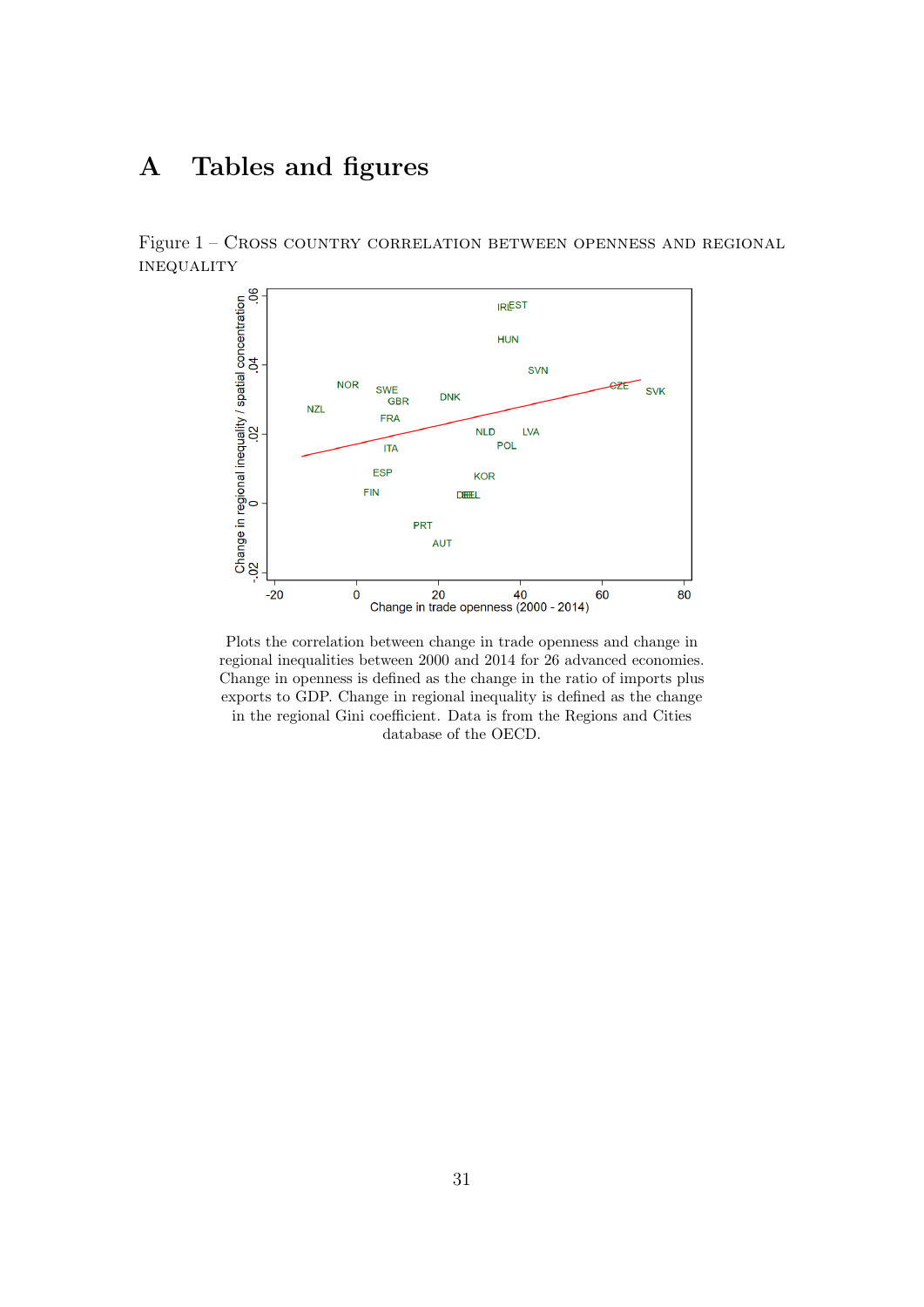|                                         |                | $\Delta L_{cj}$ $\Delta L_{cj}$ $\Delta L_{cj}$ $\Delta L_{cj}$ |                               |                                             |
|-----------------------------------------|----------------|-----------------------------------------------------------------|-------------------------------|---------------------------------------------|
| $\Delta Imp_{i}^{US,Ch}$                |                |                                                                 |                               | $-2.77***$ $-6.20***$ $-4.03***$ $-3.99***$ |
|                                         |                | $(0.836)$ $(1.736)$ $(1.271)$ $(1.257)$                         |                               |                                             |
| $\Delta Imp_i^{US,Ch} \times ln(pop_c)$ |                |                                                                 |                               | $1.23***$ 0.96*** 0.94***                   |
|                                         |                |                                                                 | $(0.364)$ $(0.274)$ $(0.268)$ |                                             |
| $ln(pop_c)$                             |                |                                                                 |                               | $1.08***$ $1.35***$ $1.30***$               |
|                                         |                |                                                                 | $(0.245)$ $(0.218)$ $(0.208)$ |                                             |
| Time FE                                 | Yes            | Yes                                                             | Yes                           | Yes                                         |
| Region FE                               | No             | N <sub>o</sub>                                                  | N <sub>o</sub>                | Yes                                         |
| Industry $FE(4d)$                       | N <sub>o</sub> | N <sub>o</sub>                                                  | Yes                           | Yes                                         |
| Observations                            | 129116         | 129116                                                          | 129116                        | 129116                                      |
| Pseudo $R^2$                            | 0.02           | 0.04                                                            | 0.20                          | 0.20                                        |
| AP F-statistic $\Delta Imp$             | 99.63          | 69.87                                                           | 73.64                         | 73.75                                       |
| AP F-statistic IA                       |                | 125.06                                                          | 106.49                        | 106.30                                      |

Table  $1 -$  FIRM-LEVEL MECHANISM: Imports from China and changes in manufacturing employment across different city sizes within an industry

Note: Robust standard errors clustered at the three digit SIC level are reported in parenthesis. The regressions include fixed effects for ten sub-sectors within manufacturing and eight census regions. Regressions are weighted by initial employment in each sector-commuting zone cell. The sample includes 392 manufacturing industries in 722 commuting zones for the periods 1991 - 1999 and 1999 - 2007 that are stacked in the estimation. The population variable is demeaned such that  $\Delta Imp_j^{US,Ch}$  is the effect of an import competition shock for the mean-sized commuting zone. Stars indicate significance levels the following levels \*\*\*  $p < 0.01$ , \*\*  $p < 0.05$ , \*  $p < 0.1$ .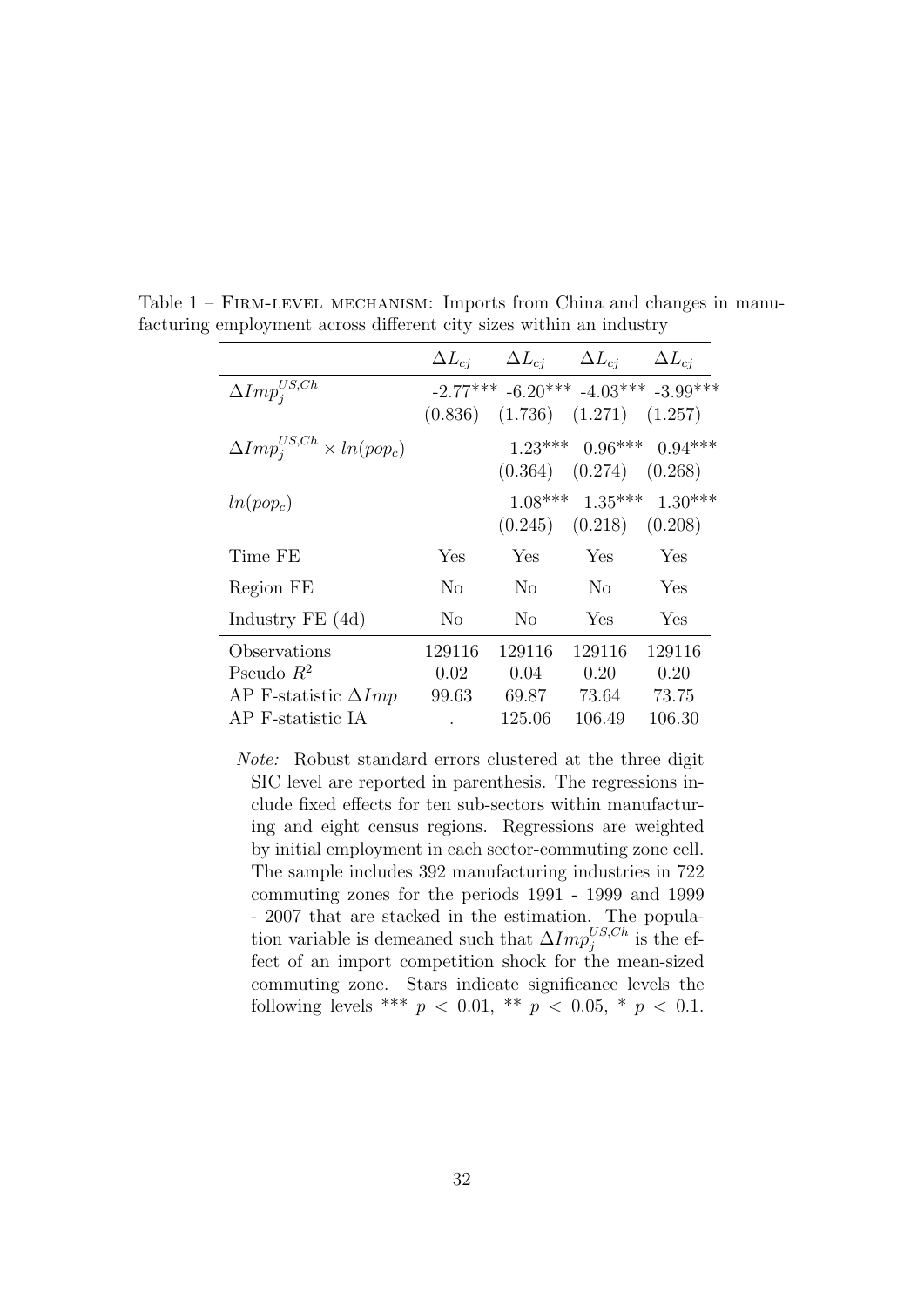|                                        | $\Delta L_{ci}$ | $\Delta L_{cj}$ | $\Delta L_{ci}$ |
|----------------------------------------|-----------------|-----------------|-----------------|
| $\Delta Imp^{US,Ch}_i$                 |                 | $-3.26***$      |                 |
|                                        |                 | (0.336)         |                 |
| $\Delta Imp_i^{US,Ch}\times ln(pop_c)$ | $0.92***$       | $0.66***$       | $0.64***$       |
|                                        | (0.098)         | (0.083)         | (0.082)         |
| $ln(pop_c)$                            | $1.31***$       | $1.44***$       | $1.43***$       |
|                                        | (0.093)         | (0.085)         | (0.082)         |
| Level of FE                            | Ind-Time, Reg   | Ind-Reg. Time   | Ind-Reg-Time    |
| Observations                           | 129116          | 129078          | 128939          |
| Pseudo $R^2$                           | 0.04            | 0.04            | 0.02            |
| AP F-statistic $\Delta Imp$            | $\bullet$       | 1954            | $\bullet$       |
| AP F-statistic IA                      | 1348            | 1092            | 2513            |

Table 2 – Firm-level mechanism: Additional specifications using more granular fixed effects

Note: Robust standard errors clustered at the three digit SIC level are reported in parenthesis. The regressions include fixed effects for ten sub-sectors within manufacturing and eight census regions. Regressions are weighted by initial employment in each sector-commuting zone cell. The sample includes 392 manufacturing industries in 722 commuting zones for the periods 1991 - 1999 and 1999 - 2007 that are stacked in the estimation. The population variable is demeaned such that  $\Delta Imp_j^{US,Ch}$  is the effect of an import competition shock for the mean-sized commuting zone. Stars indicate significance levels the following levels \*\*\*  $p < 0.01$ , \*\*  $p < 0.05$ , \*  $p < 0.1$ .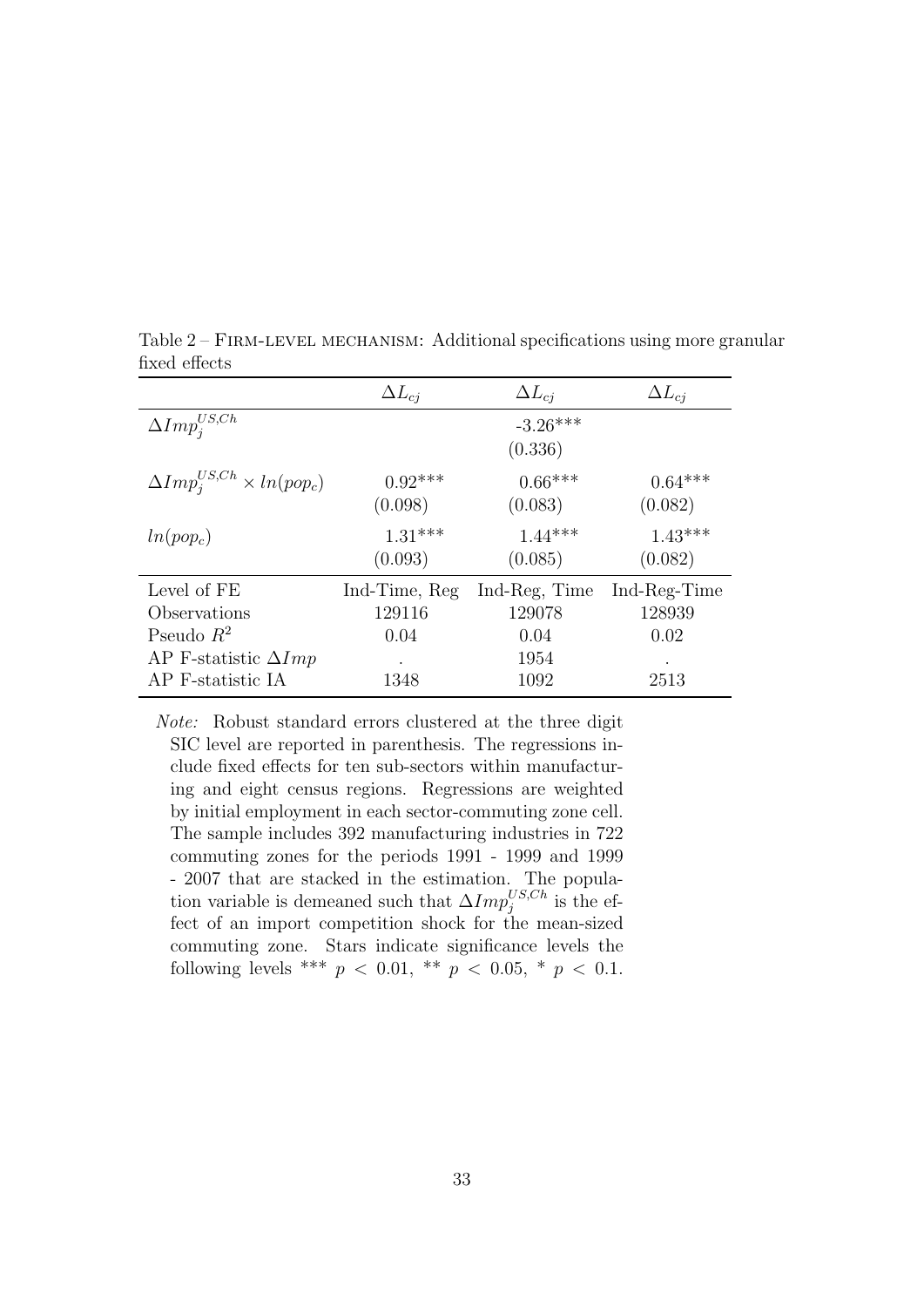|                                         | $\Delta L_c$   | $\Delta w_c$   | $\Delta L_c$        | $\Delta w_c$   | $\Delta L_c$   | $\Delta w_c$   | $\Delta L_c$ | $\Delta w_c$ |
|-----------------------------------------|----------------|----------------|---------------------|----------------|----------------|----------------|--------------|--------------|
| $\Delta Imp_c^{US,Ch}$                  | $-0.7***$      |                | $-0.7***$ $-4.5***$ | $-1.3$         | $-4.7**$       | $-1.7$         | $-3.9**$     | $-1.7$       |
|                                         | (0.10)         | (0.24)         | (1.93)              | (1.25)         | (2.10)         | (1.26)         | (1.71)       | (1.59)       |
| $\Delta Imp_c^{US,Ch} \times ln(pop_c)$ |                |                | $0.3**$             | 0.1            | $0.3*$         | 0.1            | $0.3*$       | 0.1          |
|                                         |                |                | (0.15)              | (0.11)         | (0.17)         | (0.11)         | (0.14)       | (0.14)       |
| $ln(pop_c)$                             | $-0.2$ **      | $-0.3$         | $-0.8***$           | $-0.4$         | $-0.8$ ***     | $-0.2$         | $-1.0**$     | $-0.8$       |
|                                         | (0.09)         | (0.16)         | (0.30)              | (0.35)         | (0.28)         | (0.34)         | (0.40)       | (0.74)       |
| Time FE                                 | Yes            | Yes            | Yes                 | Yes            | Yes            | Yes            | Yes          | Yes          |
| Region FE                               | N <sub>o</sub> | N <sub>o</sub> | N <sub>o</sub>      | N <sub>o</sub> | Yes            | Yes            | Yes          | Yes          |
| Additional controls                     | N <sub>o</sub> | N <sub>o</sub> | N <sub>o</sub>      | N <sub>o</sub> | N <sub>o</sub> | N <sub>o</sub> | Yes          | Yes          |
| FS residual                             | Yes            | Yes            | Yes                 | Yes            | Yes            | Yes            | Yes          | Yes          |
| Observations                            | 1444           | 1444           | 1444                | 1444           | 1444           | 1444           | 1444         | 1444         |
| Pseudo $R^2$                            | 0.13           | 0.50           | 0.19                | 0.50           | 0.22           | 0.54           | 0.41         | 0.58         |

Table 3 – Wage and employment regressions on the commuting zone LEVEL

Note: Robust standard errors clustered at the three digit SIC level are reported in parenthesis. The regressions are estimated using the control function approach include fixed effects for eight census regions. Regressions are weighted by initial employment in each commuting zone. The sample includes 722 commuting zones for the periods 1990 - 2000 and 2000 - 2007 that are stacked in the estimation. The population variable is demeaned such that  $\Delta Imp_j^{US,Ch}$ is the effect of an import competition shock for the mean-sized commuting zone. Additional controls for the sectoral and demographic composition are included in some specifications. Stars indicate significance levels the following levels \*\*\*  $p < 0.01$ , \*\*  $p < 0.05$ , \*  $p < 0.1$ .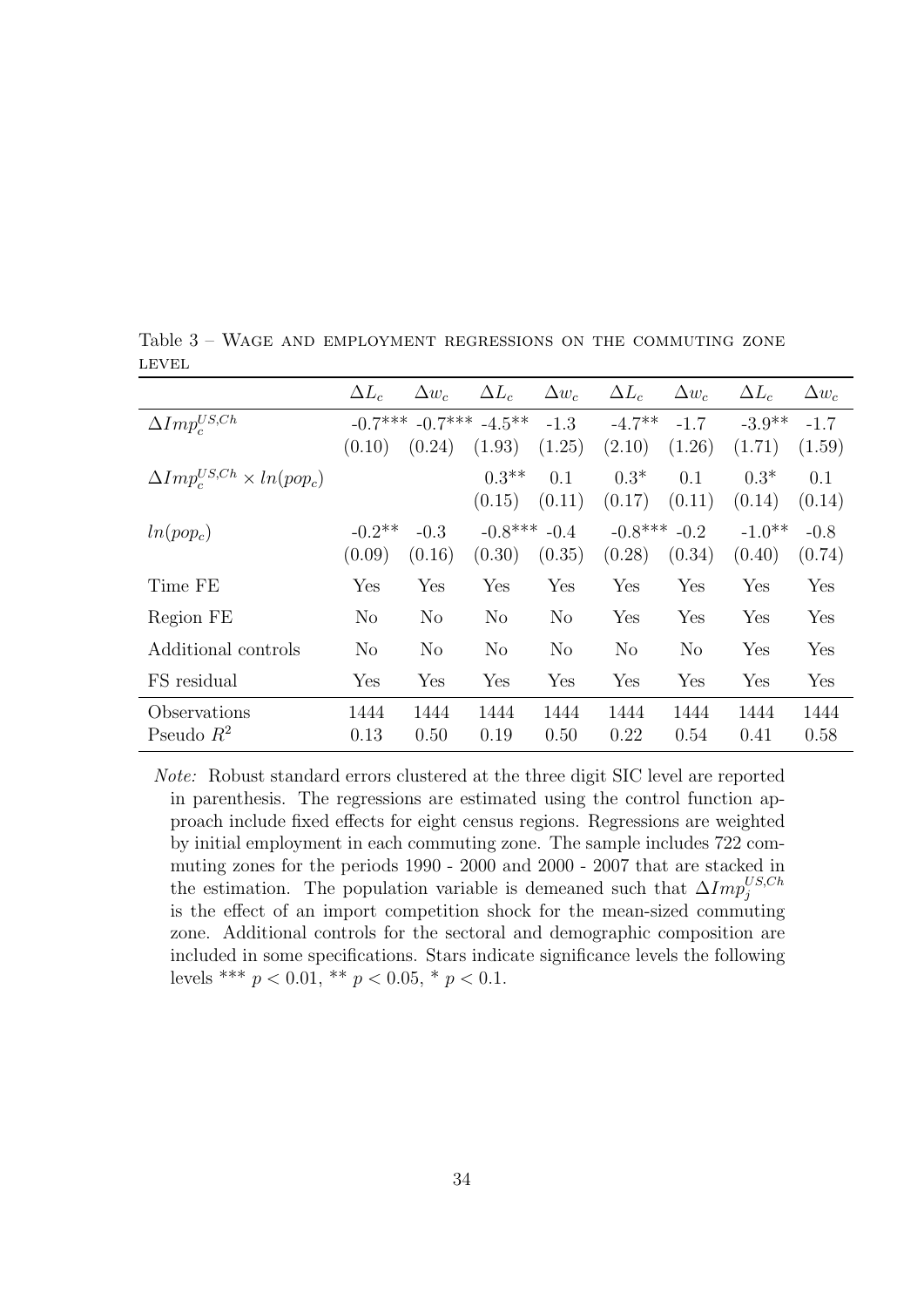|                 | Reduced form              |                           |                                 | Predicted imports           |  |
|-----------------|---------------------------|---------------------------|---------------------------------|-----------------------------|--|
|                 | $\Delta Imp_{ct}^{Ot,Ch}$ | $\Delta Imp_{ct}^{Ot,Ch}$ | $\Delta \hat{Imp_{ct}^{US,Ch}}$ | US, Ch<br>$\Delta Imp_{ct}$ |  |
| $ln(pop_c)$     | $-0.06***$                | $-0.08***$                | $-0.05***$                      | $-0.06***$                  |  |
|                 | (0.021)                   | (0.020)                   | (0.017)                         | (0.017)                     |  |
| $1_{1991-1999}$ | $0.48***$                 | $0.87***$                 | $0.56***$                       | $0.87***$                   |  |
|                 | (0.045)                   | (0.099)                   | (0.037)                         | (0.081)                     |  |
| $1_{1999-2007}$ | $1.21***$                 | $1.60***$                 | $1.17***$                       | $1.49***$                   |  |
|                 | (0.049)                   | (0.100)                   | (0.040)                         | (0.082)                     |  |
| Region FE       | N <sub>o</sub>            | Yes                       | N <sub>o</sub>                  | Yes                         |  |
| Observations    | 1444                      | 1444                      | 1444                            | 1444                        |  |
| Pseudo $R^2$    | 0.70                      | 0.73                      | 0.78                            | 0.81                        |  |

Table 4 – INDUSTRY-LEVEL MECHANISM: Average exposure to import competition and initial population levels.

Note: Robust standard errors clustered at the commuting zone level in parenthesis. Regional fixed effects for eight regions within the US. Regressions are weighted by initial employment in each commuting zone. The sample includes 722 commuting zones for the periods 1991 - 1999 and 1999 - 2007 that are stacked in the estimation. The population variable is demeaned such that the constants represent the mean trade shocks for different time periods. Stars indicate significance levels the following levels \*\*\*  $p \le 0.01$ , \*\*  $p \le 0.05$ , \*  $p \le 0.1$ .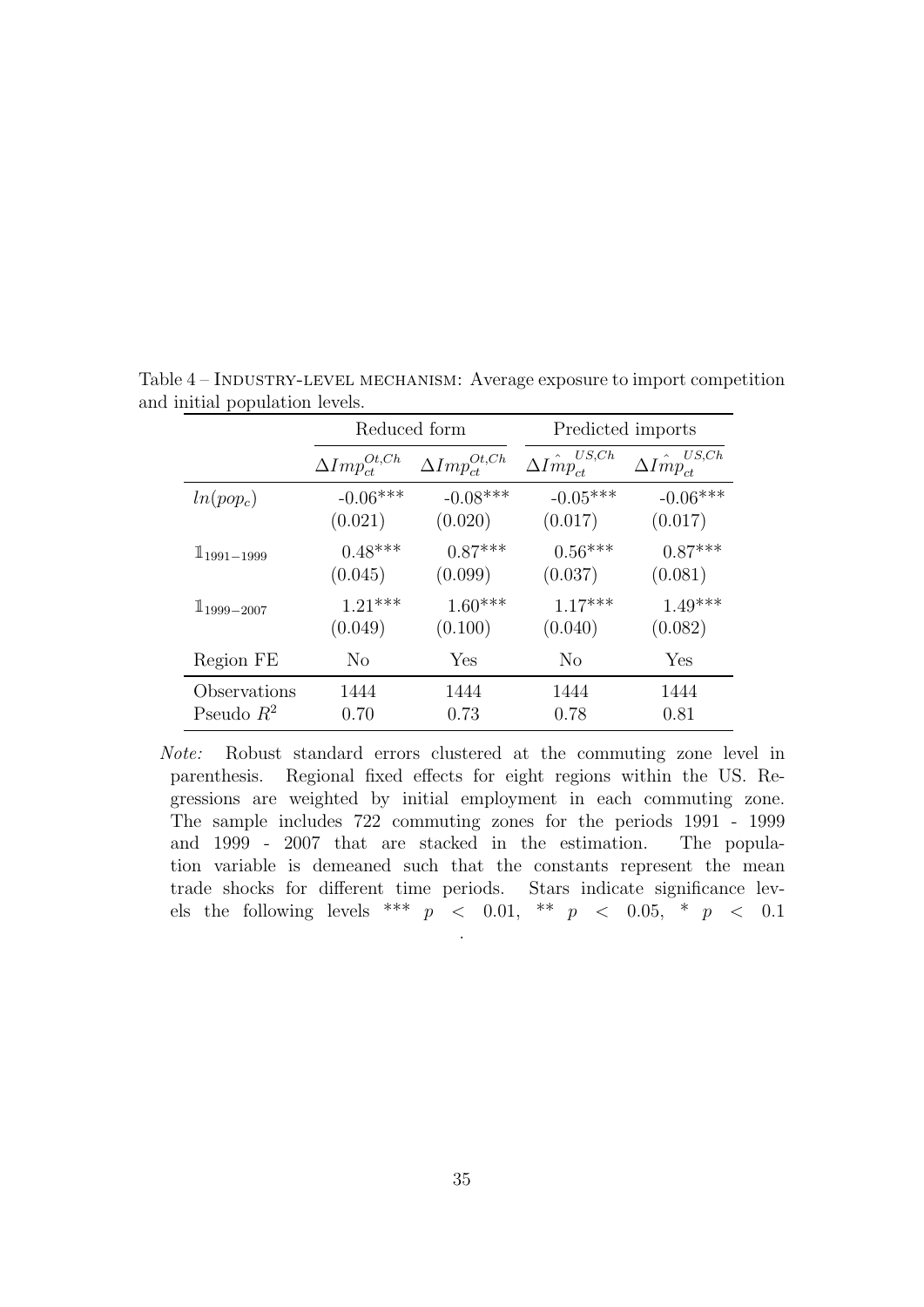|                              |                      | Regional inequality               |
|------------------------------|----------------------|-----------------------------------|
|                              |                      | Unweighted Weighted by population |
| Openness                     | $0.03***$<br>(0.011) | $0.04**$<br>(0.021)               |
| Year FE                      | Yes                  | Yes                               |
| Country FE                   | Yes                  | Yes                               |
| Observations<br>Pseudo $R^2$ | 359<br>0.95          | 351<br>$0.91\,$                   |

Table 5 – Cross country correlation between trade openness and regional inequality/spatial concen-**TRATION** 

Note: Robust standard errors clustered by country and year in parenthesis. The sample is an unbalanced panel of 26 countries for the period 1999 to 2014. Stars indicate significance levels the following levels \*\*\*  $p < 0.01$ , \*\*  $p < 0.05$ , \*  $p < 0.1$ .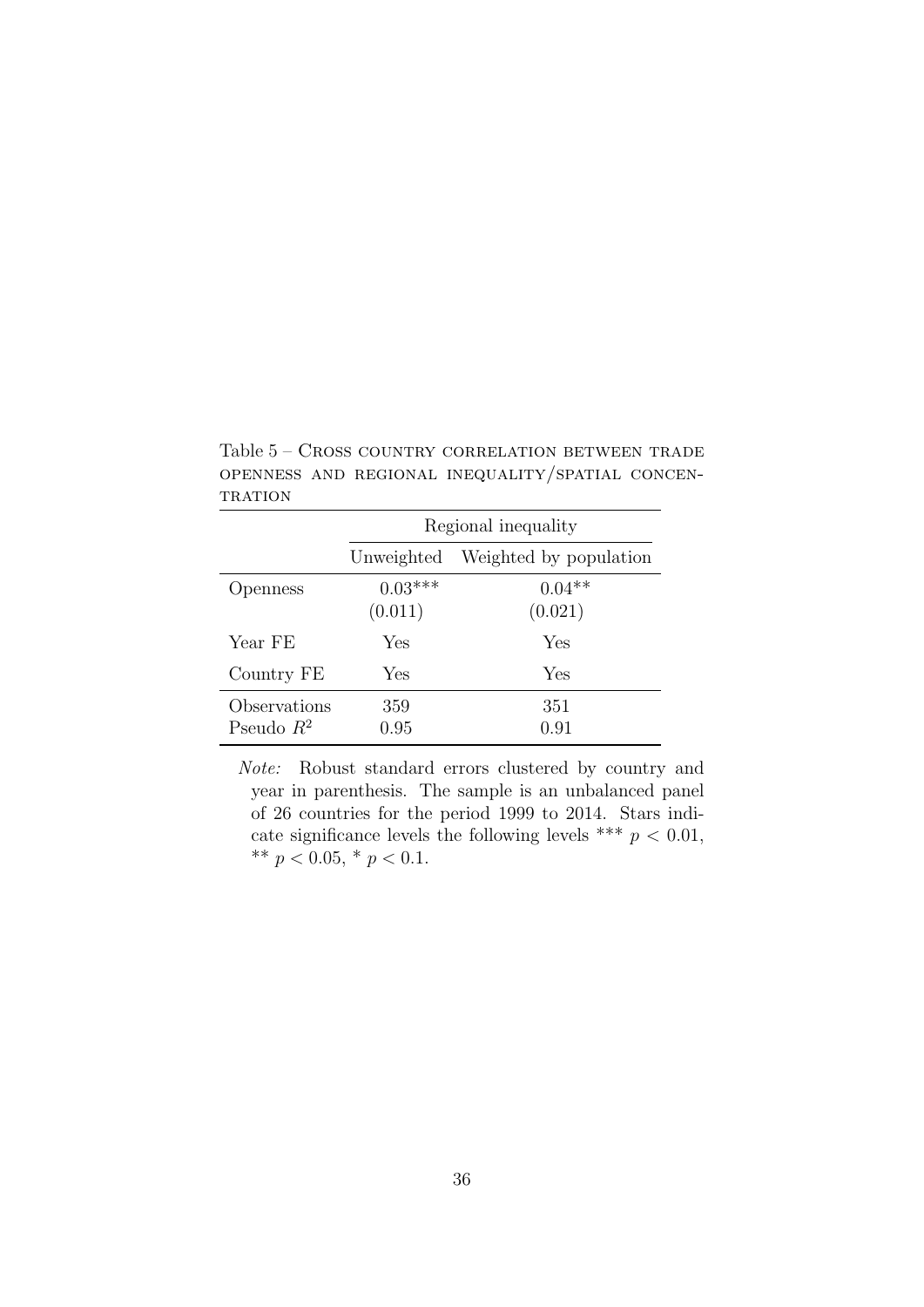|                                                                                             | Table 6 - FIRST STAGE REGRESSIONS OF THE TRADE SHOCK COEFFICIENT CORRESPONDING TO TABLE 1 |                                                                                                      |                           |                            |                                |                           |                        |
|---------------------------------------------------------------------------------------------|-------------------------------------------------------------------------------------------|------------------------------------------------------------------------------------------------------|---------------------------|----------------------------|--------------------------------|---------------------------|------------------------|
|                                                                                             | $\underline{\Delta Im}p_j^{US,Ch}$                                                        | $\Delta Imp^{US,Ch}_i$                                                                               | $\Delta Imp^{US,Ch}_j$    | $\Delta Imp^{US,Ch}_j$     | $\Delta Imp^{US,Ch}_j$         | $\Delta Imp^{US,Ch}_j$    | $\Delta Imp^{US,Ch}_j$ |
| $\Delta Imp^{Ot,Ch}_j$                                                                      | $1.22***$                                                                                 | $1.13***$                                                                                            | $1.11***$                 | $1.11***$                  | $1.21***$                      | $1.21***$                 | $1.21***$              |
|                                                                                             | (0.123)                                                                                   | (0.137)                                                                                              | (0.135)                   | (0.134)                    | (0.103)                        | (0.142)                   | (0.142)                |
| $\Delta Imp^{Ot,Ch}_j$                                                                      |                                                                                           |                                                                                                      |                           |                            |                                |                           |                        |
| $\times log(pop_c)$                                                                         |                                                                                           | (0.022)<br>$0.03\,$                                                                                  | (0.021)<br>0.03           | (0.021)<br>$0.03\,$        | (0.011)<br>0.02                | $0.02*$<br>(0.009)        | $0.02*$<br>(0.009)     |
|                                                                                             |                                                                                           |                                                                                                      |                           |                            |                                |                           |                        |
| $ln(pop_c)$                                                                                 |                                                                                           | $-0.01$                                                                                              | $-0.00$                   | $0.01\,$                   | $-0.00$                        | $-0.00$                   | $-0.00$                |
|                                                                                             |                                                                                           | (0.008)                                                                                              | (0.008)                   | (0.011)                    | (0.005)                        | (0.003)                   | (0.003)                |
| Time FE                                                                                     | Yes                                                                                       | ${\rm Yes}$                                                                                          | $\mathbf{Yes}$            | $\rm Yes$                  | $\rm Yes$                      | $\rm Yes$                 | $\operatorname{Yes}$   |
| Sub-sector FE                                                                               | $\overline{\mathsf{X}}^{\mathsf{o}}$                                                      | $\rm N_{O}$                                                                                          | $\rm Yes$                 | Yes                        | $\rm N_{O}$                    | $\rm \stackrel{\circ}{X}$ | $\overline{S}$         |
| Region FE                                                                                   | $\overline{N}$                                                                            | $\rm \stackrel{\circ}{X}$                                                                            | $\rm \stackrel{\circ}{X}$ | ${\rm Yes}$                | $\overline{N}_{\overline{O}}$  | $\rm \stackrel{\circ}{X}$ | ${\rm Yes}$            |
| Industry FE $(3d)$                                                                          | $\overline{\mathsf{X}}^{\mathsf{o}}$                                                      | $\sum_{i=1}^{n}$                                                                                     | $\overline{N}$            | $\mathcal{S}_{\mathsf{N}}$ | ${\rm Yes}$                    | $\rm \stackrel{\circ}{X}$ | $\overline{N}$         |
| Industry FE (4d)                                                                            | $\overline{\mathsf{X}}^{\mathsf{o}}$                                                      | $\overline{\mathsf{S}}$                                                                              | $\overline{R}$            | $\overline{R}$             | $\sum_{i=1}^{n}$               | Yes                       | Yes                    |
| Observations                                                                                | 129116                                                                                    | 129116                                                                                               | 129116                    | 129116                     | 129116                         | 129116                    | 129116                 |
| Pseudo $R^2$                                                                                | 0.63                                                                                      | 0.63                                                                                                 | 0.65                      | 0.65                       | 0.79                           | 0.88                      | 0.88                   |
| $N_{\alpha}$ is $\Omega_{\alpha}$ . The least of $\Omega_{\alpha}$ is $\Omega_{\alpha}$ and |                                                                                           | ", CHATH CHATH HATH ALL + 1.4 + 1.4 + 1.4 + 1.4 + 1.4 + 1.4 + 1.4 + 1.4 + 1.4 + 1.4 + 1.4 + 1.4 + 1. |                           |                            | ranometra la la la la como con |                           | ml.c. magnac           |

Note: Robust standard errors clustered at the three digit SIC level are reported in parenthesis. The regressions include fixed effects for ten sub-sectors within manufacturing and eight census regions. Regressions are weighted by initial employment in each sector-commuting zone cell. The sample includes 392 manufacturing industries in 722 commuting zones for the periods 1991 - 1999 and 1999 - 2007 that are stacked in the estimation. The population variable is demeaned<br>such that  $\Delta Imp_j^{US,Ch}$  is the effect of an import competition shock for the mean-sized commuting zone. Sta Note: Robust standard errors clustered at the three digit SIC level are reported in parenthesis. The regressions include ployment in each sector-commuting zone cell. The sample includes 392 manufacturing industries in 722 commuting zones such that  $\Delta Imp_j^{US,Ch}$  is the effect of an import competition shock for the mean-sized commuting zone. Stars indicate fixed effects for ten sub-sectors within manufacturing and eight census regions. Regressions are weighted by initial emfor the periods 1991 - 1999 and 1999 - 2007 that are stacked in the estimation. The population variable is demeaned significance levels the following levels \*\*\*  $p < 0.01$ , \*\*  $p < 0.05$ , \*  $p < 0.1$ . significance levels the following levels \*\*\*  $p < 0.01$ , \*\*  $p < 0.05$ , \*  $p < 0.1$ .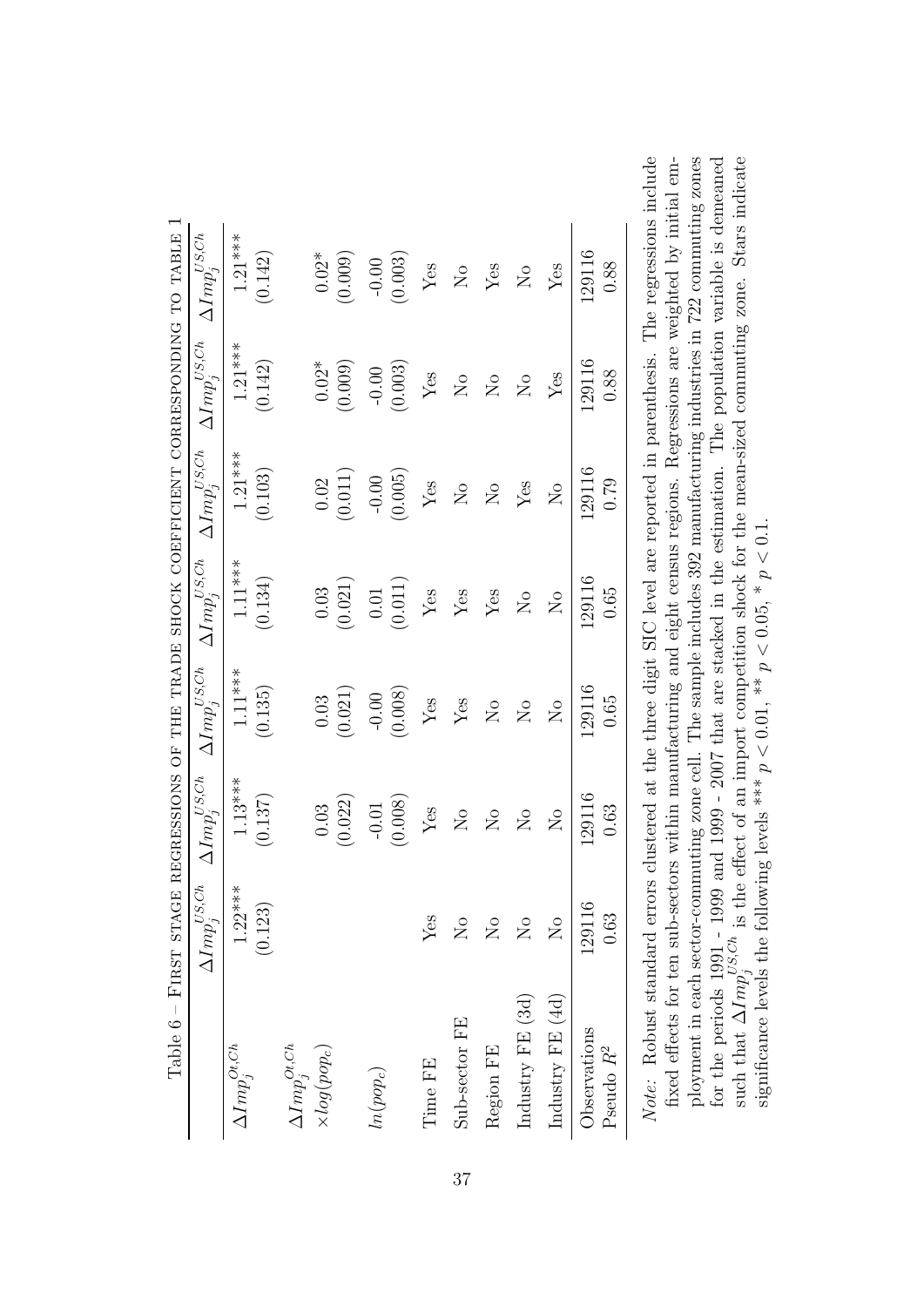| Table 7 – FIRST STAGE REGRESSIONS OF THE TRADE SHOCK COEFFICIENT CORRESPONDING TO TABLE 1 |                               |                                                                                                                                                                                                                    |                               |                                      |                               |
|-------------------------------------------------------------------------------------------|-------------------------------|--------------------------------------------------------------------------------------------------------------------------------------------------------------------------------------------------------------------|-------------------------------|--------------------------------------|-------------------------------|
|                                                                                           |                               | $\Delta Imp_j^{VSCh} \times ln(pop_c) \quad \Delta Imp_j^{VSCh} \times ln(pop_c) \quad \Delta Imp_j^{VSCh} \times ln(pop_c) \quad \Delta Imp_j^{VSCh} \times ln(pop_c) \quad \Delta Imp_i^{VSCh} \times ln(pop_c)$ |                               |                                      |                               |
| $\Delta Imp^{Ot,Ch}_i$                                                                    | $-0.03$                       | $-0.10$                                                                                                                                                                                                            | $-0.09$                       | 0.14                                 | 0.17                          |
|                                                                                           | (0.106)                       | (0.123)                                                                                                                                                                                                            | (0.123)                       | (0.230)                              | (0.317)                       |
| $\Delta Imp^{Ot,Ch}_i$                                                                    |                               |                                                                                                                                                                                                                    |                               |                                      |                               |
| $\times log(pop_c)$                                                                       | $1.26***$                     | $1.26***$                                                                                                                                                                                                          | $1.26***$                     | $1.23***$                            | $1.22***$                     |
|                                                                                           | (0.125)                       | (0.126)                                                                                                                                                                                                            | (0.126)                       | (0.128)                              | (0.125)                       |
| $ln(pop_c)$                                                                               | $0.08**$                      | $0.09*$                                                                                                                                                                                                            | $0.11**$                      | $0.10**$                             | $0.09**$                      |
|                                                                                           | (0.038)                       | (0.048)                                                                                                                                                                                                            | (0.050)                       | (0.048)                              | (0.046)                       |
| Time FE                                                                                   | Yes                           | Yes                                                                                                                                                                                                                | Yes                           | $Y$ es                               | Yes                           |
| Sub-sector FE                                                                             | $\overline{S}$                | Yes                                                                                                                                                                                                                | Yes                           | $\overline{\Sigma}$                  | $\overline{\mathsf{S}}$       |
| Region FE                                                                                 | $\overline{N}$                | $\overline{S}$                                                                                                                                                                                                     | Yes                           | $\overline{\Sigma}$                  | $\overline{N}$                |
| Industry FE (3d)                                                                          | $\overline{N}_{\overline{O}}$ | $\overline{N}_{\overline{Q}}$                                                                                                                                                                                      | $\overline{N}_{\overline{O}}$ | Yes                                  | $\overline{N}_{\overline{Q}}$ |
| Industry FE (4d)                                                                          | $\overline{\mathsf{X}}$       | $\overline{\mathsf{N}}$                                                                                                                                                                                            | $\overline{N}_{\overline{Q}}$ | $\overline{\mathsf{X}}^{\mathsf{o}}$ | Yes                           |
| Observations                                                                              | 129116                        | 129116                                                                                                                                                                                                             | 129116                        | 129116                               | 129116                        |
| Pseudo $R^2$                                                                              | 0.69                          | 0.70                                                                                                                                                                                                               | 0.70                          | 0.77                                 | 0.83                          |

fixed effects for ten sub-sectors within manufacturing and eight census regions. Regressions are weighted by initial employment in each sector-commuting zone cell. The sample includes 392 manufacturing industries in 722 commuting zones for the periods 1991 - 1999 and 1999 - 2007 that are stacked in the estimation. The population variable is demeaned such that  $\Delta Imp_j^{US,Ch}$  is the effect of an import competition shock for the mean-sized commuting zone. St ployment in each sector-commuting zone cell. The sample includes 392 manufacturing industries in 722 commuting zones such that  $\Delta Imp_j^{US,Ch}$  is the effect of an import competition shock for the mean-sized commuting zone. Stars indicate fixed effects for ten sub-sectors within manufacturing and eight census regions. Regressions are weighted by initial emfor the periods 1991 - 1999 and 1999 - 2007 that are stacked in the estimation. The population variable is demeaned significance levels the following levels \*\*\*  $p < 0.01$ , \*\*  $p < 0.05$ , \*  $p < 0.1$ . significance levels the following levels \*\*\*  $p < 0.01$ , \*\*  $p < 0.05$ , \*  $p < 0.1$ .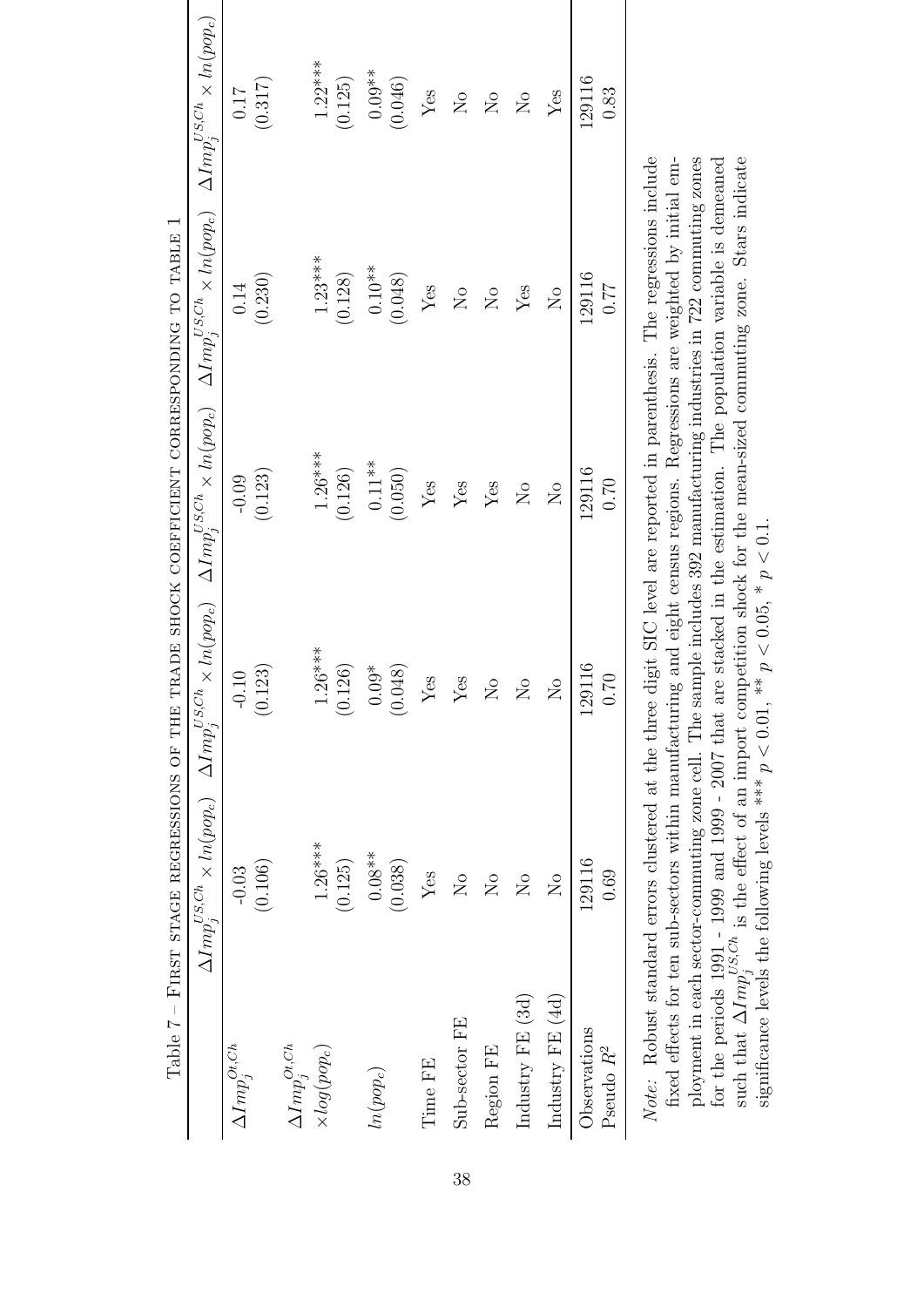|                                                  | $\Delta L_c$        | $\Delta w_c$       | $\Delta L_c$                         | $\Delta w_c$   | $\Delta L_c$        | $\Delta w_c$     | $\Delta L_c$        | $\Delta w_c$     |
|--------------------------------------------------|---------------------|--------------------|--------------------------------------|----------------|---------------------|------------------|---------------------|------------------|
| $\Delta Imp^{US,Ch}_c$                           | $-0.7***$<br>(0.11) | (0.24)             | $-0.7***$ $-4.7***$ $-1.6$<br>(1.75) | (1.87)         | $-4.7**$<br>(1.87)  | $-1.8$<br>(1.90) | $-3.6***$<br>(1.63) | $-1.5$<br>(1.78) |
| $\Delta Imp_c^{US,Ch} \times ln(pop_c)$          |                     |                    | $0.3**$<br>(0.13)                    | 0.1<br>(0.16)  | $0.3**$<br>(0.14)   | 0.1<br>(0.16)    | $0.2*$<br>(0.12)    | 0.1<br>(0.15)    |
| $ln(pop_c)$                                      | $-0.2$ **<br>(0.10) | $-0.3*$<br>(0.15)  | $-0.8***$ $-0.4$<br>(0.26)           | (0.42)         | $-0.8***$<br>(0.24) | $-0.2$<br>(0.41) | $-0.9**$<br>(0.38)  | $-0.7$<br>(0.74) |
| Time FE                                          | Yes                 | Yes                | Yes                                  | Yes            | Yes                 | Yes              | Yes                 | Yes              |
| Region FE                                        | $\rm No$            | N <sub>o</sub>     | No                                   | $\rm No$       | Yes                 | Yes              | Yes                 | Yes              |
| Additional controls                              | N <sub>o</sub>      | N <sub>o</sub>     | $\rm No$                             | N <sub>o</sub> | $\rm No$            | N <sub>o</sub>   | Yes                 | Yes              |
| Observations<br>Pseudo $R^2$                     | 1444<br>0.06        | 1444<br>0.49       | 1444<br>0.10                         | 1444<br>0.49   | 1444<br>0.13        | 1444<br>0.52     | 1444<br>0.32        | 1444<br>0.57     |
| AP F-statistic $\Delta Exp$<br>AP F-statistic IA | 95.15               | 95.15<br>$\bullet$ | 3.56<br>4.21                         | 3.56<br>4.21   | 2.89<br>3.01        | 2.89<br>3.01     | 2.80<br>3.55        | 2.80<br>3.55     |

Table 8 – Wage and employment regressions on the commuting zone level using 2SLS with log population

Note: Robust standard errors clustered at the three digit SIC level are reported in parenthesis. The regressions include fixed effects for eight census regions. Regressions are weighted by initial employment in each commuting zone. The sample includes 722 commuting zones for the periods 1991 - 1999 and 1999 - 2007 that are stacked in the estimation. The population variable is demeaned such that  $\Delta Imp_j^{US,Ch}$  is the effect of an import competition shock for the mean-sized commuting zone. Stars indicate significance levels the following levels \*\*\*  $p < 0.01$ , \*\*  $p < 0.05$ , \*  $p < 0.1$ .